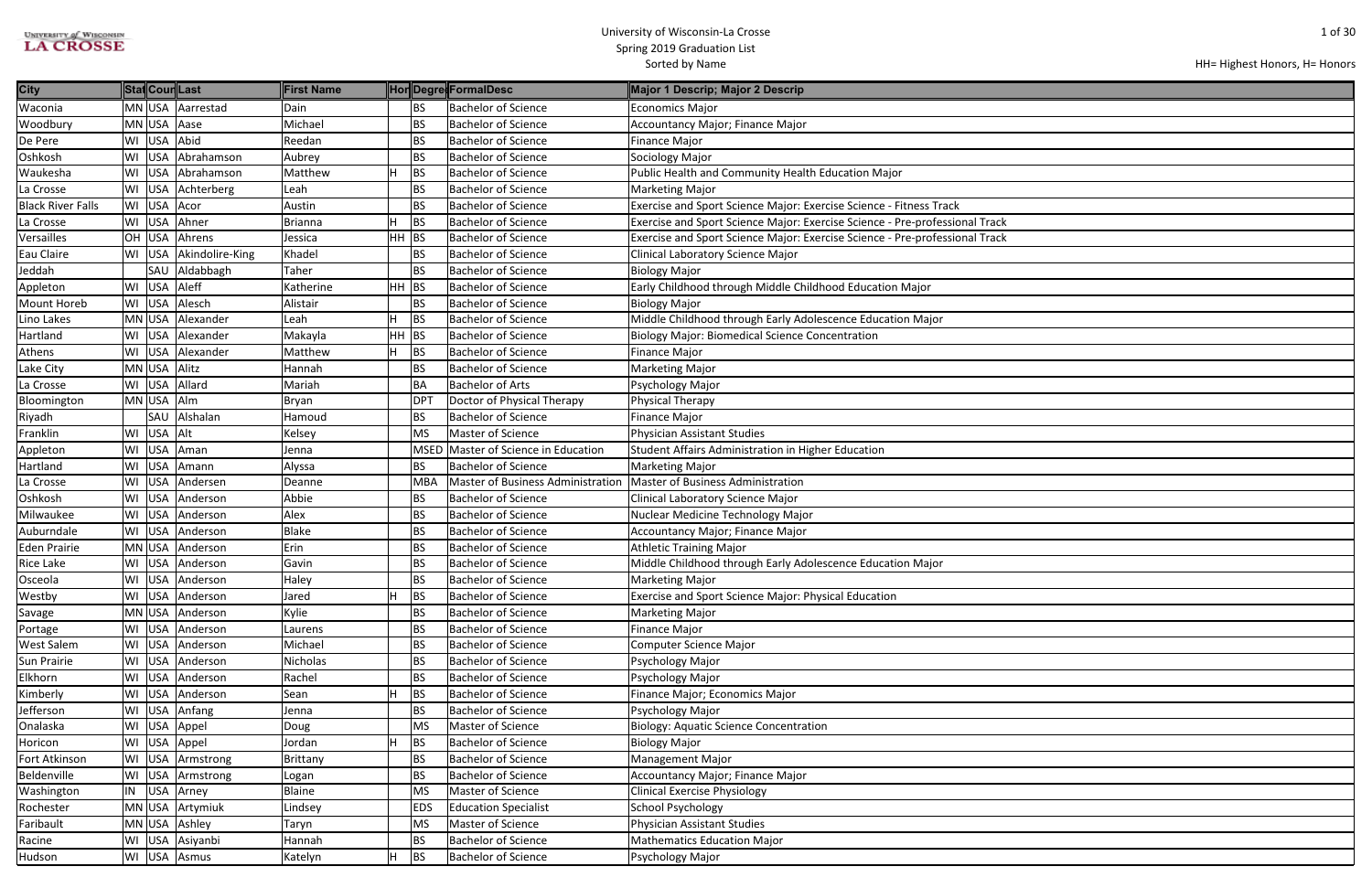| <b>UNIVERSITY of WISCONSIN</b> |  |
|--------------------------------|--|
| <b>LA CROSSE</b>               |  |

HH= Highest Honors, H= Honors

| iology (ASBMB) Certification |  |
|------------------------------|--|
|                              |  |
|                              |  |
|                              |  |
|                              |  |
|                              |  |
|                              |  |
|                              |  |
|                              |  |
|                              |  |
|                              |  |
|                              |  |
|                              |  |
|                              |  |
|                              |  |
|                              |  |
|                              |  |
|                              |  |
|                              |  |
|                              |  |
|                              |  |
|                              |  |
|                              |  |
|                              |  |
|                              |  |
|                              |  |
|                              |  |
|                              |  |
|                              |  |
|                              |  |
|                              |  |
|                              |  |
|                              |  |
|                              |  |
|                              |  |
|                              |  |
|                              |  |
|                              |  |

| Freedom                 |    |             | WI USA Atchison    | Cait      |         | BS          | <b>Bachelor of Science</b>          | Exercise and Sport Science Major: Exercise Science - Pre-professional Track                         |
|-------------------------|----|-------------|--------------------|-----------|---------|-------------|-------------------------------------|-----------------------------------------------------------------------------------------------------|
| Saint Paul              |    |             | MN USA Atkins      | Carly     |         | BS          | Bachelor of Science                 | Exercise and Sport Science Major: Sport Management                                                  |
| Plymouth                |    |             | WI USA Aukerman    | Kathryn   |         | <b>BS</b>   | <b>Bachelor of Science</b>          | Psychology Major                                                                                    |
| Verona                  |    |             | WI USA Auman       | Jacob     |         | <b>BS</b>   | <b>Bachelor of Science</b>          | <b>Biology Major: Biomedical Science Concentration</b>                                              |
| <b>Elk Mound</b>        |    |             | WI USA Ausman      | Jacob     | HH BA   |             | <b>Bachelor of Arts</b>             | Communication Studies Major: Interpersonal Communication Emphasis                                   |
| Jordan                  |    |             | MN USA Austen      | Taylor    |         | <b>BS</b>   | <b>Bachelor of Science</b>          | <b>Management Major</b>                                                                             |
| Warren                  | MI |             | USA Avey           | Kelsey    |         | MSED        | Master of Science in Education      | Student Affairs Administration in Higher Education                                                  |
| Rochester               |    |             | MN USA Axtell      | Holly     |         | <b>BS</b>   | Bachelor of Science                 | <b>Biology Major</b>                                                                                |
| Watertown               |    |             | WI USA Bacchi      | Anthony   |         |             | MSED Master of Science in Education | School Psychology                                                                                   |
| Winneconne              |    | WI USA Bach |                    | Amanda    |         | <b>BS</b>   | <b>Bachelor of Science</b>          | Psychology Major                                                                                    |
| Northbrook              |    | <b>USA</b>  | Bachenheimer       | Sara      |         | <b>BS</b>   | <b>Bachelor of Science</b>          | <b>Therapeutic Recreation Major</b>                                                                 |
| Wrightstown             | WI | <b>USA</b>  | Baeten             | Mark      |         | BS          | Bachelor of Science                 | Biochemistry Major with American Society for Biochemistry & Molecular Biology (ASBMB) Certification |
| Wausau                  | WI |             | USA Baine          | Tanner    |         | <b>BS</b>   | <b>Bachelor of Science</b>          | <b>Biology Major</b>                                                                                |
| Dorchester              |    |             | WI USA Baker       | Breanna   |         | <b>BS</b>   | Bachelor of Science                 | Biology Major: Cellular and Molecular Biology Concentration                                         |
| Reedsburg               |    |             | WI USA Baker       | Courtney  |         | BS          | <b>Bachelor of Science</b>          | Biology Major: Environmental Science Concentration                                                  |
| West Salem              |    |             | WI USA Baker       | Joshua    |         | BA          | Bachelor of Arts                    | Music Major: Theory Emphasis; Music Major: Performance Emphasis                                     |
| <b>Wisconsin Rapids</b> |    |             | WI USA Bakunowicz  | Noah      |         | BS          | <b>Bachelor of Science</b>          | <b>Information Systems Major</b>                                                                    |
| Wausau                  |    |             | WI USA Baldwin     | Erin      |         | BA          | <b>Bachelor of Arts</b>             | Sociology Major                                                                                     |
| Onalaska                |    |             | WI USA Balfanz     | Sarah     |         | <b>BS</b>   | <b>Bachelor of Science</b>          | <b>Communication Studies Major: Interpersonal Communication Emphasis</b>                            |
| Hudson                  |    | WI USA Ball |                    | Dayna     | $HH$ BS |             | <b>Bachelor of Science</b>          | <b>Economics Major</b>                                                                              |
| Viroqua                 |    | WI USA      | Ballweg            | Michelle  |         | BS          | Bachelor of Science                 | Art Major                                                                                           |
| Mount Horeb             |    |             | WI USA Banfield    | Nichole   |         | <b>BS</b>   | <b>Bachelor of Science</b>          | <b>Biology Major</b>                                                                                |
| <b>Black Creek</b>      |    |             | WI USA Banker      | Brett     |         | <b>BS</b>   | <b>Bachelor of Science</b>          | <b>Management Major</b>                                                                             |
| Laurel                  |    |             | MD USA Baptiste    | Michael   |         | <b>BS</b>   | <b>Bachelor of Science</b>          | Chemistry Major: ACS Certification                                                                  |
| Middleton               |    |             | WI USA Baran       | Jessica   |         | <b>MSED</b> | Master of Science in Education      | Student Affairs Administration in Higher Education                                                  |
| Stratford               |    |             | WI USA Bargender   | Michael   |         | <b>BS</b>   | <b>Bachelor of Science</b>          | <b>Mathematics Education Major</b>                                                                  |
| Omaha                   |    |             | NE USA Barmore     | Danielle  | $HH$ BS |             | <b>Bachelor of Science</b>          | Physics Major: Biomedical Concentration                                                             |
| Hudson                  |    |             | WI USA Barnabo     | Halle     |         | <b>BS</b>   | <b>Bachelor of Science</b>          | Nuclear Medicine Technology Major                                                                   |
| La Crosse               |    |             | WI USA Barnard     | Charles   |         | BS          | <b>Bachelor of Science</b>          | <b>Information Systems Major</b>                                                                    |
| Plover                  |    |             | WI USA Barnes      | Jonathan  |         | BS          | <b>Bachelor of Science</b>          | <b>Accountancy Major</b>                                                                            |
| East Troy               |    | WI USA Barr |                    | Nicole    |         | BS          | <b>Bachelor of Science</b>          | <b>Marketing Major</b>                                                                              |
| Lodi                    |    |             | WI   USA   Barreau | Katherine |         | <b>BS</b>   | <b>Bachelor of Science</b>          | <b>Biology Major</b>                                                                                |
| Milwaukee               |    |             | WI USA Barrett     | McKenna   |         | BA          | <b>Bachelor of Arts</b>             | Spanish Major                                                                                       |
| De Pere                 |    |             | WI USA Barta       | Alan      |         | BS          | <b>Bachelor of Science</b>          | Exercise and Sport Science Major: Exercise Science - Pre-professional Track                         |
| Holmen                  |    |             | WI USA Bartelson   | Daniel    |         | BS          | <b>Bachelor of Science</b>          | <b>Computer Science Major</b>                                                                       |
| Appleton                |    |             | WI USA Bartol      | Madison   |         | BS          | <b>Bachelor of Science</b>          | <b>Biology Major: Biomedical Science Concentration</b>                                              |
| Wausau                  |    |             | WI USA Bates       | Michael   |         | <b>BS</b>   | Bachelor of Science                 | <b>Physics Major: Applied Physics Emphasis</b>                                                      |
| Neenah                  |    |             | WI USA Baumann     | Ander     |         | <b>BS</b>   | Bachelor of Science                 | Physics Major                                                                                       |
| Onalaska                |    |             | WI USA Baumgart    | Jackson   |         |             |                                     | MEPD Master of Education - Professional I Professional Development: Learning Community Emphasis     |
| Hartland                |    |             | WI USA Baumgartner | Anna      |         | BA          | <b>Bachelor of Arts</b>             | Psychology Major                                                                                    |
| Eleva                   |    |             | WI USA Beaudrie    | Brittany  | $HH$ BS |             | <b>Bachelor of Science</b>          | <b>Biology Major: Biomedical Science Concentration</b>                                              |
| <b>Cottage Grove</b>    |    |             | WI USA Beck        | Daniel    |         | <b>BS</b>   | <b>Bachelor of Science</b>          | <b>Finance Major</b>                                                                                |
| Port Washington         |    |             | WI USA Becker      | Abigail   |         | BA          | <b>Bachelor of Arts</b>             | <b>English Major: Writing and Rhetoric Emphasis</b>                                                 |
| Manitowoc               |    |             | WI USA Becker      | Cole      |         | BS          | <b>Bachelor of Science</b>          | Psychology Major                                                                                    |
| Madison                 |    |             | WI USA Becker      | Morgan    |         | <b>BS</b>   | <b>Bachelor of Science</b>          | Psychology Major                                                                                    |
| Middleton               |    |             | WI USA Beckwith    | Kyle      |         | <b>BS</b>   | <b>Bachelor of Science</b>          | Political Science Major                                                                             |
| Altoona                 |    |             | WI USA Begalske    | Alex      |         | BS          | <b>Bachelor of Science</b>          | Physics Major: Applied Physics Emphasis                                                             |
| Marion                  |    | WI USA Beil |                    | Julianna  |         | <b>BS</b>   | <b>Bachelor of Science</b>          | <b>Biology Major: Biomedical Science Concentration</b>                                              |
|                         |    |             |                    |           |         |             |                                     |                                                                                                     |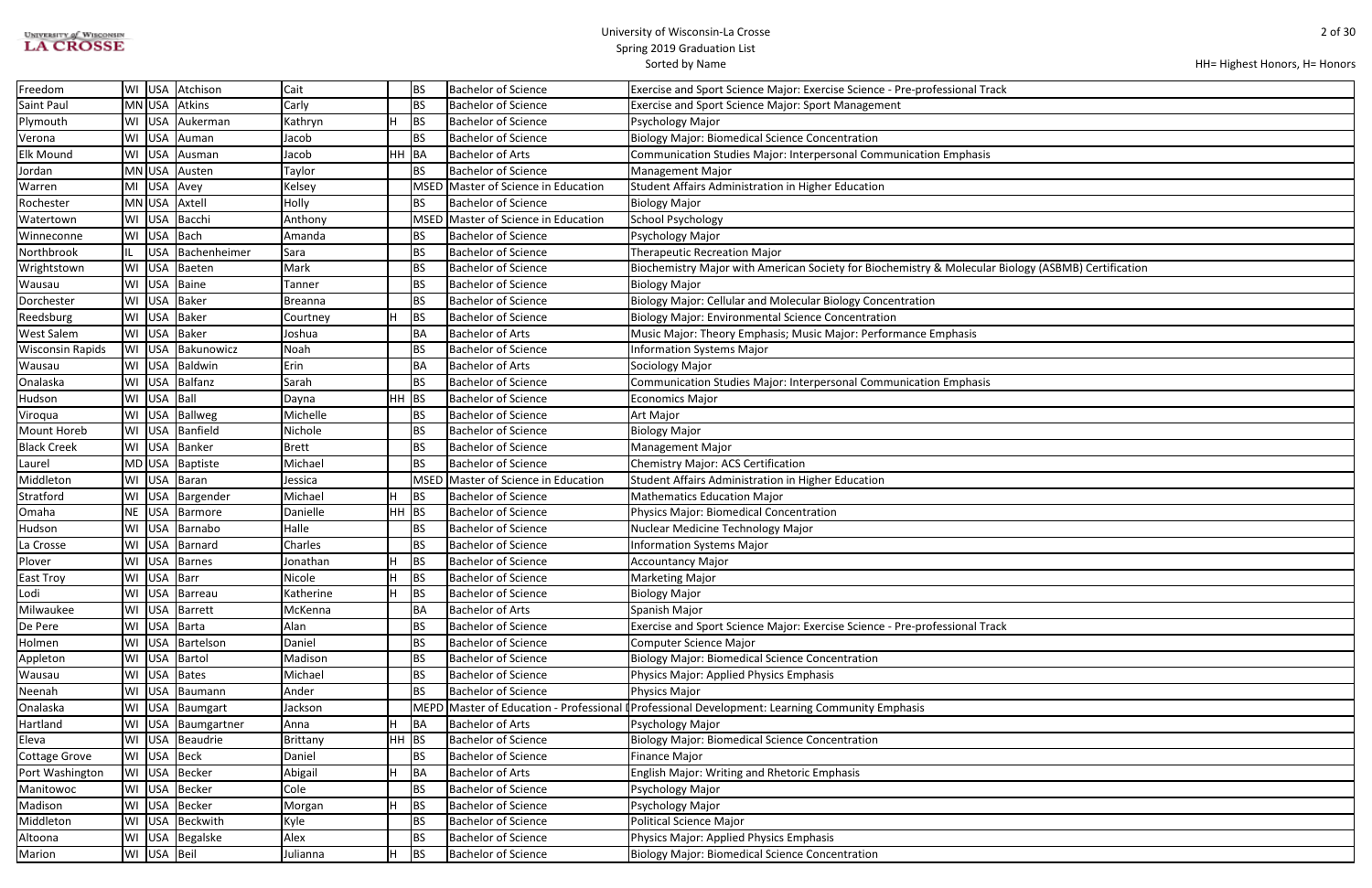| <b>UNIVERSITY of WISCONSIN</b> |
|--------------------------------|
| <b>LA CROSSE</b>               |

| HH= Highest Honors, H= Honors |  |  |  |
|-------------------------------|--|--|--|
|-------------------------------|--|--|--|

| ation Emphasis |
|----------------|
|                |
|                |
|                |
|                |
|                |
|                |
|                |
|                |
|                |
|                |
|                |
|                |
|                |
|                |
| Ication Major  |
| ogy Major      |
|                |
|                |
|                |
|                |
|                |
|                |
|                |
|                |
|                |
|                |
|                |
|                |
|                |
|                |
|                |
|                |
|                |
|                |
| : Organi       |
|                |

| Hartford                |     |             | WI USA Beine        | Allison        |         | BS              | <b>Bachelor of Science</b>         | Nuclear Medicine Technology Major                                                              |
|-------------------------|-----|-------------|---------------------|----------------|---------|-----------------|------------------------------------|------------------------------------------------------------------------------------------------|
| <b>Eden Prairie</b>     |     |             | MN USA Belanger     | Epiphanie      |         | <b>BS</b>       | <b>Bachelor of Science</b>         | Marketing Major; Psychology Major                                                              |
| Middleton               |     |             | WI USA Bellissimo   | <b>Bridget</b> |         | <b>BS</b>       | <b>Bachelor of Science</b>         | Clinical Laboratory Science Major                                                              |
| Burlington              | WI  |             | USA Benavides       | Molly          |         | <b>BS</b>       | <b>Bachelor of Science</b>         | <b>Marketing Major</b>                                                                         |
| <b>Howards Grove</b>    |     |             | WI USA Beninghaus   | Trenton        |         | <b>BS</b>       | <b>Bachelor of Science</b>         | Economics Major; Finance Major                                                                 |
| <b>Rice Lake</b>        | WI  |             | USA Bennett         | Tyler          |         | BS              | <b>Bachelor of Science</b>         | Psychology Major                                                                               |
| La Crosse               | WI  |             | USA Bent            | Ruth           |         |                 |                                    | MEPD Master of Education - Professional (Professional Development: Learning Community Emphasis |
| Norwalk                 | WI  |             | USA Berendes        | Morgan         | $HH$ BS |                 | <b>Bachelor of Science</b>         | Middle Childhood through Early Adolescence Education Major                                     |
| Milwaukee               |     |             | WI USA Berendt      | Madeline       |         | <b>BS</b>       | <b>Bachelor of Science</b>         | Microbiology Major: Biomedical Concentration                                                   |
| <b>Beaver Dam</b>       |     | WI USA Berg |                     | Matthew        |         | <b>BS</b>       | <b>Bachelor of Science</b>         | <b>Finance Major</b>                                                                           |
| <b>Mount Horeb</b>      |     | WI USA Berg |                     | Nicholas       | $HH$ BS |                 | <b>Bachelor of Science</b>         | <b>Biology Major: Biomedical Science Concentration</b>                                         |
| Mukwonago               |     |             | WI USA Bergasse     | Devin          |         | <b>BS</b>       | <b>Bachelor of Science</b>         | <b>Exercise and Sport Science Major: Sport Management</b>                                      |
| Chippewa Falls          | WI  |             | USA   Bergeron      | Morgan         | $HH$ BS |                 | <b>Bachelor of Science</b>         | Communication Studies Major: Organizational and Professional Communication Emphasis            |
| Darlington              |     |             | WI   USA   Bergeson | Savannah       |         | <b>BS</b>       | <b>Bachelor of Science</b>         | <b>English Education Major</b>                                                                 |
| <b>West Salem</b>       |     |             | WI USA Berghefer    | Michael        |         | BS              | <b>Bachelor of Science</b>         | <b>Management Major</b>                                                                        |
| Plymouth                |     |             | MN USA Berglund     | Katherine      |         | <b>BS</b>       | <b>Bachelor of Science</b>         | Geography Major: Geographic Information Science Concentration                                  |
| <b>Apple Valley</b>     |     |             | MN USA Bernard      | Rachel         |         | BA              | <b>Bachelor of Arts</b>            | English Major: Rhetoric and Writing Emphasis                                                   |
| Chatfield               |     |             | MN USA Bernard      | Shelby         |         | <b>BS</b>       | <b>Bachelor of Science</b>         | <b>Biology Major</b>                                                                           |
| <b>Idaho Falls</b>      | ID  | USA         | Berry               | Mitch          |         | <b>MSED</b>     | Master of Science in Education     | Student Affairs Administration in Higher Education                                             |
| Belchertown             |     |             | MA USA Bertone      | <b>Nick</b>    |         | MS              | Master of Science                  | <b>Exercise and Sport Science: Human Performance</b>                                           |
| Monona                  |     |             | WI USA Besch        | Matthew        |         | DP <sup>-</sup> | Doctor of Physical Therapy         | Physical Therapy                                                                               |
| Fond du Lac             |     |             | WI USA Bestul       | Kimberly       |         | BS              | <b>Bachelor of Science</b>         | Public Health and Community Health Education Major                                             |
| Nashotah                | WI  | USA Beth    |                     | Kiley          |         | BA              | <b>Bachelor of Arts</b>            | Communication Studies Major: Interpersonal Communication Emphasis                              |
| Clintonville            | WI  | USA Betz    |                     | Chrissy        | HH BS   |                 | <b>Bachelor of Science</b>         | Exercise and Sport Science Major: Exercise Science - Pre-professional Track                    |
| La Crosse               | WI  | <b>USA</b>  | Beyer               | Katie          |         | <b>MEPD</b>     | Master of Education - Professional | <b>I</b> Professional Development: Learning Community Emphasis                                 |
| Boscobel                | WI  | USA Biba    |                     | Andrea         | $HH$ BS |                 | <b>Bachelor of Science</b>         | Middle Childhood through Early Adolescence Education Major                                     |
| <b>Sturgeon Bay</b>     |     |             | WI USA Bicoy        | Danielle       |         | <b>BS</b>       | <b>Bachelor of Science</b>         | <b>Mathematics Education Major</b>                                                             |
| Rushford                |     |             | MN USA Bieberdorf   | Carissa        | $HH$ BS |                 | <b>Bachelor of Science</b>         | Middle Childhood through Early Adolescence Education Major; Spanish Education Major            |
| Burlington              |     |             | WI USA Biehn        | Zachary        |         | <b>BS</b>       | <b>Bachelor of Science</b>         | Exercise and Sport Science Major: Exercise Science - Fitness Track; Psychology Major           |
| Baraboo                 |     |             | WI USA Biffert      | David          |         | BS              | <b>Bachelor of Science</b>         | Computer Science Major                                                                         |
| <b>Orange Park</b>      | FL. |             | USA Bilderback      | <b>Birkett</b> |         | AA              | Associate of Arts                  | Liberal Arts                                                                                   |
| Dousman                 | WI  |             | USA Bishop          | Sadie          |         | BS              | <b>Bachelor of Science</b>         | <b>Management Major</b>                                                                        |
| <b>River Falls</b>      |     |             | WI USA Bjork        | Frankie        |         | <b>BS</b>       | <b>Bachelor of Science</b>         | History Major: World History Emphasis                                                          |
| Ellsworth               |     |             | WI USA Bjorkman     | Payton         | $HH$ BS |                 | <b>Bachelor of Science</b>         | <b>Biology Major: Biomedical Science Concentration</b>                                         |
| Madison                 | WI  | USA Blair   |                     | Angelia        |         | BS              | <b>Bachelor of Science</b>         | <b>Biology Major: Biomedical Science Concentration</b>                                         |
| Merrimac                |     | WI USA Blau |                     | Claire         |         | <b>BS</b>       | <b>Bachelor of Science</b>         | Psychology Major                                                                               |
| Delafield               |     | WI USA Bley |                     | Elyse          | $HH$ BS |                 | <b>Bachelor of Science</b>         | Early Childhood through Middle Childhood Education Major                                       |
| Forest Lake             |     |             | MN USA Bloch        | Christopher    |         | BS              | <b>Bachelor of Science</b>         | Finance Major: Risk, Insurance and Financial Planning Concentration                            |
| Poynette                |     |             | WI USA Blochwitz    | Jordan         |         | BS              | <b>Bachelor of Science</b>         | <b>Biology Major: Biomedical Science Concentration</b>                                         |
| Columbia Heights        |     |             | MN USA Bluhm        | Rebecca        |         | MS              | Master of Science                  | Physician Assistant Studies                                                                    |
| La Crosse               |     |             | WI USA Boebel       | Stephanie      |         | BA              | <b>Bachelor of Arts</b>            | <b>Political Science Major</b>                                                                 |
| <b>Colorado Springs</b> | CO  |             | USA Boettcher       | <b>Brett</b>   |         | DP <sup>-</sup> | Doctor of Physical Therapy         | <b>Physical Therapy</b>                                                                        |
| Osseo                   | WI  |             | USA Boettcher       | Laikyn         | $HH$ BS |                 | <b>Bachelor of Science</b>         | Undergrad Enrolled In Graduate                                                                 |
| Lake Geneva             | WI  |             | USA   Bogart-Falbo  | Jasmine        |         | BS              | <b>Bachelor of Science</b>         | <b>Marketing Major</b>                                                                         |
| Appleton                | WI  |             | USA Bogatitus       | Bailey         | $HH$ BS |                 | <b>Bachelor of Science</b>         | Biology Major; Spanish Major                                                                   |
| Trempealeau             |     |             | WI USA Boland       | Kalli          |         | <b>EDS</b>      | <b>Education Specialist</b>        | School Psychology                                                                              |
| Verona                  |     |             | WI USA Boles        | Carly          |         | BA              | <b>Bachelor of Arts</b>            | Theatre Arts Major: Performance Emphasis; Communication Studies Major: Organi                  |
| Oregon                  |     |             | WI USA Boley        | Jessica        | н       | BS              | <b>Bachelor of Science</b>         | Early Childhood through Middle Childhood Education Major                                       |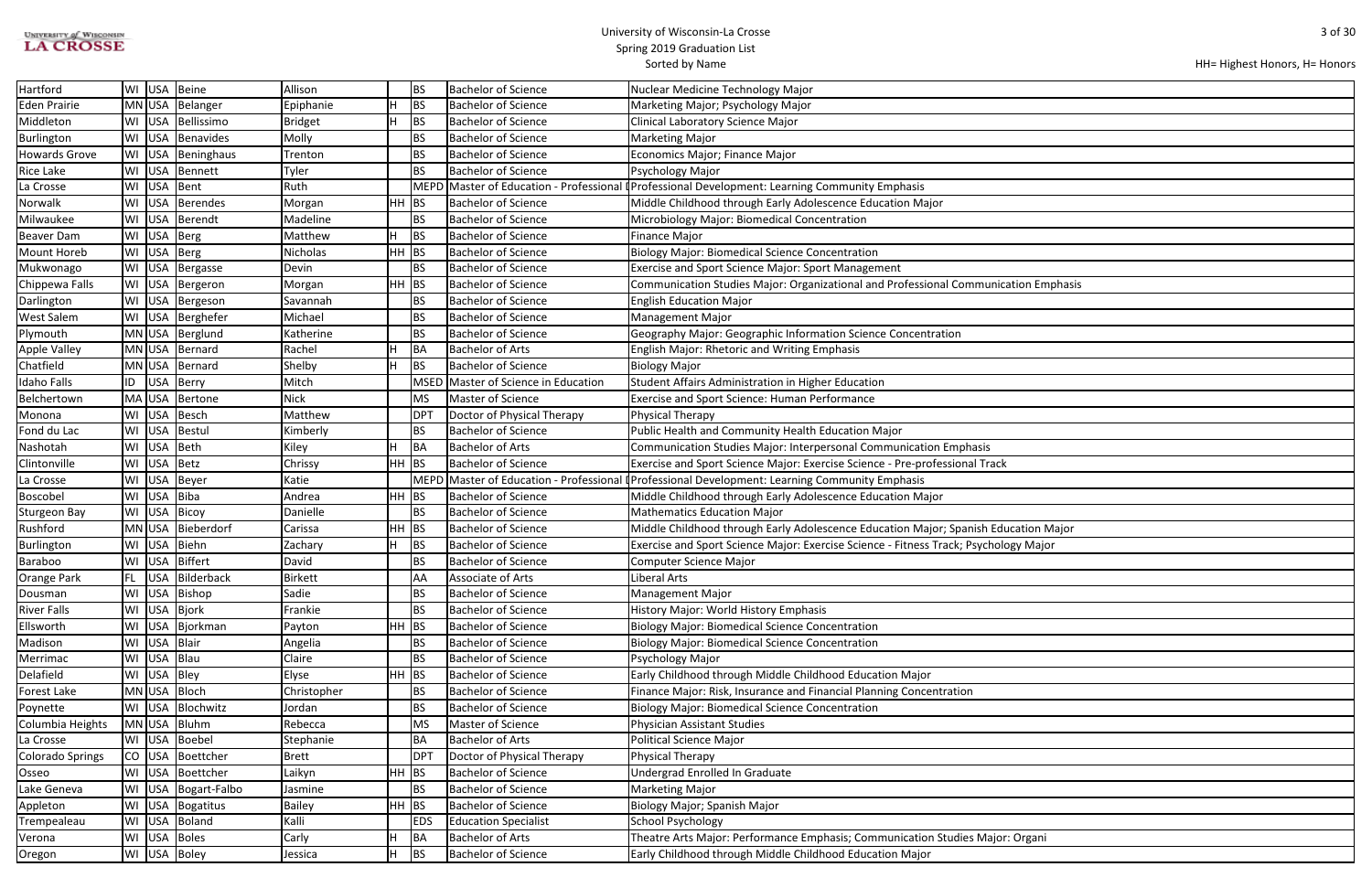| UNIVERSITY of WISCONSIN |
|-------------------------|
| <b>LA CROSSE</b>        |

| HH= Highest Honors, H= Honors |  |
|-------------------------------|--|
|-------------------------------|--|

| Mount Horeb             |    |             | WI USA Bollig         | <b>Bre</b>     | HH BS |           | <b>Bachelor of Science</b>          | Psychology Major; Political Science Major                                                 |
|-------------------------|----|-------------|-----------------------|----------------|-------|-----------|-------------------------------------|-------------------------------------------------------------------------------------------|
| La Crosse               | WI |             | USA Bomesberger       | Leah           |       | MPH       | Master of Public Health             | Community Health Education: Public Health                                                 |
| Greenfield              |    | WI USA      | Bonin                 | Steven         |       | <b>BS</b> | <b>Bachelor of Science</b>          | History Major: World History Emphasis                                                     |
| Delano                  |    |             | MN USA Bonine         | Keaton         |       | <b>BS</b> | <b>Bachelor of Science</b>          | Accountancy Major; Finance Major                                                          |
| Galesville              |    |             | WI USA Booth          | Jessie         | HH    | <b>BS</b> | <b>Bachelor of Science</b>          | <b>Finance Major</b>                                                                      |
| Milwaukee               |    | WI USA      | Borchardt             | Morgan         |       | BS        | <b>Bachelor of Science</b>          | Psychology Major                                                                          |
| <b>Eagle River</b>      |    |             | WI USA Borlick        | Keith          |       | BS        | <b>Bachelor of Science</b>          | <b>Finance Major</b>                                                                      |
| Stratford               |    |             | WI USA Bornbach       | Kellen         | lн    | BS        | <b>Bachelor of Science</b>          | Exercise and Sport Science Major: Exercise Science - Fitness Track                        |
| <b>Wisconsin Rapids</b> |    | WI USA      | Borski                | <b>Beth</b>    |       | BS        | <b>Bachelor of Science</b>          | <b>Marketing Major</b>                                                                    |
| Wausau                  | WI | <b>USA</b>  | Borta                 | Matthew        |       | BS        | <b>Bachelor of Science</b>          | Information Systems Major; Management Major                                               |
| Washburn                |    | WI USA      | Botka                 | Rosalea        | HH    | <b>BS</b> | <b>Bachelor of Science</b>          | Public Health and Community Health Education Major                                        |
| Wausau                  |    |             | WI   USA   Boulanger  | Nicholas       |       | BS        | <b>Bachelor of Science</b>          | Exercise and Sport Science Major: Exercise Science - Fitness Track                        |
| Westby                  |    | WI USA      | Bram                  | Jacob          |       | BS        | <b>Bachelor of Science</b>          | Psychology Major                                                                          |
| Dodgeville              | WI |             | USA Bramlett          | Timothy        |       | BS        | <b>Bachelor of Science</b>          | Exercise and Sport Science Major: Exercise Science - Fitness Track                        |
| Elroy                   | WI |             | USA Brandt            | Charles        |       | BS        | <b>Bachelor of Science</b>          | <b>Management Major</b>                                                                   |
| Chilton                 | WI |             | USA Brandt            | Elizabeth      |       | BS        | <b>Bachelor of Science</b>          | <b>Biology Major</b>                                                                      |
| Sparta                  | WI |             | USA Brandt            | Jahni          |       | BS        | Bachelor of Science                 | <b>Biology Major: Aquatic Science Concentration</b>                                       |
| La Crosse               |    |             | WI USA Brant          | Melissa        |       |           | MSED Master of Science in Education | <b>School Psychology</b>                                                                  |
| Hartland                |    |             | WI   USA   Brasington | Lauren         | HH    | <b>BS</b> | <b>Bachelor of Science</b>          | <b>Political Science Major</b>                                                            |
| <b>Brookfield</b>       |    |             | WI USA Brauer         | Emma           | ıн    | <b>BS</b> | <b>Bachelor of Science</b>          | Finance Major; Economics Major                                                            |
| Burlington              |    |             | WI USA Braun          | <b>Briara</b>  |       | <b>BS</b> | <b>Bachelor of Science</b>          | International Business Major; Marketing Major                                             |
| La Crescent             |    | MN USA Bray |                       | Chelsie        | H     | BA        | <b>Bachelor of Arts</b>             | Art Major                                                                                 |
| Elm Grove               |    |             | WI USA Brefka         | Ali            | HH    | BS        | Bachelor of Science                 | Early Childhood through Middle Childhood Education Major                                  |
| Mapleton                |    |             | MN USA Breiter        | Jonah          | lн    | <b>BS</b> | <b>Bachelor of Science</b>          | Middle Childhood through Early Adolescence Education Major                                |
| Lakeville               |    |             | MN USA   Brekken      | Andrea         | HH BS |           | <b>Bachelor of Science</b>          | Exercise and Sport Science Major: Exercise Science - Pre-professional Track               |
| La Crosse               |    |             | WI USA Brennan        | Giorgia        |       | BS        | <b>Bachelor of Science</b>          | Psychology Major                                                                          |
| Marshfield              |    |             | WI USA Brenner        | Morgan         |       | BS        | <b>Bachelor of Science</b>          | Exercise and Sport Science Major: Exercise Science - Fitness Track                        |
| Germantown              |    |             | WI USA Breunig        | Alexander      |       | BS        | <b>Bachelor of Science</b>          | Economics Major; Finance Major                                                            |
| <b>Sauk City</b>        |    |             | WI USA Breunig        | Kelsey         | HH BS |           | <b>Bachelor of Science</b>          | Marketing Major; Management Major                                                         |
| Hortonville             |    |             | WI USA Breyer         | Isabel         | HH BS |           | <b>Bachelor of Science</b>          | <b>Biology Major: Biomedical Science Concentration</b>                                    |
| Colorado Springs        |    |             | CO USA Britton        | Kylee          |       | BA        | <b>Bachelor of Arts</b>             | Psychology Major; Sociology Major                                                         |
| Racine                  |    |             | WI USA Brouillard     | Matthew        |       | BS        | <b>Bachelor of Science</b>          | Clinical Laboratory Science Major                                                         |
| Minneapolis             |    |             | MN USA Brown          | Elenor         | lН    | BS        | <b>Bachelor of Science</b>          | <b>Biology Major: Biomedical Science Concentration</b>                                    |
| Oconomowoc              |    |             | WI USA Brown          | Jacob          |       | BS        | Bachelor of Science                 | <b>Statistics Major: Actuarial Science Concentration</b>                                  |
| Holmen                  | WI |             | USA   Brueggeman      | Maddy          |       | BS        | <b>Bachelor of Science</b>          | Psychology Major                                                                          |
| La Crosse               | WI |             | USA   Brueggen        | Becky          |       | MEPD      |                                     | Master of Education - Professional (Professional Development: Learning Community Emphasis |
| Holmen                  | WI |             | USA Brunner           | <b>Brandon</b> |       | BS        | <b>Bachelor of Science</b>          | Physics Major: Applied Physics Emphasis                                                   |
| New Berlin              |    |             | WI USA Bruno          | Anthony        |       | BS        | <b>Bachelor of Science</b>          | <b>Finance Major</b>                                                                      |
| Harvard                 | IL |             | USA Bryan             | <b>Breanna</b> |       | BS        | <b>Bachelor of Science</b>          | Psychology Major                                                                          |
| Superior                | WI |             | USA Buchanan          | Benjamin       |       | BS        | <b>Bachelor of Science</b>          | <b>Marketing Major</b>                                                                    |
| <b>Brookfield</b>       | WI |             | USA Bucholtz          | Rachael        | lн    | BS        | <b>Bachelor of Science</b>          | Exercise and Sport Science Major: Exercise Science - Pre-professional Track               |
| Lancaster               | WI |             | USA Budack            | Hunter         |       | BS        | <b>Bachelor of Science</b>          | <b>Finance Major</b>                                                                      |
| La Crosse               |    |             | WI USA Buisman        | Nicholas       |       | <b>BS</b> | <b>Bachelor of Science</b>          | International Business Major; Spanish Major                                               |
| <b>Sturgeon Bay</b>     |    |             | WI USA Bumgardner     | Trey           |       | BS        | <b>Bachelor of Science</b>          | <b>Exercise and Sport Science Major: Sport Management</b>                                 |
| New Lisbon              |    |             | WI USA Bunker         | Emma           |       | BS        | <b>Bachelor of Science</b>          | <b>Management Major</b>                                                                   |
| Greenfield              | WI |             | USA Burch             | Jessica        | lн    | BS        | <b>Bachelor of Science</b>          | Management Major                                                                          |
| Johnstown               | PA |             | USA Burchfield        | Jacob          |       | BS        | <b>Bachelor of Science</b>          | Psychology Major                                                                          |
| Watertown               |    | WI USA Burd |                       | Michael        |       | BS        | <b>Bachelor of Science</b>          | Psychology Major                                                                          |
|                         |    |             |                       |                |       |           |                                     |                                                                                           |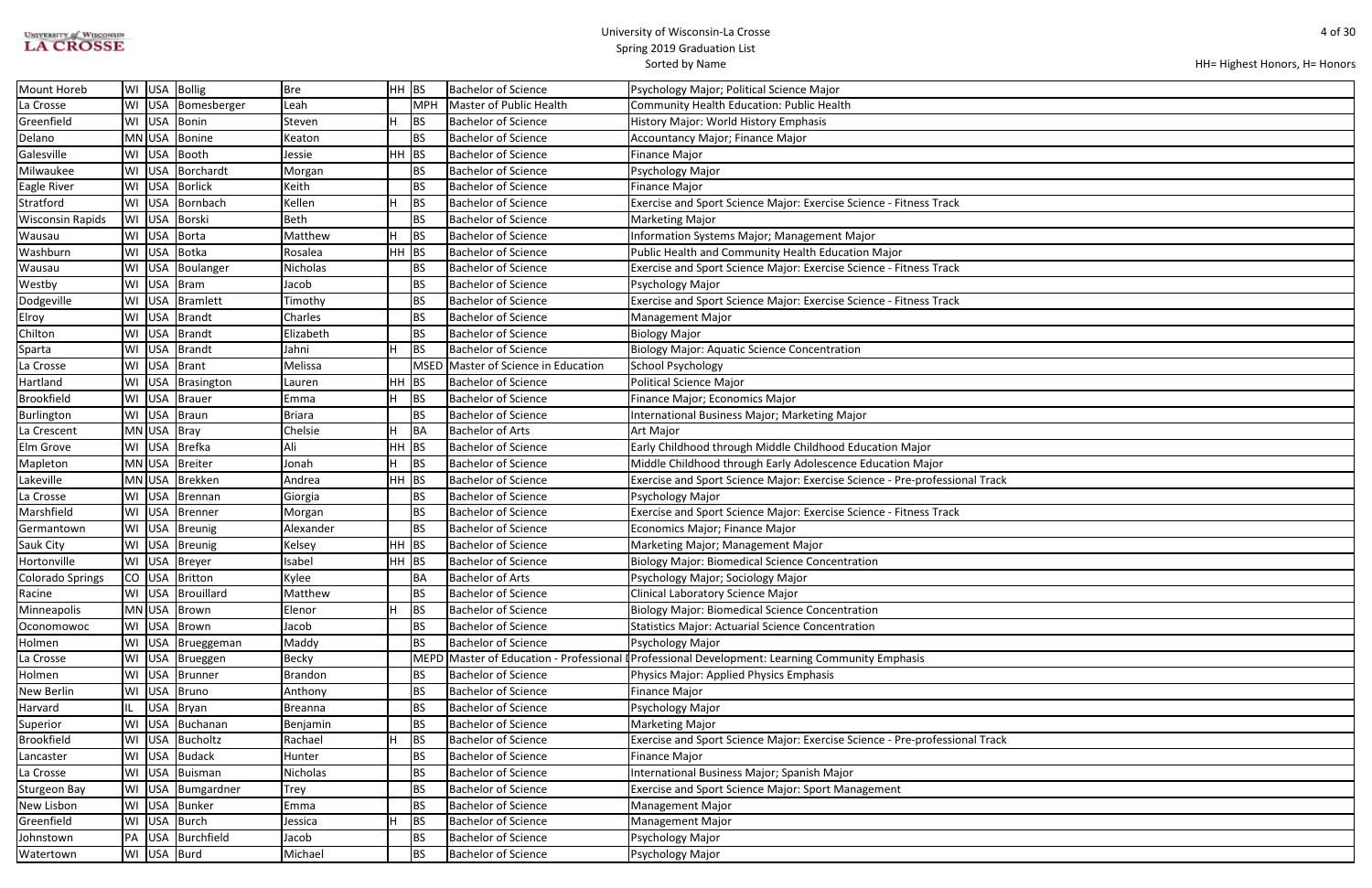| <b>UNIVERSITY of WISCONSIN</b> |  |
|--------------------------------|--|
| <b>LA CROSSE</b>               |  |

| HH= Highest Honors, H= Honors |  |
|-------------------------------|--|
|-------------------------------|--|

| ation Emphasis; Spanish Major |
|-------------------------------|
|                               |
|                               |
|                               |
|                               |
|                               |
|                               |
|                               |
|                               |
|                               |
|                               |
|                               |
|                               |
|                               |
|                               |
|                               |
|                               |
|                               |
|                               |
|                               |
|                               |
|                               |
|                               |
|                               |
|                               |
|                               |
|                               |
|                               |
|                               |
| iology (ASBMB) Certification  |
|                               |
|                               |
|                               |
|                               |
|                               |
| American So                   |
|                               |
|                               |
|                               |
|                               |
|                               |
|                               |
|                               |
|                               |
|                               |
|                               |
|                               |
|                               |
|                               |
| ; Psychology Major            |
|                               |
|                               |
|                               |
|                               |
|                               |
|                               |
|                               |

| West Salem               |           |            | WI   USA   Burrows | Krystal   |         | <b>BS</b>       | <b>Bachelor of Science</b>     | Management Major                                                                                    |
|--------------------------|-----------|------------|--------------------|-----------|---------|-----------------|--------------------------------|-----------------------------------------------------------------------------------------------------|
| Verona                   | WI        |            | USA Burton         | Bethany   |         | <b>BS</b>       | <b>Bachelor of Science</b>     | <b>Management Major</b>                                                                             |
| Milwaukee                |           | WI USA     | Burzynski          | Quinn     |         | <b>BS</b>       | <b>Bachelor of Science</b>     | <b>Mathematics Major</b>                                                                            |
| <b>Wisconsin Rapids</b>  | WI        | USA        | Bushman            | Carsyn    |         | BA              | <b>Bachelor of Arts</b>        | Political Science Major                                                                             |
| Eau Claire               |           | WI USA     | Buss               | Emma      | HH BA   |                 | <b>Bachelor of Arts</b>        | Communication Studies Major: Organizational and Professional Communication Emphasis; Spanish Major  |
| Maple Grove              |           | MN USA     | Byun               | Paul      |         | <b>BS</b>       | <b>Bachelor of Science</b>     | Public Administration Major                                                                         |
| Janesville               |           |            | WI USA Campbell    | Brianna   |         | <b>BS</b>       | <b>Bachelor of Science</b>     | <b>Biology Major</b>                                                                                |
| Minneapolis              |           |            | MN USA Campbell    | Darby     |         | <b>BS</b>       | <b>Bachelor of Science</b>     | Psychology Major                                                                                    |
| Ellsworth                |           |            | WI USA Campbell    | Shannon   |         | DP <sup>-</sup> | Doctor of Physical Therapy     | Physical Therapy                                                                                    |
| Bloomington              |           | MN USA     | Cannavo            | Samantha  |         | BS              | <b>Bachelor of Science</b>     | Recreation Management Major: Generalist Emphasis                                                    |
| Mequon                   |           | WI USA     | Caputa             | Monica    |         | BS              | <b>Bachelor of Science</b>     | Middle Childhood through Early Adolescence Education Major                                          |
| Baraboo                  |           | WI USA     | Carignan           | Elizabeth |         | BS              | <b>Bachelor of Science</b>     | Therapeutic Recreation Major                                                                        |
| Menomonee Falls          | WI        | USA        | Carini             | Dominic   |         | <b>BS</b>       | <b>Bachelor of Science</b>     | Management Major; Marketing Major                                                                   |
| Greenville               | WI        | USA        | Carlson            | Anders    |         | <b>BA</b>       | <b>Bachelor of Arts</b>        | Archaeological Studies Major                                                                        |
| Osseo                    | WI        | <b>USA</b> | Carlstrom          | Cody      | $HH$ BS |                 | <b>Bachelor of Science</b>     | Exercise and Sport Science Major: Exercise Science - Pre-professional Track                         |
| Mundelein                | IL.       | <b>USA</b> | Carroll            | Megan     | $HH$ BS |                 | <b>Bachelor of Science</b>     | Psychology Major                                                                                    |
| Platteville              | WI        | USA        | Carroll            | Nolan     |         | <b>BS</b>       | <b>Bachelor of Science</b>     | Nuclear Medicine Technology Major                                                                   |
| Appleton                 | WI        | USA        | Cashman            | Jason     |         | <b>BS</b>       | <b>Bachelor of Science</b>     | Communication Studies Major: Broadcast and Digital Media Emphasis                                   |
| East Troy                | WI        | <b>USA</b> | Casper             | Brianna   |         | BS              | <b>Bachelor of Science</b>     | Exercise and Sport Science Major: Exercise Science - Pre-professional Track                         |
| Stratford                | WI        | USA        | Cepress            | Marissa   | HH BS   |                 | <b>Bachelor of Science</b>     | <b>Biology Major: Biomedical Science Concentration</b>                                              |
| Whitefish Bay            |           | WI USA     | Cerbins            | Ben       |         | <b>BS</b>       | <b>Bachelor of Science</b>     | <b>Computer Science Major</b>                                                                       |
| San Bernardino           |           | $CA$ USA   | Cervantes-Garibay  | Ruben     |         | <b>MSED</b>     | Master of Science in Education | Student Affairs Administration in Higher Education                                                  |
| Oconomowoc               | WI        | <b>USA</b> | Challoner          | Jennifer  |         | <b>BS</b>       | <b>Bachelor of Science</b>     | <b>Marketing Major</b>                                                                              |
| Barneveld                |           | WI USA     | Chalova            | Lidia     |         | <b>BS</b>       | <b>Bachelor of Science</b>     | Psychology Major                                                                                    |
| Middleton                | WI        | USA        | Chapman            | Brian     |         | <b>BS</b>       | <b>Bachelor of Science</b>     | <b>Finance Major</b>                                                                                |
| Greenfield               | WI        | <b>USA</b> | Chianelli          | Josh      |         | <b>BS</b>       | <b>Bachelor of Science</b>     | <b>Computer Science Major</b>                                                                       |
| Pewaukee                 | WI        | <b>USA</b> | Cho                | Patrick   |         | <b>BS</b>       | <b>Bachelor of Science</b>     | Biochemistry Major with American Society for Biochemistry & Molecular Biology (ASBMB) Certification |
| Harare                   |           |            | ZWE Choga          | Shokorino |         | <b>BS</b>       | <b>Bachelor of Science</b>     | <b>International Business Major</b>                                                                 |
| <b>Black River Falls</b> |           |            | WI USA Chown       | Dylan     |         | <b>BS</b>       | <b>Bachelor of Science</b>     | <b>Economics Major</b>                                                                              |
| Sauk City                |           |            | WI USA Chrisler    | Logan     |         | <b>BS</b>       | <b>Bachelor of Science</b>     | <b>Information Systems Major</b>                                                                    |
| Prairie du Sac           |           |            | WI USA Chrisler    | Mikayla   | ιH.     | BS              | <b>Bachelor of Science</b>     | Middle Childhood through Early Adolescence Education Major                                          |
| Oregon                   |           | WI USA     | Christensen        | Joshua    | HH BS   |                 | <b>Bachelor of Science</b>     | Biology Major: Biomedical Science Concentration; Biochemistry Major with American So                |
| La Crescent              |           | MN USA     | Christenson        | Christian |         | <b>BS</b>       | <b>Bachelor of Science</b>     | <b>Biology Major</b>                                                                                |
| New Berlin               |           | WI USA     | Chung              | Jodi      | $HH$ BS |                 | <b>Bachelor of Science</b>     | Sociology Major                                                                                     |
| La Crosse                | WI        | USA        | Cigich             | Zachary   |         | BS              | <b>Bachelor of Science</b>     | Undergraduate Special - Non Degree                                                                  |
| Ashland                  |           |            | WI USA Clark       | Kylie     |         | <b>BS</b>       | <b>Bachelor of Science</b>     | Middle Childhood through Early Adolescence Education Major                                          |
| Columbus                 |           | WI USA     | Clark              | Leah      | $HH$ BS |                 | <b>Bachelor of Science</b>     | Physics Major                                                                                       |
| <b>Eden Prairie</b>      |           | MN USA     | Claus              | Connor    | н       | BS              | <b>Bachelor of Science</b>     | <b>Biology Major</b>                                                                                |
| <b>Boulder Junction</b>  |           | WI USA     | Claussen           | Ashley    |         | <b>BS</b>       | <b>Bachelor of Science</b>     | Public Health and Community Health Education Major                                                  |
| Fairhope                 | <b>AL</b> | USA        | Clavette           | Benjamin  |         | MS              | Master of Science              | Data Science                                                                                        |
| <b>Brookfield</b>        | WI        | USA        | Cleary             | Anna      |         | <b>BS</b>       | <b>Bachelor of Science</b>     | Marketing Major; Spanish Major                                                                      |
| <b>Stevens Point</b>     | WI        | USA        | Clemens            | Jamie     |         | <b>BS</b>       | <b>Bachelor of Science</b>     | Exercise and Sport Science Major: Exercise Science - Pre-professional Track; Psychology Major       |
| Hartford                 |           | WI USA     | Clement            | Melissa   | $HH$ BS |                 | <b>Bachelor of Science</b>     | Psychology Major                                                                                    |
| Fond du Lac              | WI        | USA        | Cleveland          | Mitchell  |         | <b>BS</b>       | <b>Bachelor of Science</b>     | <b>Biology Major</b>                                                                                |
| Racine                   | WI        | USA        | Clope              | Hayley    |         | <b>BS</b>       | <b>Bachelor of Science</b>     | Statistics Major: Actuarial Science Concentration                                                   |
| Minneapolis              |           |            | MN USA Clyne       | Bradley   |         | MS              | Master of Science              | Microbiology: Clinical Microbiology Emphasis                                                        |
| Caledonia                |           |            | MN USA Coffield    | Carson    | $HH$ BS |                 | <b>Bachelor of Science</b>     | Political Science Major                                                                             |
| Muskego                  |           |            | WI USA Colbert     | Ashley    |         | <b>BA</b>       | <b>Bachelor of Arts</b>        | Communication Studies Major: Organizational and Professional Communication Emphasis                 |
|                          |           |            |                    |           |         |                 |                                |                                                                                                     |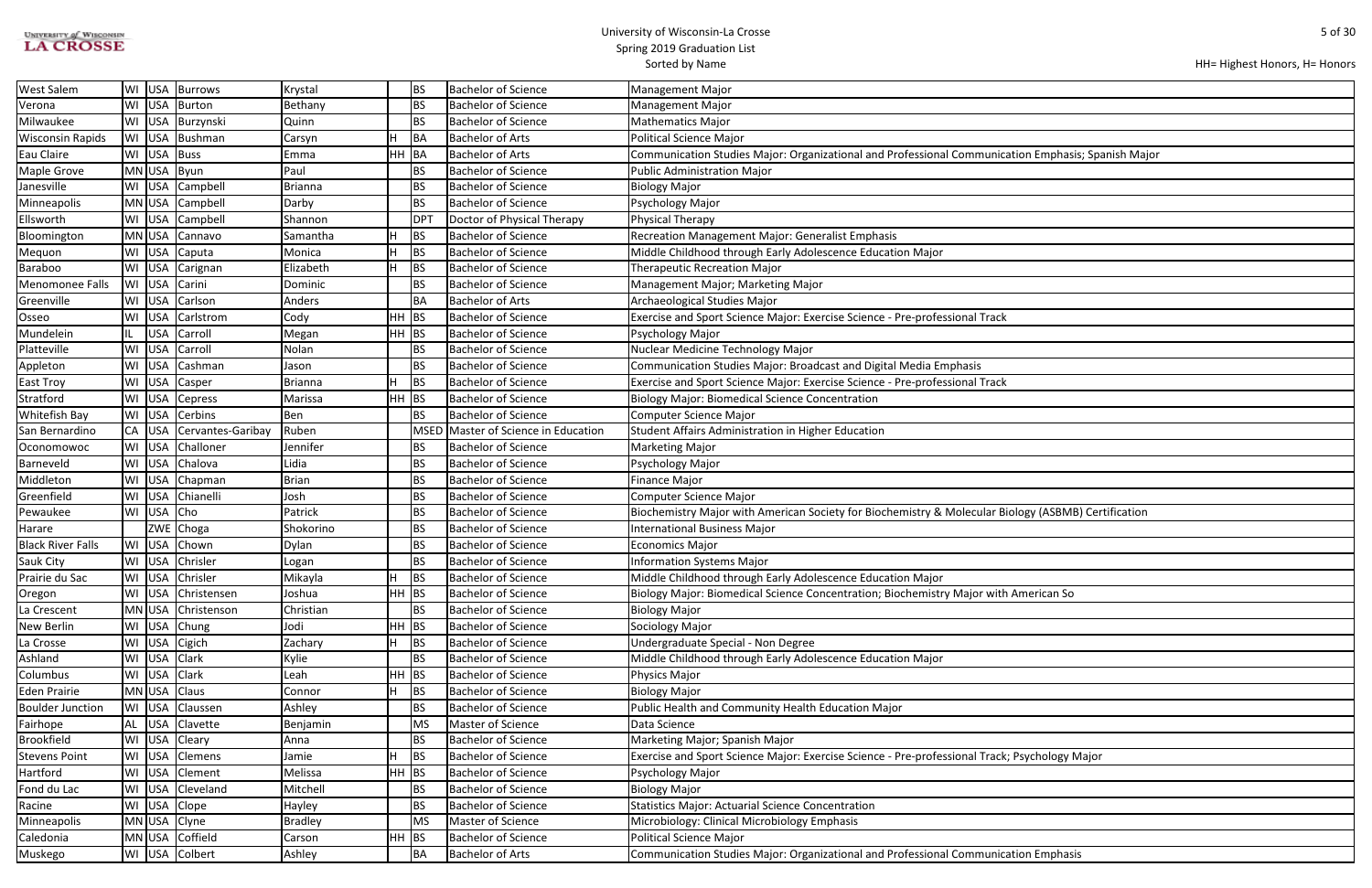| <b>UNIVERSITY of WISCONSIN</b> |
|--------------------------------|
| <b>LA CROSSE</b>               |

| HH= Highest Honors, H= Honors |  |
|-------------------------------|--|
|-------------------------------|--|

| iology (ASBMB) Certification    |
|---------------------------------|
|                                 |
|                                 |
|                                 |
|                                 |
|                                 |
|                                 |
|                                 |
|                                 |
|                                 |
|                                 |
|                                 |
|                                 |
|                                 |
|                                 |
|                                 |
|                                 |
|                                 |
|                                 |
|                                 |
|                                 |
|                                 |
|                                 |
|                                 |
|                                 |
|                                 |
|                                 |
|                                 |
|                                 |
|                                 |
|                                 |
|                                 |
|                                 |
|                                 |
|                                 |
|                                 |
|                                 |
|                                 |
|                                 |
|                                 |
|                                 |
|                                 |
|                                 |
|                                 |
|                                 |
|                                 |
|                                 |
|                                 |
| iology (ASBMB) Certification    |
|                                 |
|                                 |
|                                 |
|                                 |
|                                 |
|                                 |
| phasis; Political Science Major |
|                                 |

| Onalaska             |    | WI USA        | Colbert            | Delaney      | lн       | BS              | <b>Bachelor of Science</b>          | Early Childhood through Middle Childhood Education Major                                            |
|----------------------|----|---------------|--------------------|--------------|----------|-----------------|-------------------------------------|-----------------------------------------------------------------------------------------------------|
| Oshkosh              |    | WI USA        | Combs              | Amber        | lΗ       | <b>BS</b>       | <b>Bachelor of Science</b>          | Biology Major; Spanish Major                                                                        |
| Mukwonago            |    | WI USA        | Conley             | <b>Nate</b>  |          | <b>BS</b>       | <b>Bachelor of Science</b>          | <b>Biology Major</b>                                                                                |
| Dousman              |    | WI USA        | Connell            | Sophia       |          | AA              | Associate of Arts                   | Liberal Arts                                                                                        |
| Lake Mills           |    | WI USA        | Converse           | Joseph       |          | <b>EDS</b>      | <b>Education Specialist</b>         | <b>School Psychology</b>                                                                            |
| <b>Elmwood Park</b>  |    | WI USA Cook   |                    | Joshua       |          | <b>BS</b>       | <b>Bachelor of Science</b>          | Biochemistry Major with American Society for Biochemistry & Molecular Biology (ASBMB) Certification |
| Mount Horeb          |    | WI USA        | Coon               | Riley        |          | BS              | <b>Bachelor of Science</b>          | <b>Biology Major: Biomedical Science Concentration</b>                                              |
| Peshtigo             | WI | USA           | Cording            | Alex         |          | BS              | <b>Bachelor of Science</b>          | Exercise and Sport Science Major: Exercise Science - Pre-professional Track                         |
| Menomonie            |    | WI USA        | Coss               | Austin       |          | <b>BS</b>       | <b>Bachelor of Science</b>          | <b>Recreation Management Major: Generalist Emphasis</b>                                             |
| <b>Forest Lake</b>   |    | MN USA        | Cottrell           | Hunter       |          | <b>BS</b>       | <b>Bachelor of Science</b>          | Accountancy Major; Finance Major: Risk, Insurance and                                               |
| Franklin             |    | WI USA        | Covert             | Alexandra    | $HH$ BS  |                 | <b>Bachelor of Science</b>          | <b>Therapeutic Recreation Major</b>                                                                 |
| Chippewa Falls       |    |               | WI USA Cowan       | Hannah       | lн       | BA              | <b>Bachelor of Arts</b>             | French Major: Business Concentration                                                                |
| La Crosse            |    | WI USA Cox    |                    | Carson       |          | <b>BS</b>       | <b>Bachelor of Science</b>          | Communication Studies Major: Interpersonal Communication Emphasis                                   |
| Mankato              |    | $MN$ USA      | Crance             | Luke         |          | <b>MS</b>       | Master of Science                   | <b>Physician Assistant Studies</b>                                                                  |
| Albany               |    | WI USA        | <b>Creswell</b>    | Sarah        |          | <b>BS</b>       | <b>Bachelor of Science</b>          | Public Health and Community Health Education Major                                                  |
| La Crosse            |    | WI USA        | <b>Crossley</b>    | Alyssa       |          | <b>BS</b>       | <b>Bachelor of Science</b>          | Archaeological Studies Major                                                                        |
| <b>Bangor</b>        |    |               | WI USA Crowell     | Anthony      |          | <b>BS</b>       | <b>Bachelor of Science</b>          | <b>Mathematics Education Major</b>                                                                  |
| Evansville           |    | WI USA        | <b>Cruse</b>       | Nichole      |          | DP <sup>-</sup> | Doctor of Physical Therapy          | Physical Therapy                                                                                    |
| La Crosse            |    |               | WI USA Cummuta     | Gabrielle    |          | <b>BS</b>       | <b>Bachelor of Science</b>          | Psychology Major                                                                                    |
| Oostburg             |    |               | WI USA Daane       | Megan        | $HH$ BS  |                 | <b>Bachelor of Science</b>          | Early Childhood through Middle Childhood Education Major                                            |
| Roseville            |    |               | MN USA Dahms       | Ellie        |          | <b>BS</b>       | <b>Bachelor of Science</b>          | <b>Biology Major</b>                                                                                |
| Plover               |    |               | WI USA Danielski   | Jordan       | $\vdash$ | <b>BS</b>       | <b>Bachelor of Science</b>          | Early Childhood through Middle Childhood Education Major                                            |
| Sheboygan            |    |               | WI USA Darling     | Claire       | HH BS    |                 | <b>Bachelor of Science</b>          | <b>Therapeutic Recreation Major</b>                                                                 |
| <b>Cottage Grove</b> |    |               | WI USA Davis       | Haley        |          | <b>BS</b>       | <b>Bachelor of Science</b>          | Management Major                                                                                    |
| Boscobel             |    |               | WI USA Davis       | Kaylea       | $HH$ BS  |                 | <b>Bachelor of Science</b>          | Middle Childhood through Early Adolescence Education Major                                          |
| Madison              |    | WI USA Day    |                    | Hanna        |          | BS              | <b>Bachelor of Science</b>          | Management Major; Psychology Major                                                                  |
| Minneapolis          |    |               | MN USA Deborhegyi  | Cole         |          | <b>BS</b>       | <b>Bachelor of Science</b>          | Exercise and Sport Science Major: Exercise Science - Fitness Track                                  |
| Wausau               |    |               | WI USA Decker      | Dalton       |          | <b>BS</b>       | <b>Bachelor of Science</b>          | International Business Major; German Studies Major: Business Conc                                   |
| Onalaska             |    |               | WI USA DeGroot     | Benjamin     |          | <b>BS</b>       | <b>Bachelor of Science</b>          | <b>Accountancy Major</b>                                                                            |
| New Franken          |    |               | WI USA DeGroot     | Taylor       |          | <b>BS</b>       | <b>Bachelor of Science</b>          | <b>Athletic Training Major</b>                                                                      |
| <b>Green Bay</b>     |    |               | WI USA Dekeyser    | <b>Nic</b>   | Iш       | <b>BS</b>       | <b>Bachelor of Science</b>          | Psychology Major                                                                                    |
| <b>West Salem</b>    |    |               | WI USA Delaney     | Kyla         | HH BA    |                 | <b>Bachelor of Arts</b>             | Spanish Major                                                                                       |
| Green Bay            |    |               | WI USA Delwiche    | Joel         |          |                 | MSED Master of Science in Education | <b>School Psychology</b>                                                                            |
| Sparta               |    |               | WI   USA   DeMaris | Regan        | $HH$ BS  |                 | <b>Bachelor of Science</b>          | <b>Biology Major: Biomedical Science Concentration</b>                                              |
| Rice Lake            |    |               | WI USA Demers      | Tia          | $HH$ BS  |                 | <b>Bachelor of Science</b>          | <b>Biology Major: Biomedical Science Concentration</b>                                              |
| Vesper               |    |               | WI USA Dempze      | Bethany      | HH BA    |                 | <b>Bachelor of Arts</b>             | <b>English Major: Writing and Rhetoric Emphasis</b>                                                 |
| <b>Arbor Vitae</b>   |    |               | WI USA DeMuth      | Ellie        |          | <b>BS</b>       | <b>Bachelor of Science</b>          | <b>Art Education Major</b>                                                                          |
| Wausau               |    |               | WI USA Derfus      | Megan        |          |                 |                                     | MEPD Master of Education - Professional (Professional Development: Learning Community Emphasis      |
| La Crosse            |    |               | WI USA Desorcy     | Joshua       |          | <b>BS</b>       | <b>Bachelor of Science</b>          | Political Science Major                                                                             |
| Stoughton            |    |               | WI USA Despins     | Marissa      |          | BS              | <b>Bachelor of Science</b>          | <b>Biology Major: Environmental Science Concentration</b>                                           |
| Wautoma              |    |               | WI USA Detlor      | Jackie       |          | BS              | <b>Bachelor of Science</b>          | Exercise and Sport Science Major: Sport Management                                                  |
| New Berlin           |    |               | WI USA Dettlaff    | Christopher  |          | BS              | <b>Bachelor of Science</b>          | Biochemistry Major with American Society for Biochemistry & Molecular Biology (ASBMB) Certification |
| Milwaukee            |    |               | WI USA Devorkin    | Isabel       |          | BS              | <b>Bachelor of Science</b>          | Psychology Major                                                                                    |
| Guilford             |    | $CT$ USA Diaz |                    | Camilina     |          | <b>BS</b>       | <b>Bachelor of Science</b>          | <b>Marketing Major</b>                                                                              |
| Eagan                |    |               | MN USA Diaz-Lopez  | Jonathan     |          | <b>BS</b>       | <b>Bachelor of Science</b>          | <b>Computer Science Major</b>                                                                       |
| Westfield            |    |               | WI USA Dickinson   | <b>Titus</b> |          | <b>BS</b>       | <b>Bachelor of Science</b>          | Clinical Laboratory Science Major                                                                   |
| Stratford            |    |               | WI USA Dietel      | Victoria     |          | <b>BS</b>       | <b>Bachelor of Science</b>          | Communication Studies Major: Advocacy and Communication Criticism Emphasis; Political Science Major |
| Saint Paul           |    |               | MN USA Digre       | Nora         | HH BS    |                 | <b>Bachelor of Science</b>          | <b>Political Science Major</b>                                                                      |
|                      |    |               |                    |              |          |                 |                                     |                                                                                                     |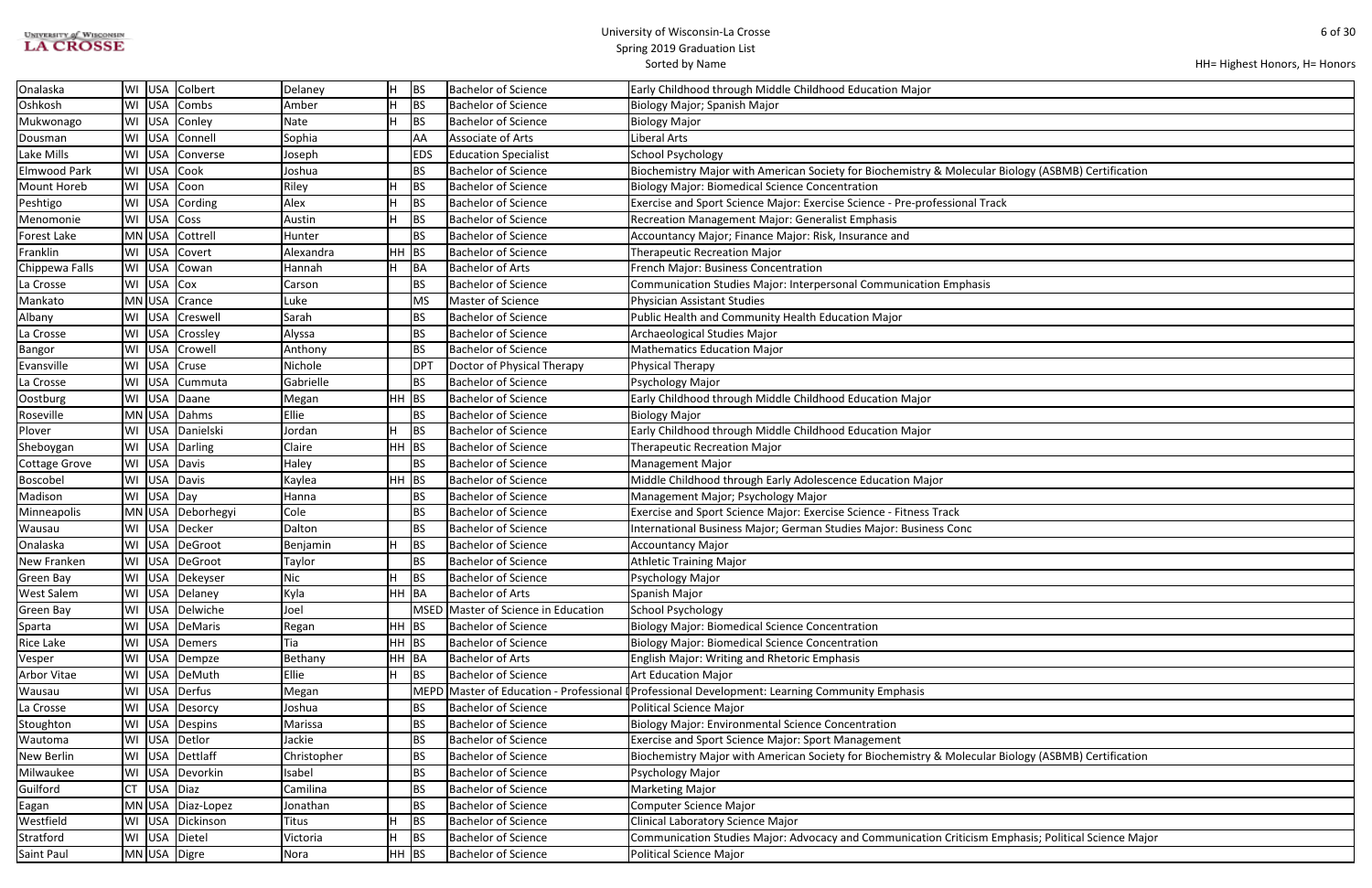| <b>UNIVERSITY of WISCONSIN</b> |
|--------------------------------|
| <b>LA CROSSE</b>               |

| ation Emphasis |  |
|----------------|--|
|                |  |

| HH BS<br>MN USA Dillon<br><b>Apple Valley</b><br>Bachelor of Science<br><b>English Education Major</b><br>Anne<br>WI USA Disch<br>BS<br><b>Bachelor of Science</b><br>Appleton<br>Kaelynn<br>н<br><b>Mathematics Education Major</b><br>MN USA Dockendorf<br>H<br><b>BS</b><br>Champlin<br>Nicole<br><b>Bachelor of Science</b><br><b>Marketing Major</b><br>Chaska<br>MN USA Dockry<br>Kelsey<br>BS<br><b>Bachelor of Science</b><br>Psychology Major; Women's Studies Major<br>WI USA Docter<br>HH<br> BS<br>Middle Childhood through Early Adolescence Education Major<br>Stephanie<br><b>Bachelor of Science</b><br>Oconomowoc<br>WI USA Dodd<br><b>BS</b><br>Waukesha<br><b>Bachelor of Science</b><br>Finance Major; Management Major<br>Julianna<br>WI USA Doern<br>Sarah<br><b>BS</b><br>Bachelor of Science<br>Muskego<br><b>Marketing Major</b><br>Hudson<br>WI USA Doherty<br>Kayla<br>MSED Master of Science in Education<br>Student Affairs Administration in Higher Education<br><b>Apple Valley</b><br>MN USA Dolan<br><b>Bachelor of Science</b><br>Carolyn<br>ВS<br>Management Major; Marketing Major<br>WI USA Dolezel<br><b>BS</b><br><b>Bachelor of Science</b><br>Eau Claire<br>Kayla<br><b>Biology Education Major</b><br>H<br><b>BS</b><br>Rochester<br>MN USA Dollar<br>Ciara<br><b>Bachelor of Science</b><br>Clinical Laboratory Science Major<br>Middleton<br>WI USA Domanico<br><b>BS</b><br><b>Bachelor of Science</b><br>Biology Major: Cellular and Molecular Biology Concentration<br><b>Nicholas</b><br>Delafield<br>WI USA Dombrowski<br><b>BS</b><br><b>Bachelor of Science</b><br>Vincent<br>Accountancy Major; Finance Major<br><b>BS</b><br>WI USA Dorman<br>Madeline<br>HH<br><b>Bachelor of Science</b><br>Appleton<br><b>Marketing Major</b><br>Olivia<br>$HH$ BS<br><b>Eden Prairie</b><br>MN USA Dorscheid<br><b>Bachelor of Science</b><br>Sociology Major<br>WI USA Douglas<br>BS<br><b>Bachelor of Science</b><br>Watertown<br>Cassandra<br><b>Marketing Major</b><br>MN USA Douglas<br><b>BS</b><br><b>Bachelor of Science</b><br>Rochester<br><b>Nicholas</b><br><b>Marketing Major</b><br>WI USA Downey<br><b>BS</b><br><b>Bachelor of Science</b><br><b>Baldwin</b><br>Serena<br>Psychology Major<br>MN USA Draper<br><b>BS</b><br>Bachelor of Science<br>Sociology Major; Women's Studies Major<br>Woodbury<br>Kathryn<br><b>BS</b><br>USA Draper<br>Noah<br><b>Bachelor of Science</b><br>Exercise and Sport Science Major: Exercise Science - Fitness Track<br>Waukegan<br>IL.<br>Orfordville<br>WI USA Drasch<br>MEPD Master of Education - Professional (Professional Development: Learning Community Emphasis<br>Ashley<br>WI USA Drayna<br>Madeline<br>Bachelor of Arts<br>Muskego<br><b>BA</b><br>English Major: Rhetoric and Writing Emphasis; Philosophy Major<br>HH<br><b>BS</b><br>Reedsburg<br>WI USA Dregney<br><b>Bachelor of Science</b><br>Exercise and Sport Science Major: Physical Education<br>Tyler<br>WI USA Drewiske<br>HH<br> BS<br><b>River Falls</b><br>Katherine<br><b>Bachelor of Science</b><br>Public Health and Community Health Education Major<br>West Bend<br>WI USA Dricken<br>Ciara<br><b>BS</b><br><b>Bachelor of Science</b><br>Exercise and Sport Science Major: Exercise Science - Pre-professional Track<br>Little Chute<br>WI USA Driessen<br>H<br><b>BS</b><br><b>Bachelor of Science</b><br><b>Athletic Training Major</b><br>Malcolm<br>WI USA Drievold<br><b>BS</b><br><b>Bachelor of Science</b><br><b>International Business Major</b><br>La Crosse<br>Leevon<br>WI USA Duchateau<br>BS<br><b>Bachelor of Science</b><br><b>Biology Major: Biomedical Science Concentration</b><br>Green Bay<br>McKenzie<br>MN USA Dufeck<br>Elizabeth<br><b>BS</b><br>Bachelor of Science<br>Maplewood<br><b>Finance Major</b><br>WI USA Duffenbach<br><b>BS</b><br>Trempealeau<br><b>Bachelor of Science</b><br>Middle Childhood through Early Adolescence Education Major<br>Taylor<br>WI USA Duley<br>$HH$ BS<br>Allison<br>Fond du Lac<br><b>Bachelor of Science</b><br>Exercise and Sport Science Major: Exercise Science - Pre-professional Track |
|---------------------------------------------------------------------------------------------------------------------------------------------------------------------------------------------------------------------------------------------------------------------------------------------------------------------------------------------------------------------------------------------------------------------------------------------------------------------------------------------------------------------------------------------------------------------------------------------------------------------------------------------------------------------------------------------------------------------------------------------------------------------------------------------------------------------------------------------------------------------------------------------------------------------------------------------------------------------------------------------------------------------------------------------------------------------------------------------------------------------------------------------------------------------------------------------------------------------------------------------------------------------------------------------------------------------------------------------------------------------------------------------------------------------------------------------------------------------------------------------------------------------------------------------------------------------------------------------------------------------------------------------------------------------------------------------------------------------------------------------------------------------------------------------------------------------------------------------------------------------------------------------------------------------------------------------------------------------------------------------------------------------------------------------------------------------------------------------------------------------------------------------------------------------------------------------------------------------------------------------------------------------------------------------------------------------------------------------------------------------------------------------------------------------------------------------------------------------------------------------------------------------------------------------------------------------------------------------------------------------------------------------------------------------------------------------------------------------------------------------------------------------------------------------------------------------------------------------------------------------------------------------------------------------------------------------------------------------------------------------------------------------------------------------------------------------------------------------------------------------------------------------------------------------------------------------------------------------------------------------------------------------------------------------------------------------------------------------------------------------------------------------------------------------------------------------------------------------------------------------------------------------------------------------------------------------------------------------------------------------------------------------------------------------------------------------------------------------------------------------------------------------------------------------------------------------------------------------------------------------------------------------------------------------------------------------------------------------------------------------------------------------------------------------------------------------------------------------------------------------------------------------|
|                                                                                                                                                                                                                                                                                                                                                                                                                                                                                                                                                                                                                                                                                                                                                                                                                                                                                                                                                                                                                                                                                                                                                                                                                                                                                                                                                                                                                                                                                                                                                                                                                                                                                                                                                                                                                                                                                                                                                                                                                                                                                                                                                                                                                                                                                                                                                                                                                                                                                                                                                                                                                                                                                                                                                                                                                                                                                                                                                                                                                                                                                                                                                                                                                                                                                                                                                                                                                                                                                                                                                                                                                                                                                                                                                                                                                                                                                                                                                                                                                                                                                                                                             |
|                                                                                                                                                                                                                                                                                                                                                                                                                                                                                                                                                                                                                                                                                                                                                                                                                                                                                                                                                                                                                                                                                                                                                                                                                                                                                                                                                                                                                                                                                                                                                                                                                                                                                                                                                                                                                                                                                                                                                                                                                                                                                                                                                                                                                                                                                                                                                                                                                                                                                                                                                                                                                                                                                                                                                                                                                                                                                                                                                                                                                                                                                                                                                                                                                                                                                                                                                                                                                                                                                                                                                                                                                                                                                                                                                                                                                                                                                                                                                                                                                                                                                                                                             |
|                                                                                                                                                                                                                                                                                                                                                                                                                                                                                                                                                                                                                                                                                                                                                                                                                                                                                                                                                                                                                                                                                                                                                                                                                                                                                                                                                                                                                                                                                                                                                                                                                                                                                                                                                                                                                                                                                                                                                                                                                                                                                                                                                                                                                                                                                                                                                                                                                                                                                                                                                                                                                                                                                                                                                                                                                                                                                                                                                                                                                                                                                                                                                                                                                                                                                                                                                                                                                                                                                                                                                                                                                                                                                                                                                                                                                                                                                                                                                                                                                                                                                                                                             |
|                                                                                                                                                                                                                                                                                                                                                                                                                                                                                                                                                                                                                                                                                                                                                                                                                                                                                                                                                                                                                                                                                                                                                                                                                                                                                                                                                                                                                                                                                                                                                                                                                                                                                                                                                                                                                                                                                                                                                                                                                                                                                                                                                                                                                                                                                                                                                                                                                                                                                                                                                                                                                                                                                                                                                                                                                                                                                                                                                                                                                                                                                                                                                                                                                                                                                                                                                                                                                                                                                                                                                                                                                                                                                                                                                                                                                                                                                                                                                                                                                                                                                                                                             |
|                                                                                                                                                                                                                                                                                                                                                                                                                                                                                                                                                                                                                                                                                                                                                                                                                                                                                                                                                                                                                                                                                                                                                                                                                                                                                                                                                                                                                                                                                                                                                                                                                                                                                                                                                                                                                                                                                                                                                                                                                                                                                                                                                                                                                                                                                                                                                                                                                                                                                                                                                                                                                                                                                                                                                                                                                                                                                                                                                                                                                                                                                                                                                                                                                                                                                                                                                                                                                                                                                                                                                                                                                                                                                                                                                                                                                                                                                                                                                                                                                                                                                                                                             |
|                                                                                                                                                                                                                                                                                                                                                                                                                                                                                                                                                                                                                                                                                                                                                                                                                                                                                                                                                                                                                                                                                                                                                                                                                                                                                                                                                                                                                                                                                                                                                                                                                                                                                                                                                                                                                                                                                                                                                                                                                                                                                                                                                                                                                                                                                                                                                                                                                                                                                                                                                                                                                                                                                                                                                                                                                                                                                                                                                                                                                                                                                                                                                                                                                                                                                                                                                                                                                                                                                                                                                                                                                                                                                                                                                                                                                                                                                                                                                                                                                                                                                                                                             |
|                                                                                                                                                                                                                                                                                                                                                                                                                                                                                                                                                                                                                                                                                                                                                                                                                                                                                                                                                                                                                                                                                                                                                                                                                                                                                                                                                                                                                                                                                                                                                                                                                                                                                                                                                                                                                                                                                                                                                                                                                                                                                                                                                                                                                                                                                                                                                                                                                                                                                                                                                                                                                                                                                                                                                                                                                                                                                                                                                                                                                                                                                                                                                                                                                                                                                                                                                                                                                                                                                                                                                                                                                                                                                                                                                                                                                                                                                                                                                                                                                                                                                                                                             |
|                                                                                                                                                                                                                                                                                                                                                                                                                                                                                                                                                                                                                                                                                                                                                                                                                                                                                                                                                                                                                                                                                                                                                                                                                                                                                                                                                                                                                                                                                                                                                                                                                                                                                                                                                                                                                                                                                                                                                                                                                                                                                                                                                                                                                                                                                                                                                                                                                                                                                                                                                                                                                                                                                                                                                                                                                                                                                                                                                                                                                                                                                                                                                                                                                                                                                                                                                                                                                                                                                                                                                                                                                                                                                                                                                                                                                                                                                                                                                                                                                                                                                                                                             |
|                                                                                                                                                                                                                                                                                                                                                                                                                                                                                                                                                                                                                                                                                                                                                                                                                                                                                                                                                                                                                                                                                                                                                                                                                                                                                                                                                                                                                                                                                                                                                                                                                                                                                                                                                                                                                                                                                                                                                                                                                                                                                                                                                                                                                                                                                                                                                                                                                                                                                                                                                                                                                                                                                                                                                                                                                                                                                                                                                                                                                                                                                                                                                                                                                                                                                                                                                                                                                                                                                                                                                                                                                                                                                                                                                                                                                                                                                                                                                                                                                                                                                                                                             |
|                                                                                                                                                                                                                                                                                                                                                                                                                                                                                                                                                                                                                                                                                                                                                                                                                                                                                                                                                                                                                                                                                                                                                                                                                                                                                                                                                                                                                                                                                                                                                                                                                                                                                                                                                                                                                                                                                                                                                                                                                                                                                                                                                                                                                                                                                                                                                                                                                                                                                                                                                                                                                                                                                                                                                                                                                                                                                                                                                                                                                                                                                                                                                                                                                                                                                                                                                                                                                                                                                                                                                                                                                                                                                                                                                                                                                                                                                                                                                                                                                                                                                                                                             |
|                                                                                                                                                                                                                                                                                                                                                                                                                                                                                                                                                                                                                                                                                                                                                                                                                                                                                                                                                                                                                                                                                                                                                                                                                                                                                                                                                                                                                                                                                                                                                                                                                                                                                                                                                                                                                                                                                                                                                                                                                                                                                                                                                                                                                                                                                                                                                                                                                                                                                                                                                                                                                                                                                                                                                                                                                                                                                                                                                                                                                                                                                                                                                                                                                                                                                                                                                                                                                                                                                                                                                                                                                                                                                                                                                                                                                                                                                                                                                                                                                                                                                                                                             |
|                                                                                                                                                                                                                                                                                                                                                                                                                                                                                                                                                                                                                                                                                                                                                                                                                                                                                                                                                                                                                                                                                                                                                                                                                                                                                                                                                                                                                                                                                                                                                                                                                                                                                                                                                                                                                                                                                                                                                                                                                                                                                                                                                                                                                                                                                                                                                                                                                                                                                                                                                                                                                                                                                                                                                                                                                                                                                                                                                                                                                                                                                                                                                                                                                                                                                                                                                                                                                                                                                                                                                                                                                                                                                                                                                                                                                                                                                                                                                                                                                                                                                                                                             |
|                                                                                                                                                                                                                                                                                                                                                                                                                                                                                                                                                                                                                                                                                                                                                                                                                                                                                                                                                                                                                                                                                                                                                                                                                                                                                                                                                                                                                                                                                                                                                                                                                                                                                                                                                                                                                                                                                                                                                                                                                                                                                                                                                                                                                                                                                                                                                                                                                                                                                                                                                                                                                                                                                                                                                                                                                                                                                                                                                                                                                                                                                                                                                                                                                                                                                                                                                                                                                                                                                                                                                                                                                                                                                                                                                                                                                                                                                                                                                                                                                                                                                                                                             |
|                                                                                                                                                                                                                                                                                                                                                                                                                                                                                                                                                                                                                                                                                                                                                                                                                                                                                                                                                                                                                                                                                                                                                                                                                                                                                                                                                                                                                                                                                                                                                                                                                                                                                                                                                                                                                                                                                                                                                                                                                                                                                                                                                                                                                                                                                                                                                                                                                                                                                                                                                                                                                                                                                                                                                                                                                                                                                                                                                                                                                                                                                                                                                                                                                                                                                                                                                                                                                                                                                                                                                                                                                                                                                                                                                                                                                                                                                                                                                                                                                                                                                                                                             |
|                                                                                                                                                                                                                                                                                                                                                                                                                                                                                                                                                                                                                                                                                                                                                                                                                                                                                                                                                                                                                                                                                                                                                                                                                                                                                                                                                                                                                                                                                                                                                                                                                                                                                                                                                                                                                                                                                                                                                                                                                                                                                                                                                                                                                                                                                                                                                                                                                                                                                                                                                                                                                                                                                                                                                                                                                                                                                                                                                                                                                                                                                                                                                                                                                                                                                                                                                                                                                                                                                                                                                                                                                                                                                                                                                                                                                                                                                                                                                                                                                                                                                                                                             |
|                                                                                                                                                                                                                                                                                                                                                                                                                                                                                                                                                                                                                                                                                                                                                                                                                                                                                                                                                                                                                                                                                                                                                                                                                                                                                                                                                                                                                                                                                                                                                                                                                                                                                                                                                                                                                                                                                                                                                                                                                                                                                                                                                                                                                                                                                                                                                                                                                                                                                                                                                                                                                                                                                                                                                                                                                                                                                                                                                                                                                                                                                                                                                                                                                                                                                                                                                                                                                                                                                                                                                                                                                                                                                                                                                                                                                                                                                                                                                                                                                                                                                                                                             |
|                                                                                                                                                                                                                                                                                                                                                                                                                                                                                                                                                                                                                                                                                                                                                                                                                                                                                                                                                                                                                                                                                                                                                                                                                                                                                                                                                                                                                                                                                                                                                                                                                                                                                                                                                                                                                                                                                                                                                                                                                                                                                                                                                                                                                                                                                                                                                                                                                                                                                                                                                                                                                                                                                                                                                                                                                                                                                                                                                                                                                                                                                                                                                                                                                                                                                                                                                                                                                                                                                                                                                                                                                                                                                                                                                                                                                                                                                                                                                                                                                                                                                                                                             |
|                                                                                                                                                                                                                                                                                                                                                                                                                                                                                                                                                                                                                                                                                                                                                                                                                                                                                                                                                                                                                                                                                                                                                                                                                                                                                                                                                                                                                                                                                                                                                                                                                                                                                                                                                                                                                                                                                                                                                                                                                                                                                                                                                                                                                                                                                                                                                                                                                                                                                                                                                                                                                                                                                                                                                                                                                                                                                                                                                                                                                                                                                                                                                                                                                                                                                                                                                                                                                                                                                                                                                                                                                                                                                                                                                                                                                                                                                                                                                                                                                                                                                                                                             |
|                                                                                                                                                                                                                                                                                                                                                                                                                                                                                                                                                                                                                                                                                                                                                                                                                                                                                                                                                                                                                                                                                                                                                                                                                                                                                                                                                                                                                                                                                                                                                                                                                                                                                                                                                                                                                                                                                                                                                                                                                                                                                                                                                                                                                                                                                                                                                                                                                                                                                                                                                                                                                                                                                                                                                                                                                                                                                                                                                                                                                                                                                                                                                                                                                                                                                                                                                                                                                                                                                                                                                                                                                                                                                                                                                                                                                                                                                                                                                                                                                                                                                                                                             |
|                                                                                                                                                                                                                                                                                                                                                                                                                                                                                                                                                                                                                                                                                                                                                                                                                                                                                                                                                                                                                                                                                                                                                                                                                                                                                                                                                                                                                                                                                                                                                                                                                                                                                                                                                                                                                                                                                                                                                                                                                                                                                                                                                                                                                                                                                                                                                                                                                                                                                                                                                                                                                                                                                                                                                                                                                                                                                                                                                                                                                                                                                                                                                                                                                                                                                                                                                                                                                                                                                                                                                                                                                                                                                                                                                                                                                                                                                                                                                                                                                                                                                                                                             |
|                                                                                                                                                                                                                                                                                                                                                                                                                                                                                                                                                                                                                                                                                                                                                                                                                                                                                                                                                                                                                                                                                                                                                                                                                                                                                                                                                                                                                                                                                                                                                                                                                                                                                                                                                                                                                                                                                                                                                                                                                                                                                                                                                                                                                                                                                                                                                                                                                                                                                                                                                                                                                                                                                                                                                                                                                                                                                                                                                                                                                                                                                                                                                                                                                                                                                                                                                                                                                                                                                                                                                                                                                                                                                                                                                                                                                                                                                                                                                                                                                                                                                                                                             |
|                                                                                                                                                                                                                                                                                                                                                                                                                                                                                                                                                                                                                                                                                                                                                                                                                                                                                                                                                                                                                                                                                                                                                                                                                                                                                                                                                                                                                                                                                                                                                                                                                                                                                                                                                                                                                                                                                                                                                                                                                                                                                                                                                                                                                                                                                                                                                                                                                                                                                                                                                                                                                                                                                                                                                                                                                                                                                                                                                                                                                                                                                                                                                                                                                                                                                                                                                                                                                                                                                                                                                                                                                                                                                                                                                                                                                                                                                                                                                                                                                                                                                                                                             |
|                                                                                                                                                                                                                                                                                                                                                                                                                                                                                                                                                                                                                                                                                                                                                                                                                                                                                                                                                                                                                                                                                                                                                                                                                                                                                                                                                                                                                                                                                                                                                                                                                                                                                                                                                                                                                                                                                                                                                                                                                                                                                                                                                                                                                                                                                                                                                                                                                                                                                                                                                                                                                                                                                                                                                                                                                                                                                                                                                                                                                                                                                                                                                                                                                                                                                                                                                                                                                                                                                                                                                                                                                                                                                                                                                                                                                                                                                                                                                                                                                                                                                                                                             |
|                                                                                                                                                                                                                                                                                                                                                                                                                                                                                                                                                                                                                                                                                                                                                                                                                                                                                                                                                                                                                                                                                                                                                                                                                                                                                                                                                                                                                                                                                                                                                                                                                                                                                                                                                                                                                                                                                                                                                                                                                                                                                                                                                                                                                                                                                                                                                                                                                                                                                                                                                                                                                                                                                                                                                                                                                                                                                                                                                                                                                                                                                                                                                                                                                                                                                                                                                                                                                                                                                                                                                                                                                                                                                                                                                                                                                                                                                                                                                                                                                                                                                                                                             |
|                                                                                                                                                                                                                                                                                                                                                                                                                                                                                                                                                                                                                                                                                                                                                                                                                                                                                                                                                                                                                                                                                                                                                                                                                                                                                                                                                                                                                                                                                                                                                                                                                                                                                                                                                                                                                                                                                                                                                                                                                                                                                                                                                                                                                                                                                                                                                                                                                                                                                                                                                                                                                                                                                                                                                                                                                                                                                                                                                                                                                                                                                                                                                                                                                                                                                                                                                                                                                                                                                                                                                                                                                                                                                                                                                                                                                                                                                                                                                                                                                                                                                                                                             |
|                                                                                                                                                                                                                                                                                                                                                                                                                                                                                                                                                                                                                                                                                                                                                                                                                                                                                                                                                                                                                                                                                                                                                                                                                                                                                                                                                                                                                                                                                                                                                                                                                                                                                                                                                                                                                                                                                                                                                                                                                                                                                                                                                                                                                                                                                                                                                                                                                                                                                                                                                                                                                                                                                                                                                                                                                                                                                                                                                                                                                                                                                                                                                                                                                                                                                                                                                                                                                                                                                                                                                                                                                                                                                                                                                                                                                                                                                                                                                                                                                                                                                                                                             |
|                                                                                                                                                                                                                                                                                                                                                                                                                                                                                                                                                                                                                                                                                                                                                                                                                                                                                                                                                                                                                                                                                                                                                                                                                                                                                                                                                                                                                                                                                                                                                                                                                                                                                                                                                                                                                                                                                                                                                                                                                                                                                                                                                                                                                                                                                                                                                                                                                                                                                                                                                                                                                                                                                                                                                                                                                                                                                                                                                                                                                                                                                                                                                                                                                                                                                                                                                                                                                                                                                                                                                                                                                                                                                                                                                                                                                                                                                                                                                                                                                                                                                                                                             |
|                                                                                                                                                                                                                                                                                                                                                                                                                                                                                                                                                                                                                                                                                                                                                                                                                                                                                                                                                                                                                                                                                                                                                                                                                                                                                                                                                                                                                                                                                                                                                                                                                                                                                                                                                                                                                                                                                                                                                                                                                                                                                                                                                                                                                                                                                                                                                                                                                                                                                                                                                                                                                                                                                                                                                                                                                                                                                                                                                                                                                                                                                                                                                                                                                                                                                                                                                                                                                                                                                                                                                                                                                                                                                                                                                                                                                                                                                                                                                                                                                                                                                                                                             |
|                                                                                                                                                                                                                                                                                                                                                                                                                                                                                                                                                                                                                                                                                                                                                                                                                                                                                                                                                                                                                                                                                                                                                                                                                                                                                                                                                                                                                                                                                                                                                                                                                                                                                                                                                                                                                                                                                                                                                                                                                                                                                                                                                                                                                                                                                                                                                                                                                                                                                                                                                                                                                                                                                                                                                                                                                                                                                                                                                                                                                                                                                                                                                                                                                                                                                                                                                                                                                                                                                                                                                                                                                                                                                                                                                                                                                                                                                                                                                                                                                                                                                                                                             |
|                                                                                                                                                                                                                                                                                                                                                                                                                                                                                                                                                                                                                                                                                                                                                                                                                                                                                                                                                                                                                                                                                                                                                                                                                                                                                                                                                                                                                                                                                                                                                                                                                                                                                                                                                                                                                                                                                                                                                                                                                                                                                                                                                                                                                                                                                                                                                                                                                                                                                                                                                                                                                                                                                                                                                                                                                                                                                                                                                                                                                                                                                                                                                                                                                                                                                                                                                                                                                                                                                                                                                                                                                                                                                                                                                                                                                                                                                                                                                                                                                                                                                                                                             |
|                                                                                                                                                                                                                                                                                                                                                                                                                                                                                                                                                                                                                                                                                                                                                                                                                                                                                                                                                                                                                                                                                                                                                                                                                                                                                                                                                                                                                                                                                                                                                                                                                                                                                                                                                                                                                                                                                                                                                                                                                                                                                                                                                                                                                                                                                                                                                                                                                                                                                                                                                                                                                                                                                                                                                                                                                                                                                                                                                                                                                                                                                                                                                                                                                                                                                                                                                                                                                                                                                                                                                                                                                                                                                                                                                                                                                                                                                                                                                                                                                                                                                                                                             |
| WI USA Dummer<br><b>BS</b><br><b>Bachelor of Science</b><br>La Crosse<br>Isaiah<br>Physics Major                                                                                                                                                                                                                                                                                                                                                                                                                                                                                                                                                                                                                                                                                                                                                                                                                                                                                                                                                                                                                                                                                                                                                                                                                                                                                                                                                                                                                                                                                                                                                                                                                                                                                                                                                                                                                                                                                                                                                                                                                                                                                                                                                                                                                                                                                                                                                                                                                                                                                                                                                                                                                                                                                                                                                                                                                                                                                                                                                                                                                                                                                                                                                                                                                                                                                                                                                                                                                                                                                                                                                                                                                                                                                                                                                                                                                                                                                                                                                                                                                                            |
| WI USA Duren<br><b>BS</b><br><b>Bachelor of Science</b><br><b>Accountancy Major</b><br>Cazenovia<br>Lacy                                                                                                                                                                                                                                                                                                                                                                                                                                                                                                                                                                                                                                                                                                                                                                                                                                                                                                                                                                                                                                                                                                                                                                                                                                                                                                                                                                                                                                                                                                                                                                                                                                                                                                                                                                                                                                                                                                                                                                                                                                                                                                                                                                                                                                                                                                                                                                                                                                                                                                                                                                                                                                                                                                                                                                                                                                                                                                                                                                                                                                                                                                                                                                                                                                                                                                                                                                                                                                                                                                                                                                                                                                                                                                                                                                                                                                                                                                                                                                                                                                    |
| WI USA Dux<br>Hudson<br>Adam<br>H<br> BS<br><b>Bachelor of Science</b><br>Finance Major; Mathematics Major                                                                                                                                                                                                                                                                                                                                                                                                                                                                                                                                                                                                                                                                                                                                                                                                                                                                                                                                                                                                                                                                                                                                                                                                                                                                                                                                                                                                                                                                                                                                                                                                                                                                                                                                                                                                                                                                                                                                                                                                                                                                                                                                                                                                                                                                                                                                                                                                                                                                                                                                                                                                                                                                                                                                                                                                                                                                                                                                                                                                                                                                                                                                                                                                                                                                                                                                                                                                                                                                                                                                                                                                                                                                                                                                                                                                                                                                                                                                                                                                                                  |
| WI USA Dworak<br>Marshall<br><b>BS</b><br><b>Bachelor of Science</b><br>Green Bay<br>Psychology Major                                                                                                                                                                                                                                                                                                                                                                                                                                                                                                                                                                                                                                                                                                                                                                                                                                                                                                                                                                                                                                                                                                                                                                                                                                                                                                                                                                                                                                                                                                                                                                                                                                                                                                                                                                                                                                                                                                                                                                                                                                                                                                                                                                                                                                                                                                                                                                                                                                                                                                                                                                                                                                                                                                                                                                                                                                                                                                                                                                                                                                                                                                                                                                                                                                                                                                                                                                                                                                                                                                                                                                                                                                                                                                                                                                                                                                                                                                                                                                                                                                       |
| <b>Brooklyn Center</b><br>MN USA Eckhoff<br>Elizabeth<br><b>BS</b><br><b>Bachelor of Science</b><br>Early Childhood through Middle Childhood Education Major                                                                                                                                                                                                                                                                                                                                                                                                                                                                                                                                                                                                                                                                                                                                                                                                                                                                                                                                                                                                                                                                                                                                                                                                                                                                                                                                                                                                                                                                                                                                                                                                                                                                                                                                                                                                                                                                                                                                                                                                                                                                                                                                                                                                                                                                                                                                                                                                                                                                                                                                                                                                                                                                                                                                                                                                                                                                                                                                                                                                                                                                                                                                                                                                                                                                                                                                                                                                                                                                                                                                                                                                                                                                                                                                                                                                                                                                                                                                                                                |
| WI USA Edelman<br>$HH$ BS<br><b>Bachelor of Science</b><br>Undergraduate Special - Non Degree<br>La Crosse<br>Megan                                                                                                                                                                                                                                                                                                                                                                                                                                                                                                                                                                                                                                                                                                                                                                                                                                                                                                                                                                                                                                                                                                                                                                                                                                                                                                                                                                                                                                                                                                                                                                                                                                                                                                                                                                                                                                                                                                                                                                                                                                                                                                                                                                                                                                                                                                                                                                                                                                                                                                                                                                                                                                                                                                                                                                                                                                                                                                                                                                                                                                                                                                                                                                                                                                                                                                                                                                                                                                                                                                                                                                                                                                                                                                                                                                                                                                                                                                                                                                                                                         |
| WI USA Edmondson<br>MEPD Master of Education - Professional (Professional Development: Learning Community Emphasis<br>Eau Claire<br>Tyler                                                                                                                                                                                                                                                                                                                                                                                                                                                                                                                                                                                                                                                                                                                                                                                                                                                                                                                                                                                                                                                                                                                                                                                                                                                                                                                                                                                                                                                                                                                                                                                                                                                                                                                                                                                                                                                                                                                                                                                                                                                                                                                                                                                                                                                                                                                                                                                                                                                                                                                                                                                                                                                                                                                                                                                                                                                                                                                                                                                                                                                                                                                                                                                                                                                                                                                                                                                                                                                                                                                                                                                                                                                                                                                                                                                                                                                                                                                                                                                                   |
| Arden Hills<br>MN USA Eggers<br>Associate of Arts<br>Liberal Arts<br>AA<br>Lucy                                                                                                                                                                                                                                                                                                                                                                                                                                                                                                                                                                                                                                                                                                                                                                                                                                                                                                                                                                                                                                                                                                                                                                                                                                                                                                                                                                                                                                                                                                                                                                                                                                                                                                                                                                                                                                                                                                                                                                                                                                                                                                                                                                                                                                                                                                                                                                                                                                                                                                                                                                                                                                                                                                                                                                                                                                                                                                                                                                                                                                                                                                                                                                                                                                                                                                                                                                                                                                                                                                                                                                                                                                                                                                                                                                                                                                                                                                                                                                                                                                                             |
| WI USA Eggert<br><b>Bachelor of Science</b><br>Wrightstown<br>Madeline<br><b>BS</b><br>Public Health and Community Health Education Major                                                                                                                                                                                                                                                                                                                                                                                                                                                                                                                                                                                                                                                                                                                                                                                                                                                                                                                                                                                                                                                                                                                                                                                                                                                                                                                                                                                                                                                                                                                                                                                                                                                                                                                                                                                                                                                                                                                                                                                                                                                                                                                                                                                                                                                                                                                                                                                                                                                                                                                                                                                                                                                                                                                                                                                                                                                                                                                                                                                                                                                                                                                                                                                                                                                                                                                                                                                                                                                                                                                                                                                                                                                                                                                                                                                                                                                                                                                                                                                                   |
| WI USA Ehlinger<br>H<br><b>BS</b><br><b>Bachelor of Science</b><br>Green Bay<br>Brianna<br>Psychology Major                                                                                                                                                                                                                                                                                                                                                                                                                                                                                                                                                                                                                                                                                                                                                                                                                                                                                                                                                                                                                                                                                                                                                                                                                                                                                                                                                                                                                                                                                                                                                                                                                                                                                                                                                                                                                                                                                                                                                                                                                                                                                                                                                                                                                                                                                                                                                                                                                                                                                                                                                                                                                                                                                                                                                                                                                                                                                                                                                                                                                                                                                                                                                                                                                                                                                                                                                                                                                                                                                                                                                                                                                                                                                                                                                                                                                                                                                                                                                                                                                                 |
| WI USA Eklund<br><b>Bachelor of Science</b><br>Early Childhood through Middle Childhood Education Major<br>Phillips<br>BS<br>Shelby                                                                                                                                                                                                                                                                                                                                                                                                                                                                                                                                                                                                                                                                                                                                                                                                                                                                                                                                                                                                                                                                                                                                                                                                                                                                                                                                                                                                                                                                                                                                                                                                                                                                                                                                                                                                                                                                                                                                                                                                                                                                                                                                                                                                                                                                                                                                                                                                                                                                                                                                                                                                                                                                                                                                                                                                                                                                                                                                                                                                                                                                                                                                                                                                                                                                                                                                                                                                                                                                                                                                                                                                                                                                                                                                                                                                                                                                                                                                                                                                         |
| WI USA Elmer<br>MEPD Master of Education - Professional (Professional Development: Learning Community Emphasis<br>Brodhead<br>Karen                                                                                                                                                                                                                                                                                                                                                                                                                                                                                                                                                                                                                                                                                                                                                                                                                                                                                                                                                                                                                                                                                                                                                                                                                                                                                                                                                                                                                                                                                                                                                                                                                                                                                                                                                                                                                                                                                                                                                                                                                                                                                                                                                                                                                                                                                                                                                                                                                                                                                                                                                                                                                                                                                                                                                                                                                                                                                                                                                                                                                                                                                                                                                                                                                                                                                                                                                                                                                                                                                                                                                                                                                                                                                                                                                                                                                                                                                                                                                                                                         |
| HH BS<br>MN USA Elsen<br><b>Bachelor of Science</b><br>Chaska<br>Madison<br>Psychology Major                                                                                                                                                                                                                                                                                                                                                                                                                                                                                                                                                                                                                                                                                                                                                                                                                                                                                                                                                                                                                                                                                                                                                                                                                                                                                                                                                                                                                                                                                                                                                                                                                                                                                                                                                                                                                                                                                                                                                                                                                                                                                                                                                                                                                                                                                                                                                                                                                                                                                                                                                                                                                                                                                                                                                                                                                                                                                                                                                                                                                                                                                                                                                                                                                                                                                                                                                                                                                                                                                                                                                                                                                                                                                                                                                                                                                                                                                                                                                                                                                                                |
| Foley<br>AL USA Emerson<br><b>Bachelor of Science</b><br>Psychology Major<br>ВS<br>Megan                                                                                                                                                                                                                                                                                                                                                                                                                                                                                                                                                                                                                                                                                                                                                                                                                                                                                                                                                                                                                                                                                                                                                                                                                                                                                                                                                                                                                                                                                                                                                                                                                                                                                                                                                                                                                                                                                                                                                                                                                                                                                                                                                                                                                                                                                                                                                                                                                                                                                                                                                                                                                                                                                                                                                                                                                                                                                                                                                                                                                                                                                                                                                                                                                                                                                                                                                                                                                                                                                                                                                                                                                                                                                                                                                                                                                                                                                                                                                                                                                                                    |
| WI USA Enderby<br>Kelsey<br><b>Bachelor of Arts</b><br>La Crosse<br><b>BA</b><br>Psychology Major                                                                                                                                                                                                                                                                                                                                                                                                                                                                                                                                                                                                                                                                                                                                                                                                                                                                                                                                                                                                                                                                                                                                                                                                                                                                                                                                                                                                                                                                                                                                                                                                                                                                                                                                                                                                                                                                                                                                                                                                                                                                                                                                                                                                                                                                                                                                                                                                                                                                                                                                                                                                                                                                                                                                                                                                                                                                                                                                                                                                                                                                                                                                                                                                                                                                                                                                                                                                                                                                                                                                                                                                                                                                                                                                                                                                                                                                                                                                                                                                                                           |
| Communication Studies Major: Organizational and Professional Communication Emphasis<br>Sheboygan Falls<br>WI USA England<br><b>Bachelor of Arts</b><br>BA<br>Jacqueline                                                                                                                                                                                                                                                                                                                                                                                                                                                                                                                                                                                                                                                                                                                                                                                                                                                                                                                                                                                                                                                                                                                                                                                                                                                                                                                                                                                                                                                                                                                                                                                                                                                                                                                                                                                                                                                                                                                                                                                                                                                                                                                                                                                                                                                                                                                                                                                                                                                                                                                                                                                                                                                                                                                                                                                                                                                                                                                                                                                                                                                                                                                                                                                                                                                                                                                                                                                                                                                                                                                                                                                                                                                                                                                                                                                                                                                                                                                                                                     |
| MN USA Entinger<br>H<br><b>BS</b><br><b>Bachelor of Science</b><br>Early Childhood through Middle Childhood Education Major<br>Chanhassen<br>Madison                                                                                                                                                                                                                                                                                                                                                                                                                                                                                                                                                                                                                                                                                                                                                                                                                                                                                                                                                                                                                                                                                                                                                                                                                                                                                                                                                                                                                                                                                                                                                                                                                                                                                                                                                                                                                                                                                                                                                                                                                                                                                                                                                                                                                                                                                                                                                                                                                                                                                                                                                                                                                                                                                                                                                                                                                                                                                                                                                                                                                                                                                                                                                                                                                                                                                                                                                                                                                                                                                                                                                                                                                                                                                                                                                                                                                                                                                                                                                                                        |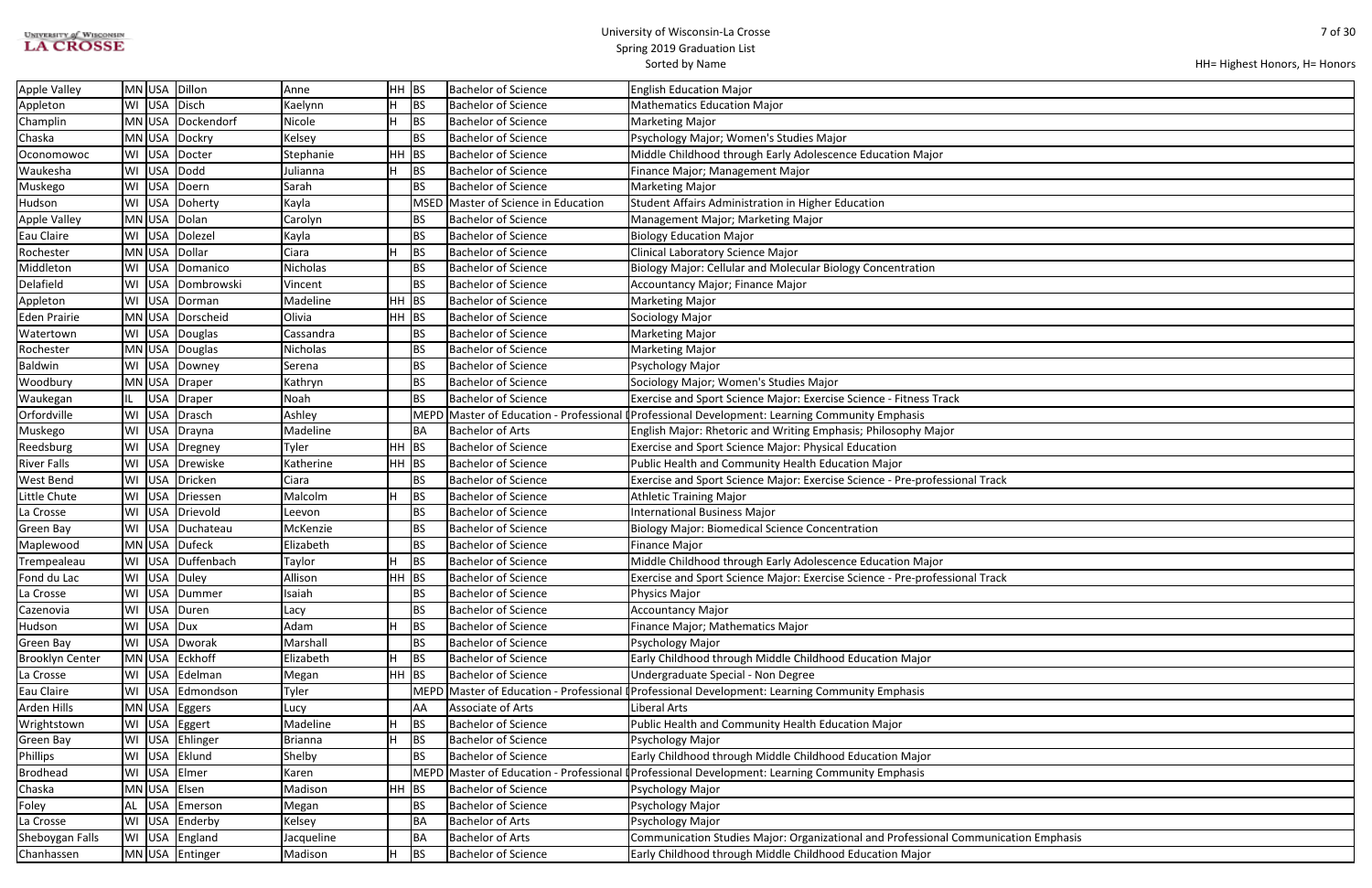| UNIVERSITY of WISCONSIN |
|-------------------------|
| <b>LA CROSSE</b>        |

| HH= Highest Honors, H= Honors |  |
|-------------------------------|--|
|-------------------------------|--|

| ί                                                   |
|-----------------------------------------------------|
|                                                     |
|                                                     |
|                                                     |
|                                                     |
|                                                     |
|                                                     |
|                                                     |
|                                                     |
|                                                     |
| atre Arts Major: Performance Emp                    |
|                                                     |
|                                                     |
|                                                     |
| ation Emphasis; Archaeological Studies Major: Cultu |
|                                                     |
|                                                     |
|                                                     |
|                                                     |
|                                                     |
|                                                     |
|                                                     |
|                                                     |
|                                                     |
|                                                     |
|                                                     |
| ation Emphasis                                      |
|                                                     |
|                                                     |
|                                                     |
|                                                     |
|                                                     |
|                                                     |
|                                                     |
|                                                     |
|                                                     |
|                                                     |
|                                                     |
|                                                     |
|                                                     |
|                                                     |
|                                                     |
| ation Emphasis                                      |
|                                                     |
|                                                     |
|                                                     |
|                                                     |
|                                                     |
|                                                     |
|                                                     |
|                                                     |
|                                                     |
|                                                     |

| Sheboygan Falls      |            | WI USA Ertman      | Bryce     | $HH$ BS    | <b>Bachelor of Science</b>          | Exercise and Sport Science Major: Exercise Science - Pre-professional Track                                              |
|----------------------|------------|--------------------|-----------|------------|-------------------------------------|--------------------------------------------------------------------------------------------------------------------------|
| Cazenovia            |            | WI USA Even        | Jeffrey   | <b>BS</b>  | <b>Bachelor of Science</b>          | <b>Accountancy Major</b>                                                                                                 |
| Lakeville            |            | MN USA Evers       | Hunter    | <b>BS</b>  | <b>Bachelor of Science</b>          | <b>Finance Major</b>                                                                                                     |
| Strum                |            | WI USA Everson     | Gage      | BS         | <b>Bachelor of Science</b>          | <b>Management Major</b>                                                                                                  |
| Minnetonka           |            | MN USA Ewing       | Jessica   | <b>BS</b>  | <b>Bachelor of Science</b>          | Early Childhood through Middle Childhood Education Major                                                                 |
| Eau Claire           |            | WI USA Faanes      | Sarah     | <b>BS</b>  | <b>Bachelor of Science</b>          | <b>Biology Major</b>                                                                                                     |
| Kenosha              |            | WI USA Fabiano     | Stefano   | <b>BS</b>  | <b>Bachelor of Science</b>          | Public Administration Major; Political Science Major                                                                     |
| Nekoosa              |            | WI USA Faivre      | Emily     | <b>BS</b>  | <b>Bachelor of Science</b>          | Psychology Major                                                                                                         |
| Madison              |            | WI USA Fallon      | Ellen     | <b>BS</b>  | Bachelor of Science                 | <b>Marketing Major</b>                                                                                                   |
| New Berlin           |            | WI USA Farebrother | Emily     | BA         | <b>Bachelor of Arts</b>             | Communication Studies Major: Broadcast and Digital Media Emphasis; Theatre Arts Major: Performance Emp                   |
| Stillwater           |            | MN USA   Fedor     | Joey      | <b>BS</b>  | <b>Bachelor of Science</b>          | Computer Science Major                                                                                                   |
| La Crosse            |            | WI USA Feldkamp    | Alysha    |            |                                     | MEPD Master of Education - Professional I Professional Development: Learning Community Emphasis                          |
| La Crosse            |            | WI USA Fellegy     | McKenna   | BS.        | <b>Bachelor of Science</b>          | Psychology Major                                                                                                         |
| Saint Paul           |            | MN USA Fender      | Montana   | <b>BA</b>  | <b>Bachelor of Arts</b>             | Communication Studies Major: Organizational and Professional Communication Emphasis; Archaeological Studies Major: Cultu |
| Valders              |            | WI USA Fenlon      | Forrest   | <b>BS</b>  | <b>Bachelor of Science</b>          | <b>Marketing Major</b>                                                                                                   |
| <b>Cottage Grove</b> |            | MN USA Fenske      | Rae       |            | MSED Master of Science in Education | Student Affairs Administration in Higher Education                                                                       |
| Milwaukee            |            | WI USA Ferentchak  | David     | <b>BS</b>  | <b>Bachelor of Science</b>          | Computer Science Major                                                                                                   |
| Madison              |            | WI USA Fernandez   | David     | <b>BA</b>  | <b>Bachelor of Arts</b>             | <b>Political Science Major</b>                                                                                           |
| Pleasant Prairie     |            | WI USA Field       | Michael   | BA         | Bachelor of Arts                    | Communication Studies Major: Broadcast and Digital Media Emphasis                                                        |
| Oak Creek            |            | WI USA Fiete       | Brittany  | <b>BS</b>  | Bachelor of Science                 | <b>Biology Major</b>                                                                                                     |
| Pulaski              |            | WI USA Figlinski   | Austin    | <b>BS</b>  | <b>Bachelor of Science</b>          | <b>Finance Major</b>                                                                                                     |
| Vernon Hills         |            | IL USA Fink        | Samuel    | <b>BS</b>  | <b>Bachelor of Science</b>          | Exercise and Sport Science Major: Physical Education                                                                     |
| Prairie du Chien     |            | WI USA Fischer     | Hali      | <b>BS</b>  | <b>Bachelor of Science</b>          | Exercise and Sport Science Major: Physical Education                                                                     |
| Grafton              |            | WI USA Fischer     | Katie     |            | MSED Master of Science in Education | <b>School Psychology</b>                                                                                                 |
| <b>Wind Lake</b>     |            | WI USA Fitzgerald  | Lily      | BA         | <b>Bachelor of Arts</b>             | Communication Studies Major: Organizational and Professional Communication Emphasis                                      |
| La Valle             |            | WI USA Fitzgerald  | Shelby    | <b>EDS</b> | <b>Education Specialist</b>         | <b>School Psychology</b>                                                                                                 |
| Stanley              |            | WI USA Fitzsimmons | Alec      | <b>MPH</b> | Master of Public Health             | Community Health Education: Public Health                                                                                |
| Mukwonago            | WI USA Fix |                    | Jacob     | <b>BS</b>  | <b>Bachelor of Science</b>          | <b>Finance Major</b>                                                                                                     |
| Mukwonago            |            | WI USA Fleck       | Kayla     | <b>EDS</b> | <b>Education Specialist</b>         | <b>School Psychology</b>                                                                                                 |
| La Crosse            |            | WI USA Fleming     | Samantha  |            |                                     | MEPD Master of Education - Professional (Professional Development: Learning Community Emphasis                           |
| La Crosse            |            | WI USA Floerke     | Weston    | <b>BS</b>  | <b>Bachelor of Science</b>          | <b>Biology Major</b>                                                                                                     |
| Janesville           |            | WI USA Flynn       | James     | BS.        | <b>Bachelor of Science</b>          | <b>Marketing Major</b>                                                                                                   |
| Racine               |            | WI USA Flynn       | Katelyn   | <b>EDS</b> | <b>Education Specialist</b>         | <b>School Psychology</b>                                                                                                 |
| Hayward              |            | WI USA Flynn       | Mackenzie | <b>BS</b>  | <b>Bachelor of Science</b>          | <b>Women's Studies Major</b>                                                                                             |
| Holmen               |            | WI USA Fonstad     | Ashlyn    | <b>BS</b>  | <b>Bachelor of Science</b>          | <b>Management Major</b>                                                                                                  |
| Ferryville           |            | WI USA Forde       | Paige     | $HH$ BS    | <b>Bachelor of Science</b>          | <b>Marketing Major</b>                                                                                                   |
| Rochester            |            | MN USA Forsman     | Michelle  | <b>MS</b>  | Master of Science                   | <b>Physician Assistant Studies</b>                                                                                       |
| Maplewood            |            | MN USA Fortier     | Jessica   | <b>BS</b>  | <b>Bachelor of Science</b>          | <b>Athletic Training Major</b>                                                                                           |
| Sun Prairie          |            | WI USA Fowler      | Mercedes  | BA         | Bachelor of Arts                    | Art Major                                                                                                                |
| <b>West Allis</b>    |            | WI USA Fox         | Skylar    | <b>BS</b>  | <b>Bachelor of Science</b>          | Communication Studies Major: Organizational and Professional Communication Emphasis                                      |
| Lakeville            |            | MN USA Fraher      | Megan     | BS         | <b>Bachelor of Science</b>          | <b>International Business Major</b>                                                                                      |
| Racine               |            | WI USA Franitza    | Mary      | HH BA      | Bachelor of Arts                    | Spanish Major; Women's Studies Major                                                                                     |
| Oshkosh              |            | WI USA Franklin    | Allie     | MS         | Master of Science                   | <b>Therapeutic Recreation</b>                                                                                            |
| Boyceville           |            | WI USA Franseen    | Alex      | <b>BS</b>  | <b>Bachelor of Science</b>          | Early Childhood through Middle Childhood Education Major                                                                 |
| Middleton            |            | WI USA Franzen     | Alexandra | BS         | <b>Bachelor of Science</b>          | History Major: World History Emphasis                                                                                    |
| Wausau               |            | WI USA Frederick   | Sydney    | <b>BS</b>  | Bachelor of Science                 | <b>Biology Major</b>                                                                                                     |
| Sun Prairie          |            | WI USA Freeman     | Malik     | BA         | Bachelor of Arts                    | <b>Political Science Major</b>                                                                                           |
| Milwaukee            |            | WI USA Frescura    | Sanya     | <b>BA</b>  | Bachelor of Arts                    | Sociology Major                                                                                                          |
|                      |            |                    |           |            |                                     |                                                                                                                          |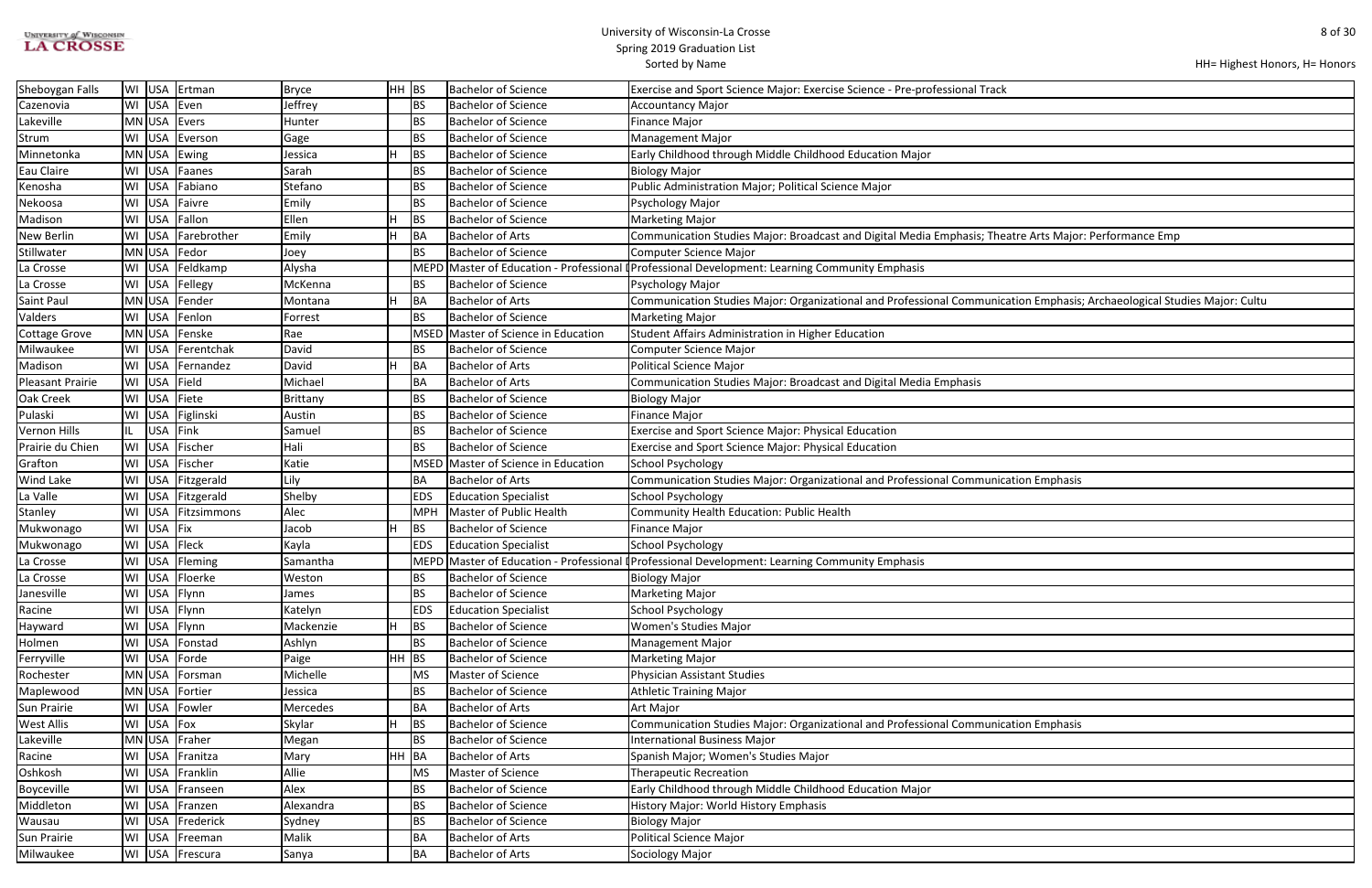| <b>UNIVERSITY of WISCONSIN</b> |
|--------------------------------|
| <b>LA CROSSE</b>               |

|  | HH= Highest Honors, H= Honors |
|--|-------------------------------|
|--|-------------------------------|

| ation Emphasis                             |
|--------------------------------------------|
|                                            |
|                                            |
| ation Emphasis                             |
|                                            |
|                                            |
|                                            |
|                                            |
|                                            |
|                                            |
|                                            |
|                                            |
|                                            |
|                                            |
|                                            |
|                                            |
|                                            |
|                                            |
|                                            |
|                                            |
|                                            |
|                                            |
|                                            |
|                                            |
|                                            |
|                                            |
|                                            |
|                                            |
|                                            |
|                                            |
|                                            |
| ology (ASBMB) Certification; Biology Major |
|                                            |
|                                            |
|                                            |
|                                            |
|                                            |
|                                            |

| Pewaukee                 |    | WI USA Frey  |                     | Scott          |       | BS.        | <b>Bachelor of Science</b>          | <b>Marketing Major</b>                                                                                             |
|--------------------------|----|--------------|---------------------|----------------|-------|------------|-------------------------------------|--------------------------------------------------------------------------------------------------------------------|
| Verona                   |    |              | WI USA Frieburg     | Alexandra      |       | <b>BS</b>  | <b>Bachelor of Science</b>          | <b>Marketing Major</b>                                                                                             |
| River Falls              |    |              | WI USA Friede       | Kallie         |       |            | MSED Master of Science in Education | Student Affairs Administration in Higher Education                                                                 |
| La Crosse                |    | WI USA Fries |                     | Katie          |       |            |                                     | MEPD Master of Education - Professional I Professional Development: Learning Community Emphasis                    |
| Lakeville                |    |              | MN USA Friesen      | Alyssa         |       | <b>MS</b>  | Master of Science                   | <b>Physician Assistant Studies</b>                                                                                 |
| La Crosse                |    |              | WI USA Froegel      | Julia          |       | <b>BS</b>  | <b>Bachelor of Science</b>          | Computer Science Major: Embedded Systems Emphasis                                                                  |
| Pelican Rapids           |    |              | MNUSA Froslie       | David          |       | MS         | Master of Science                   | Data Science                                                                                                       |
| Stoughton                |    |              | WI USA Fryer        | Adam           |       | BS.        | <b>Bachelor of Science</b>          | <b>Marketing Major</b>                                                                                             |
| Verona                   |    |              | WI USA Furniss      | Grant          |       | <b>BS</b>  | Bachelor of Science                 | <b>Accountancy Major; Finance Major</b>                                                                            |
| Cottage Grove            |    |              | WI USA Gaber        | Easton         |       | <b>BS</b>  | <b>Bachelor of Science</b>          | <b>Management Major</b>                                                                                            |
| Scandia                  |    |              | MN USA Gaffy        | Cullen         |       | <b>BS</b>  | <b>Bachelor of Science</b>          | <b>Biology Major: Biomedical Science Concentration</b>                                                             |
| Neenah                   |    |              | WI USA Gagne        | Carter         |       | <b>BS</b>  | <b>Bachelor of Science</b>          | <b>Exercise and Sport Science Major: Physical Education</b>                                                        |
| <b>Apple Valley</b>      |    |              | MN USA Gallmeier    | Hallie         |       | <b>BS</b>  | <b>Bachelor of Science</b>          | <b>School Health Education Major</b>                                                                               |
| Waukesha                 |    |              | WI USA Gallo        | Rachel         | HH BS |            | <b>Bachelor of Science</b>          | Marketing Major; Art Major                                                                                         |
| Plymouth                 |    |              | WI   USA   Gambrell | Zachary        |       | BS         | <b>Bachelor of Science</b>          | Exercise and Sport Science Major: Exercise Science - Pre-professional Track                                        |
| Holmen                   |    |              | WI USA Gamoke       | Kyle           | H     | BS         | <b>Bachelor of Science</b>          | Exercise and Sport Science Major: Exercise Science - Pre-professional Track                                        |
| La Crosse                |    |              | WI USA Ganrude      | Christopher    |       | ВS         | <b>Bachelor of Science</b>          | Art Major                                                                                                          |
| Prescott                 |    |              | WI USA Garvey       | <b>Myles</b>   |       | <b>BS</b>  | <b>Bachelor of Science</b>          | Communication Studies Major: Broadcast and Digital Media Emphasis                                                  |
| Madison                  |    |              | WI USA Gashi        | Dren           |       | <b>BS</b>  | <b>Bachelor of Science</b>          | <b>Athletic Training Major</b>                                                                                     |
| New Berlin               |    |              | WI USA Gasper       | David          |       | <b>BS</b>  | <b>Bachelor of Science</b>          | Communication Studies Major: Broadcast and Digital Media Emphasis                                                  |
| La Crosse                |    |              | WI USA Gautam       | Jyoti          |       | MS         | Master of Science                   | <b>Physician Assistant Studies</b>                                                                                 |
| Wauwatosa                |    |              | WI USA Geertsen     | Claire         |       | BA         | <b>Bachelor of Arts</b>             | Communication Studies Major: Organizational and Professional Communication Emphasis                                |
| Fulda                    |    | MN USA Gehl  |                     | Tiffany        |       | <b>DPT</b> | Doctor of Physical Therapy          | Physical Therapy                                                                                                   |
| Mequon                   |    |              | WI USA Gehr         | Allison        |       | BA         | <b>Bachelor of Arts</b>             | Communication Studies Major: Organizational and Professional Communication Emphasis                                |
| Jefferson                |    |              | WI USA Gehrmann     | Alissa         | н     | <b>BS</b>  | <b>Bachelor of Science</b>          | Archaeological Studies Major                                                                                       |
| Aniwa                    |    |              | WI USA Geiger       | Kyle           |       | <b>MS</b>  | Master of Science                   | Exercise and Sport Science: Human Performance                                                                      |
| Platteville              |    |              | WI USA Geigle       | Regan          |       | ВS         | <b>Bachelor of Science</b>          | Undergraduate Special - Non Degree                                                                                 |
| Xi'an                    |    |              | $61$ CHN Geng       | Jiahao         |       | <b>BS</b>  | <b>Bachelor of Science</b>          | <b>Finance Major</b>                                                                                               |
| Chippewa Falls           |    |              | WI USA George       | Angela         |       | MS         | Master of Science                   | <b>Recreation Management</b>                                                                                       |
| Cameron                  |    |              | WI USA Gerber       | Kal            |       | <b>BS</b>  | <b>Bachelor of Science</b>          | <b>Biology Major</b>                                                                                               |
| Saint Cloud              |    |              | MN USA Gerding      | Beau           |       | MS         | Master of Science                   | <b>Physician Assistant Studies</b>                                                                                 |
| La Crosse                |    |              | WI USA Gerke        | Kyle           |       | <b>BS</b>  | <b>Bachelor of Science</b>          | <b>Management Major</b>                                                                                            |
| <b>Black River Falls</b> |    |              | WI USA Gerzsik      | Jacob          |       | <b>BS</b>  | Bachelor of Science                 | <b>Biology Major: Biomedical Science Concentration</b>                                                             |
| Green Bay                |    |              | WI USA Gierczak     | Michael        |       | BS         | <b>Bachelor of Science</b>          | <b>Economics Major</b>                                                                                             |
| Boise                    | ID |              | USA Gilbertson      | <b>Bridget</b> |       | <b>DPT</b> | Doctor of Physical Therapy          | Physical Therapy                                                                                                   |
| Hewitt                   |    |              | WI USA Gilbertson   | Lauren         | HH    | <b>BS</b>  | <b>Bachelor of Science</b>          | Sociology Major; Spanish Major                                                                                     |
| Racine                   |    |              | WI USA Gillis       | Caleb          |       | BS.        | Bachelor of Science                 | <b>Accountancy Major</b>                                                                                           |
| Marengo                  |    |              | WI USA Gingras      | MaryJo         |       |            |                                     | MEPD Master of Education - Professional (Professional Development: Learning Community Emphasis                     |
| Green Bay                |    |              | WI USA Gittens      | Kati           |       | <b>DPT</b> | Doctor of Physical Therapy          | Physical Therapy                                                                                                   |
| Maplewood                |    |              | MN USA Given        | Jori           |       | BA         | <b>Bachelor of Arts</b>             | Sociology Major                                                                                                    |
| Afton                    |    |              | MN USA Gjermo       | Natalie        |       | ВS         | <b>Bachelor of Science</b>          | <b>Finance Major</b>                                                                                               |
| Withee                   |    |              | WI USA Goerlitz     | Aleyna         |       | <b>DPT</b> | Doctor of Physical Therapy          | Physical Therapy                                                                                                   |
| Onalaska                 |    |              | WI USA Good         | Zoey           | HH BS |            | <b>Bachelor of Science</b>          | Biochemistry Major with American Society for Biochemistry & Molecular Biology (ASBMB) Certification; Biology Major |
| Dousman                  |    |              | WI USA Gorde        | Robert         | н.    | <b>BS</b>  | <b>Bachelor of Science</b>          | Philosophy Major                                                                                                   |
| Milwaukee                |    |              | WI USA Gorecki      | Madeline       |       | <b>BS</b>  | <b>Bachelor of Science</b>          | Exercise and Sport Science Major: Exercise Science - Pre-professional Track                                        |
| Oconomowoc               |    |              | WI USA Gorrill      | Holly          |       | BA         | <b>Bachelor of Arts</b>             | French Major: Business Concentration                                                                               |
| Pewaukee                 |    |              | WI USA Goulet       | Jenna          | HH BS |            | <b>Bachelor of Science</b>          | Microbiology Major: Biomedical Concentration                                                                       |
| Hubertus                 |    |              | WI USA Graczyk      | Micah          | H.    | BS         | <b>Bachelor of Science</b>          | Public Health and Community Health Education Major                                                                 |
|                          |    |              |                     |                |       |            |                                     |                                                                                                                    |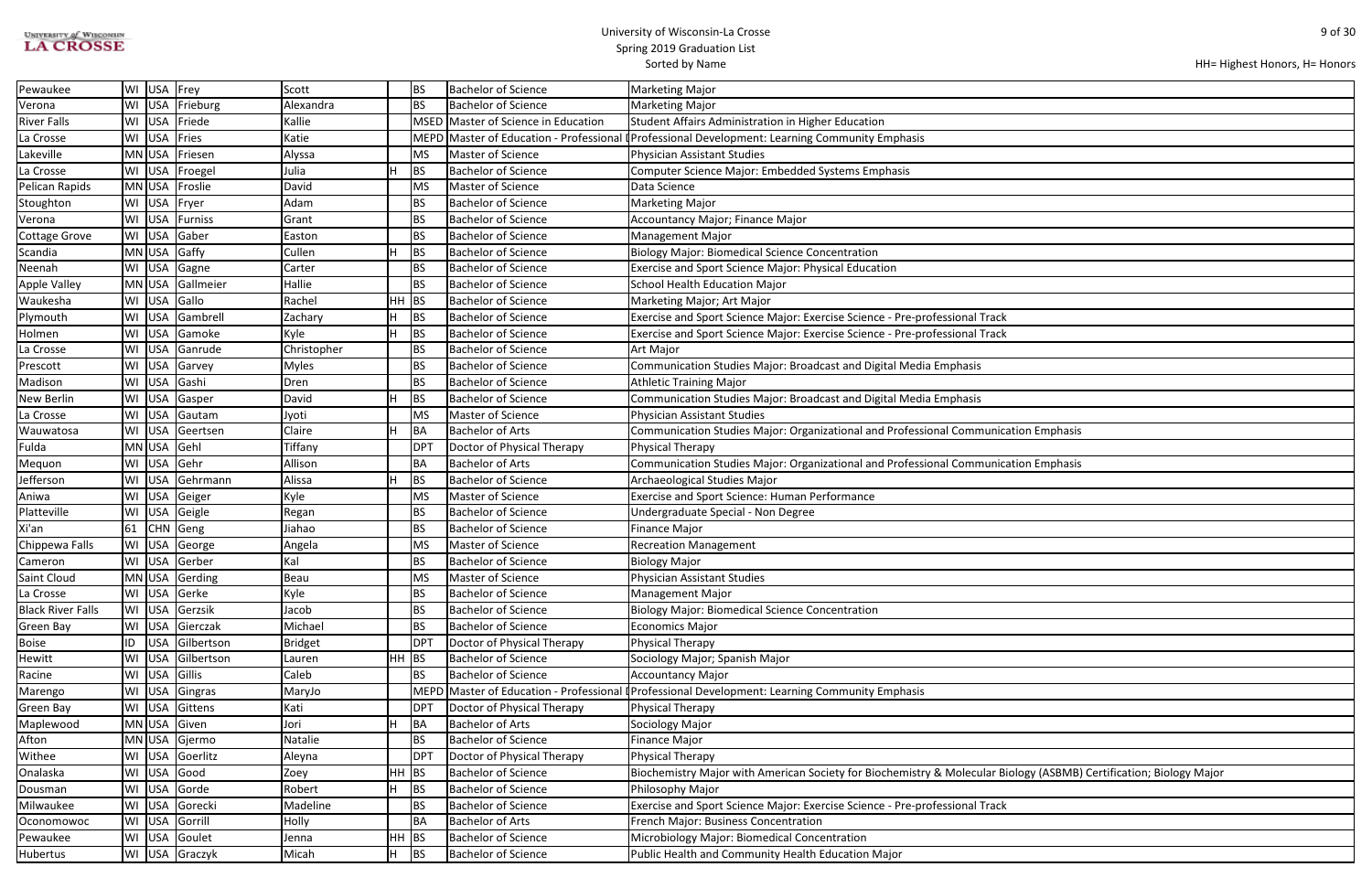| UNIVERSITY of WISCONSIN |  |
|-------------------------|--|
| <b>LA CROSSE</b>        |  |

| HH= Highest Honors, H= Honors |  |  |  |
|-------------------------------|--|--|--|
|-------------------------------|--|--|--|

| American So |  |
|-------------|--|
|             |  |
|             |  |
|             |  |
|             |  |
|             |  |
|             |  |
|             |  |
|             |  |
|             |  |
|             |  |
|             |  |
|             |  |
|             |  |
| lajor       |  |
|             |  |
|             |  |
|             |  |
|             |  |
|             |  |
|             |  |
|             |  |
|             |  |
|             |  |
|             |  |
|             |  |
|             |  |
|             |  |
|             |  |
|             |  |
|             |  |
|             |  |
|             |  |
|             |  |
|             |  |
|             |  |
|             |  |
|             |  |
|             |  |
|             |  |
|             |  |

| Apple Valley           |     |             | MN USA Grant       | Mariah         | <b>MS</b> | Master of Science                           | Physician Assistant Studies                                                                     |
|------------------------|-----|-------------|--------------------|----------------|-----------|---------------------------------------------|-------------------------------------------------------------------------------------------------|
| Plymouth               |     | WI USA      | Grapentine         | Brady          | $HH$ BS   | <b>Bachelor of Science</b>                  | Philosophy Major                                                                                |
| <b>Brookfield</b>      |     |             | WI USA Greene      | Elizabeth      | $HH$ BS   | <b>Bachelor of Science</b>                  | Middle Childhood through Early Adolescence Education Major                                      |
| <b>Berlin</b>          |     |             | WI USA Greening    | Taylor         | HH BS     | <b>Bachelor of Science</b>                  | Finance Major; Management Major                                                                 |
| Fitchburg              |     | WI USA      | Grelle             | Heather        | DPT       | Doctor of Physical Therapy                  | Physical Therapy                                                                                |
| Oregon                 |     | WI USA      | Gresens            | Sydney         | <b>BS</b> | <b>Bachelor of Science</b>                  | Biology Major                                                                                   |
| Menasha                |     | WI USA      | Gresl              | Megan          |           |                                             | MEPD Master of Education - Professional (Professional Development: Learning Community Emphasis  |
| Byron                  |     | MN USA Grev |                    | Н<br>Christina | BA        | <b>Bachelor of Arts</b>                     | History Major: Regional Emphasis                                                                |
| Davis Junction         | IL. | USA         | Griesbach          | Leah           | HH BA     | <b>Bachelor of Arts</b>                     | Archaeological Studies Major: Cultural Anthropology Emphasis                                    |
| Oakdale                |     |             | MN USA Griffin     | Hannah         | <b>BS</b> | <b>Bachelor of Science</b>                  | Exercise and Sport Science Major: Exercise Science - Fitness Track                              |
| Capron                 |     | <b>USA</b>  | Grimm              | Madison<br>н   | <b>BS</b> | <b>Bachelor of Science</b>                  | Marketing Major                                                                                 |
| Salem                  |     |             | WI USA Grimm       | Noah           | BA        | <b>Bachelor of Arts</b>                     | Sociology Major                                                                                 |
| De Soto                |     |             | WI USA Grimsled    | Ericka         | <b>BS</b> | <b>Bachelor of Science</b>                  | Early Childhood through Middle Childhood Education Major                                        |
| Freedom                |     | WI USA      | Grosskopf          | <b>Bayly</b>   | <b>BS</b> | <b>Bachelor of Science</b>                  | Psychology Major                                                                                |
| West Salem             |     | WI USA      | Grosskopf          | Julian         | <b>BS</b> | <b>Bachelor of Science</b>                  | Biology Major: Biomedical Science Concentration; Biochemistry Major with American Sc            |
| Winona                 |     | MN USA      | Grover             | Alexis         | <b>BS</b> | <b>Bachelor of Science</b>                  | Biology Major: Biomedical Science Concentration                                                 |
| Mondovi                |     |             | WI USA Gruber      | McKenna        | <b>MS</b> | Master of Science                           | Physician Assistant Studies                                                                     |
| West Allis             |     |             | WI USA Gruichich   | Jake           | <b>BS</b> | <b>Bachelor of Science</b>                  | Biology Major: Biomedical Science Concentration                                                 |
| La Crescent            |     |             | MN USA Grunwald    | Alexander      | <b>BS</b> | <b>Bachelor of Science</b>                  | Computer Science Major                                                                          |
| Wausau                 |     |             | WI USA Guenther    | Emily          | $HH$ BS   | <b>Bachelor of Science</b>                  | <b>English Education Major</b>                                                                  |
| East Troy              |     | WI USA      | Gultch             | Clarise        | <b>BS</b> | <b>Bachelor of Science</b>                  | Marketing Major                                                                                 |
| Watertown              |     |             | WI USA Gurnee      | Rebecca        | $HH$ BS   | <b>Bachelor of Science</b>                  | Clinical Laboratory Science Major                                                               |
| La Crosse              |     |             | WI USA Gustin      | Cole           | <b>BS</b> | <b>Bachelor of Science</b>                  | International Business Major; Marketing Major                                                   |
| Oak Creek              |     |             | WI USA Guzikowski  | Н<br>Lauren    | <b>BS</b> | <b>Bachelor of Science</b>                  | Early Childhood through Middle Childhood Education Major                                        |
| Plover                 |     | WI USA Haas |                    | Austin         | $HH$ BS   | <b>Bachelor of Science</b>                  | Psychology Major                                                                                |
| Oconomowoc             |     |             | WI USA Habeck      | Michael        | <b>BS</b> | <b>Bachelor of Science</b>                  | Finance Major                                                                                   |
| Knapp                  | WI  |             | USA Hackbarth      | Megan          | <b>BS</b> | <b>Bachelor of Science</b>                  | Social Studies Education Major (Broad Field Option A); History Education Major                  |
| Appleton               |     |             | WI USA Hackbarth   | Olivia         | BA        | Bachelor of Arts                            | <b>English Major: Rhetoric and Writing Emphasis</b>                                             |
| North Prairie          |     |             | WI USA Hackman     | Jack           | BA        | <b>Bachelor of Arts</b>                     | <b>English Major: Rhetoric and Writing Emphasis</b>                                             |
| Waterford              |     |             | WI USA Haessly     | Justin         | <b>BS</b> | <b>Bachelor of Science</b>                  | Marketing Major                                                                                 |
| Onalaska               |     |             | WI USA Haeuser     | Mitchell       | BS        | <b>Bachelor of Science</b>                  | Mathematics Major                                                                               |
| Oregon                 |     |             | WI USA Hagen       | Shelbey        | HH BS     | <b>Bachelor of Science</b>                  | Public Health and Community Health Education Major                                              |
| West Salem             |     |             | WI USA Hallingstad | Sierra         |           |                                             | MEPD Master of Education - Professional I Professional Development: Learning Community Emphasis |
| Minneapolis            |     |             | MN USA Halverson   | Kayla          | BS        | <b>Bachelor of Science</b>                  | Biology Major                                                                                   |
| Sun Prairie            |     |             | WI USA Hamilton    | <b>Drew</b>    | <b>BS</b> | <b>Bachelor of Science</b>                  | Finance Major; Economics Major                                                                  |
| Chisago City           |     |             | MN USA Hampton     | Allison        | BS        | <b>Bachelor of Science</b>                  | Marketing Major                                                                                 |
| Madison                |     |             | WI USA Hampton     | Nicholas       |           |                                             | MEPD Master of Education - Professional [Graduate Special - Continuing Education                |
| <b>Wisconsin Dells</b> |     |             | WI USA Hancovsky   | H<br>Peter     | <b>BS</b> | <b>Bachelor of Science</b>                  | Biology Major: Biomedical Science Concentration                                                 |
| Middleton              |     |             | WI USA Handley     | Evan           | <b>BS</b> | <b>Bachelor of Science</b>                  | <b>Physics Major</b>                                                                            |
| Kenosha                |     |             | WI USA Hannes      | Carson         | $HH$ BS   | <b>Bachelor of Science</b>                  | Psychology Major                                                                                |
| La Crosse              |     |             | WI USA Hanney      | Caitlin        |           |                                             | MEPD Master of Education - Professional I Graduate Special - Continuing Education               |
| La Crescent            |     |             | MN USA Hannon      | Reilly<br>Н    | <b>BS</b> | <b>Bachelor of Science</b>                  | Clinical Laboratory Science Major                                                               |
| Coon Valley            |     |             | WI USA Hansen      | Samantha       | $HH$ BS   | <b>Bachelor of Science</b>                  | Early Childhood through Middle Childhood Education Major                                        |
| Eagan                  |     |             | MN USA Hanson      | Molly          | <b>BS</b> | <b>Bachelor of Science</b><br>Finance Major |                                                                                                 |
| Streamwood             | IL. |             | USA Harding        | Samantha       | HH BA     | <b>Bachelor of Arts</b>                     | Psychology Major; Sociology Major                                                               |
| Eagan                  |     |             | MN USA Harings     | Η<br>Margaret  | <b>BS</b> | <b>Bachelor of Science</b>                  | Biology Major                                                                                   |
| Portage                |     |             | WI USA Harkins     | Elizabeth      | BS        | <b>Bachelor of Science</b>                  | Marketing Major                                                                                 |
| Rochester              |     |             | MN USA Harper      | H<br>Laura     | <b>BS</b> | <b>Bachelor of Science</b>                  | Psychology Major                                                                                |
|                        |     |             |                    |                |           |                                             |                                                                                                 |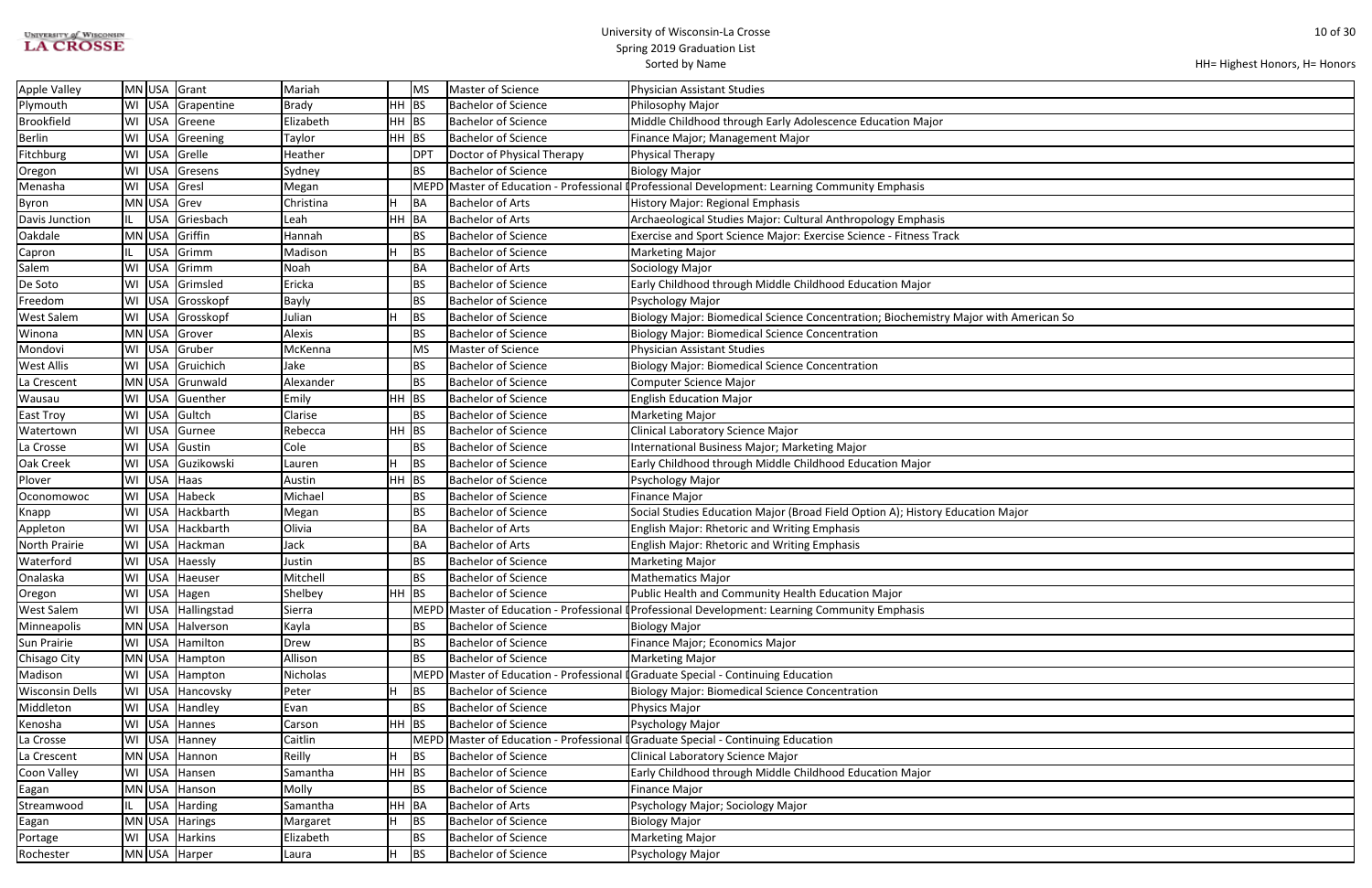| <b>UNIVERSITY of WISCONSIN</b> |  |
|--------------------------------|--|
| <b>LA CROSSE</b>               |  |

| ology (ASBMB) Certification |  |
|-----------------------------|--|
|                             |  |
|                             |  |
|                             |  |
|                             |  |
|                             |  |
|                             |  |
|                             |  |
|                             |  |
|                             |  |
|                             |  |
|                             |  |
|                             |  |
|                             |  |
|                             |  |
|                             |  |
|                             |  |
|                             |  |
| ation Emphasis              |  |
|                             |  |
| phasis                      |  |
|                             |  |
|                             |  |
|                             |  |
|                             |  |
|                             |  |
|                             |  |
|                             |  |
|                             |  |
|                             |  |
|                             |  |
|                             |  |
|                             |  |
|                             |  |
|                             |  |
|                             |  |

| Oshkosh                 | WI USA Harris       |                        | Grant     |         | MS          | Master of Science              | Data Science                                                                                        |  |
|-------------------------|---------------------|------------------------|-----------|---------|-------------|--------------------------------|-----------------------------------------------------------------------------------------------------|--|
| Madison                 | USA Hart<br>WI      |                        | Harold    |         | BS          | <b>Bachelor of Science</b>     | <b>Physics Major</b>                                                                                |  |
| Gilman                  | WI   USA   Hartzell |                        | Shantel   | $HH$ BS |             | <b>Bachelor of Science</b>     | Accountancy Major; Finance Major                                                                    |  |
| Osage                   | ΙA                  | USA   Havel            | Tyler     |         | <b>MS</b>   | Master of Science              | <b>Exercise and Sport Science: Human Performance</b>                                                |  |
| La Crosse               | WI                  | USA Hayes              | Hailey    |         | <b>BS</b>   | Bachelor of Science            | <b>Therapeutic Recreation Major</b>                                                                 |  |
| Sparta                  | WI<br><b>USA</b>    | Hebior                 | Lindsey   |         | <b>MEPD</b> |                                | Master of Education - Professional (Professional Development: Learning Community Emphasis           |  |
| Oconomowoc              | WI USA Hecht        |                        | Sarah     | HH BS   |             | <b>Bachelor of Science</b>     | Early Childhood through Middle Childhood Education Major                                            |  |
| Appleton                | WI USA Heck         |                        | Nicole    | $HH$ BS |             | <b>Bachelor of Science</b>     | Middle Childhood through Early Adolescence Education Major                                          |  |
| Plymouth                |                     | WI   USA   Heginbottom | Madison   |         | <b>BA</b>   | <b>Bachelor of Arts</b>        | Communication Studies Major: Broadcast and Digital Media Emphasis                                   |  |
| La Crescent             | MN USA Heiden       |                        | Andrew    |         | BS          | <b>Bachelor of Science</b>     | Clinical Laboratory Science Major                                                                   |  |
| <b>Burnsville</b>       | MN USA Heier        |                        | Elana     |         | BS          | <b>Bachelor of Science</b>     | <b>Marketing Major</b>                                                                              |  |
| Sheboygan Falls         | WI USA Heili        |                        | Nathaniel |         | BS          | <b>Bachelor of Science</b>     | <b>Biology Major: Environmental Science Concentration</b>                                           |  |
| Chippewa Falls          | WI<br>USA           | Hein                   | Brandon   |         | BS          | <b>Bachelor of Science</b>     | Management Major; Marketing Major                                                                   |  |
| La Farge                | WI USA Heisel       |                        | Tanner    |         | BS          | <b>Bachelor of Science</b>     | Biochemistry Major with American Society for Biochemistry & Molecular Biology (ASBMB) Certification |  |
| Medford                 | WI USA Helberg      |                        | Corey     |         | BS          | <b>Bachelor of Science</b>     | <b>Management Major</b>                                                                             |  |
| Greenville              | WI                  | USA Hemauer            | Sarah     |         | <b>BS</b>   | <b>Bachelor of Science</b>     | <b>Statistics Major: Actuarial Science Concentration</b>                                            |  |
| Sun Prairie             | WI USA Henry        |                        | Cassandra |         | <b>BS</b>   | <b>Bachelor of Science</b>     | Psychology Major                                                                                    |  |
| Kenosha                 | WI                  | USA Henry              | Ellen     |         | BS          | <b>Bachelor of Science</b>     | Public Health and Community Health Education Major                                                  |  |
| La Crosse               | WI USA Henry        |                        | Tyler     |         | <b>BS</b>   | <b>Bachelor of Science</b>     | Recreation Management Major: Generalist Emphasis                                                    |  |
| Marshfield              | WI                  | USA Herkert            | Sarah     | HH BA   |             | <b>Bachelor of Arts</b>        | Theatre Arts Major: Design / Technical Emphasis                                                     |  |
| De Pere                 | WI USA Herman       |                        | Ciara     |         | BS          | <b>Bachelor of Science</b>     | Microbiology Major; Archaeological Studies Major: Cultu                                             |  |
| Saint Paul              | MN USA Hermes       |                        | Logan     |         | <b>MSED</b> | Master of Science in Education | Student Affairs Administration in Higher Education                                                  |  |
| Cashton                 | WI                  | USA Herricks           | Todd      |         | <b>MS</b>   | Master of Science              | Exercise and Sport Science: Physical Education Teaching                                             |  |
| Watertown               | WI USA Hersh        |                        | Jeremy    |         | <b>BS</b>   | <b>Bachelor of Science</b>     | <b>Political Science Major</b>                                                                      |  |
| Appleton                | WI USA Hert         |                        | Bailey    |         | BS          | <b>Bachelor of Science</b>     | Spanish Education Major (Early Childhood - Adolescence)                                             |  |
| Melrose                 |                     | WI USA Hertzfeldt      | Lee       | HH BS   |             | <b>Bachelor of Science</b>     | <b>Finance Major</b>                                                                                |  |
| Lake Elmo               | MN USA Herzog       |                        | Natalie   |         | BA          | <b>Bachelor of Arts</b>        | Psychology Major                                                                                    |  |
| <b>Wisconsin Rapids</b> | WI USA Hess         |                        | Cody      |         | <b>BS</b>   | <b>Bachelor of Science</b>     | Exercise and Sport Science Major: Physical Education                                                |  |
| <b>Bangor</b>           |                     | WI   USA   Hesselberg  | Heidi     |         | BA          | <b>Bachelor of Arts</b>        | English Major: Literature Emphasis                                                                  |  |
| <b>Pleasant Prairie</b> | WI USA Hettrick     |                        | Margaret  |         | BA          | <b>Bachelor of Arts</b>        | English Major: Writing and Rhetoric Emphasis; Art Major                                             |  |
| Sheboygan               | WI USA Hetzel       |                        | Keri      |         | <b>BS</b>   | <b>Bachelor of Science</b>     | Middle Childhood through Early Adolescence Education Major                                          |  |
| <b>Beloit</b>           | WI                  | USA Heyerdahl          | Collin    |         | BS          | <b>Bachelor of Science</b>     | Communication Studies Major: Organizational and Professional Communication Emphasis                 |  |
| Onalaska                | WI USA Hickey       |                        | Molly     |         | BS          | <b>Bachelor of Science</b>     | Psychology Major                                                                                    |  |
| Bemidji                 | MN USA Hickman      |                        | Hope      |         | BS          | <b>Bachelor of Science</b>     | Communication Studies Major: Advocacy and Communication Criticism Emphasis                          |  |
| Sheboygan Falls         | WI USA Hicks        |                        | Jeffrey   |         | <b>BS</b>   | <b>Bachelor of Science</b>     | History Major: Regional Emphasis                                                                    |  |
| <b>Pleasant Prairie</b> |                     | WI USA Hilderbrand     | Nicholas  |         | BS          | <b>Bachelor of Science</b>     | <b>Management Major</b>                                                                             |  |
| Mosinee                 |                     | WI USA Hilgemann       | Andrew    |         | BS          | <b>Bachelor of Science</b>     | <b>Finance Major</b>                                                                                |  |
| Bloomer                 | WI USA Hilger       |                        | Anna      |         | <b>MS</b>   | Master of Science              | Microbiology                                                                                        |  |
| Dakota                  | MN USA Hill         |                        | Leslie    | HH BS   |             | <b>Bachelor of Science</b>     | <b>English Education Major</b>                                                                      |  |
| Appleton                | WI USA Hiltgen      |                        | Carsten   |         | <b>BS</b>   | <b>Bachelor of Science</b>     | Statistics Major; Economics Major                                                                   |  |
| Burlington              | WI USA Hockman      |                        | Lauren    |         | BS          | <b>Bachelor of Science</b>     | <b>Biology Major</b>                                                                                |  |
| Milwaukee               | WI                  | USA Hodges             | Malik     |         | BA          | <b>Bachelor of Arts</b>        | Communication Studies Major: Interpersonal Communication Emphasis                                   |  |
| <b>Brookfield</b>       | WI USA Hoerig       |                        | Catherine |         | <b>BS</b>   | <b>Bachelor of Science</b>     | Exercise and Sport Science Major: Exercise Science - Pre-professional Track                         |  |
| Burlington              | WI                  | USA Hofer              | Leah      |         | BS          | <b>Bachelor of Science</b>     | Sociology Major; Public Administration Major                                                        |  |
| Stratford               |                     | WI USA Hofmann         | Alexis    | н       | BS          | <b>Bachelor of Science</b>     | Psychology Major                                                                                    |  |
| La Crescent             | $MN$ USA Hogan      |                        | Christie  |         |             |                                | MEPD Master of Education - Professional (Professional Development: Learning Community Emphasis      |  |
| Milton                  | WI                  | USA Holcomb            | Tallie    |         | <b>BS</b>   | <b>Bachelor of Science</b>     | Finance Major: Risk, Insurance and Financial Planning Concentration                                 |  |
| Menasha                 |                     | WI USA Holewinski      | Ryan      |         | DPT         | Doctor of Physical Therapy     | Physical Therapy                                                                                    |  |
|                         |                     |                        |           |         |             |                                |                                                                                                     |  |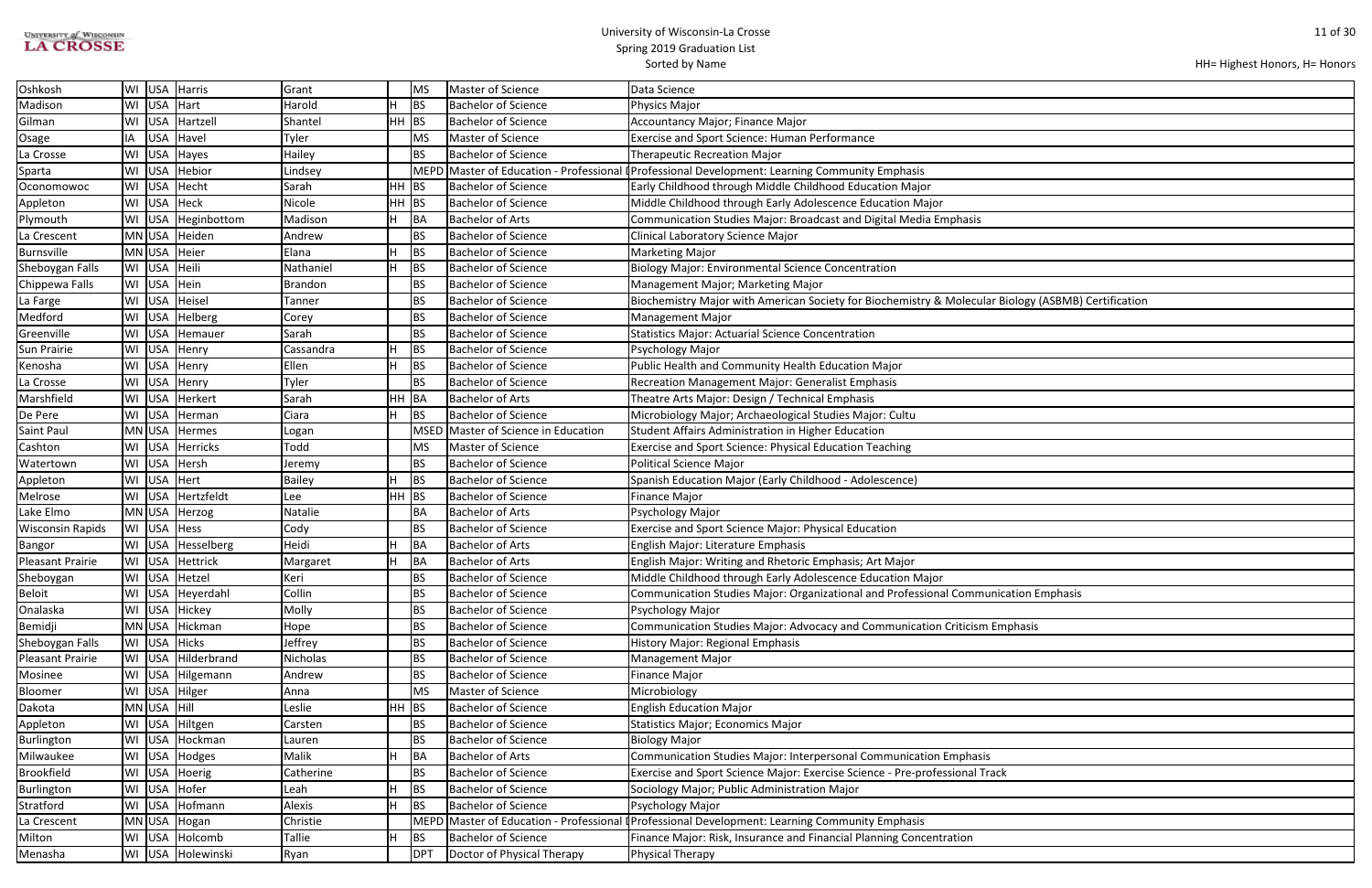| <b>UNIVERSITY of WISCONSIN</b> |  |
|--------------------------------|--|
| <b>LA CROSSE</b>               |  |

| ation Emphasis                  |
|---------------------------------|
|                                 |
|                                 |
|                                 |
|                                 |
|                                 |
|                                 |
|                                 |
|                                 |
|                                 |
|                                 |
|                                 |
|                                 |
|                                 |
|                                 |
|                                 |
|                                 |
|                                 |
|                                 |
|                                 |
|                                 |
| ation Emphasis; Sociology Major |
|                                 |
|                                 |
|                                 |
|                                 |
|                                 |
|                                 |
|                                 |
|                                 |
|                                 |
|                                 |
|                                 |
|                                 |
|                                 |
|                                 |
|                                 |
|                                 |
|                                 |
|                                 |
|                                 |
|                                 |
|                                 |
|                                 |
|                                 |
|                                 |
|                                 |
|                                 |
|                                 |
|                                 |
|                                 |
|                                 |
|                                 |
| ology (ASBMB) Certification     |
|                                 |
|                                 |
|                                 |
|                                 |
|                                 |
|                                 |
|                                 |

| Westfield               | WI USA<br>Holly                  | Nicholas                  | AA         | Associate of Arts                   | <b>Liberal Arts</b>                                                                                  |
|-------------------------|----------------------------------|---------------------------|------------|-------------------------------------|------------------------------------------------------------------------------------------------------|
| Lanesboro               | MN USA Hongerholt                | Kaia                      | <b>BS</b>  | <b>Bachelor of Science</b>          | <b>Therapeutic Recreation Major</b>                                                                  |
| Prescott                | WI USA<br>Hoopingarner           | Sam                       | BS         | Bachelor of Science                 | Economics Major; Finance Major                                                                       |
| Bangor                  | WI<br><b>USA</b><br>Horstman     | Gunnar                    | <b>BS</b>  | <b>Bachelor of Science</b>          | Political Science Major                                                                              |
| Nanning                 | CHN Hou                          | Jiayu                     | <b>BA</b>  | <b>Bachelor of Arts</b>             | <b>English Major: Writing and Rhetoric Emphasis</b>                                                  |
| Decorah                 | IA<br><b>USA</b><br>Hovden       | Elizabeth                 | <b>MS</b>  | Master of Science                   | <b>Physician Assistant Studies</b>                                                                   |
| Gaylord                 | MI<br><b>USA</b><br>Howard       | Charlend                  | <b>MS</b>  | Master of Science                   | <b>Exercise and Sport Science: Human Performance</b>                                                 |
| Mukwonago               | WI<br><b>USA</b><br>Howard       | Kayla<br>H.               | <b>BS</b>  | <b>Bachelor of Science</b>          | <b>Therapeutic Recreation Major</b>                                                                  |
| <b>Eden Prairie</b>     | MN USA Hoy                       | Madeline                  | <b>BA</b>  | <b>Bachelor of Arts</b>             | Communication Studies Major: Organizational and Professional Communication Emphasis                  |
| Germantown              | WI USA<br>Hubrich                | Monica                    | BS         | <b>Bachelor of Science</b>          | Finance Major; Economics Major                                                                       |
| Germantown              | <b>USA</b><br>WI<br>Huettel      | Ellie                     | <b>BS</b>  | <b>Bachelor of Science</b>          | Microbiology Major: Biomedical Concentration                                                         |
| La Crosse               | <b>USA</b><br>WI<br>Huggett      | HH.<br>Christine          | BA         | <b>Bachelor of Arts</b>             | Psychology Major                                                                                     |
| Watertown               | MN USA<br>Hulley                 | Hunter                    | <b>BA</b>  | <b>Bachelor of Arts</b>             | Art Major                                                                                            |
| La Crosse               | WI<br><b>USA</b><br>Hunsberger   | Emily                     | BS         | <b>Bachelor of Science</b>          | <b>Statistics Major: Actuarial Science Concentration</b>                                             |
| Onalaska                | WI<br><b>USA</b><br>Hunter       | Kelly                     | <b>DPT</b> | Doctor of Physical Therapy          | <b>Physical Therapy</b>                                                                              |
| Rhinelander             | WI<br><b>USA</b><br>Hurlburt     | Joseph                    | BS         | <b>Bachelor of Science</b>          | Psychology Major                                                                                     |
| Madison                 | WI<br><b>USA</b><br>Hutchison    | Peter                     | BS         | <b>Bachelor of Science</b>          | Archaeological Studies Major                                                                         |
| <b>Wisconsin Rapids</b> | <b>USA</b><br>WI<br>Hutnik       | Markus                    | <b>BS</b>  | <b>Bachelor of Science</b>          | Computer Science Major                                                                               |
| Mc Farland              | WI<br><b>USA</b><br>Hutson       | Abigail                   | BS         | <b>Bachelor of Science</b>          | Public Health and Community Health Education Major                                                   |
| Verona                  | WI<br><b>USA</b><br>Ireland      | Harrison<br>H             | BS         | <b>Bachelor of Science</b>          | <b>Accountancy Major</b>                                                                             |
| Darien                  | <b>USA</b><br>Isler<br>IL.       | James                     | <b>BS</b>  | <b>Bachelor of Science</b>          | <b>Management Major</b>                                                                              |
| Mutrah                  | OMN Ismail                       | Abdelrahman               | <b>BS</b>  | <b>Bachelor of Science</b>          | Chemistry Major: ACS Certification                                                                   |
| <b>Fall Creek</b>       | WI<br>USA   Ives                 | Jenna                     | BA         | <b>Bachelor of Arts</b>             | Communication Studies Major: Organizational and Professional Communication Emphasis; Sociology Major |
| Appleton                | <b>USA</b><br>WI<br><b>Ives</b>  | Samuel                    | BS         | <b>Bachelor of Science</b>          | Finance Major: Risk, Insurance and Financial Planning Concentration                                  |
| Racine                  | WI<br><b>USA</b><br>Iwinski      | Ashley                    | <b>BS</b>  | <b>Bachelor of Science</b>          | <b>Finance Major</b>                                                                                 |
| Menomonee Falls         | WI<br><b>USA</b><br>Jablonski    | Jessica                   | BS         | <b>Bachelor of Science</b>          | Recreation Management Major: Outdoor Recreation Emphasis                                             |
| <b>Spring Green</b>     | <b>USA</b><br>WI<br>Jacobson     | H.<br>Jenna               | <b>BS</b>  | <b>Bachelor of Science</b>          | <b>Biology Major</b>                                                                                 |
| La Crosse               | WI<br><b>USA</b><br>Jacobson     | Jenny                     | <b>BS</b>  | <b>Bachelor of Science</b>          | Middle Childhood through Early Adolescence Education Major                                           |
| La Crosse               | WI USA<br>Jacobson               | Noah                      | <b>BS</b>  | Bachelor of Science                 | <b>Biology Major</b>                                                                                 |
| Luxemburg               | USA Jadin<br>WI                  | н<br>Kelsey               | BS         | <b>Bachelor of Science</b>          | Psychology Major                                                                                     |
| <b>Fall Creek</b>       | WI USA Jaeger                    | Brooke                    | ВS         | Bachelor of Science                 | Clinical Laboratory Science Major                                                                    |
| Verona                  | USA Jaggi<br>WI                  | Alexa<br>H                | BS         | <b>Bachelor of Science</b>          | Exercise and Sport Science Major: Exercise Science - Pre-professional Track                          |
| La Crosse               | WI<br><b>USA</b><br>Jagusch      | Mary                      |            |                                     | MEPD Master of Education - Professional (Professional Development: Learning Community Emphasis       |
| Appleton                | <b>USA</b><br>WI<br>Jahnke       | Joshua                    | <b>BS</b>  | <b>Bachelor of Science</b>          | Social Studies Education Major (Broad Field Option B)                                                |
| Hampshire               | Jahns<br>IL.<br><b>USA</b>       | $HH$ BS<br>Allison        |            | <b>Bachelor of Science</b>          | Exercise and Sport Science Major: Exercise Science - Pre-professional Track                          |
| La Crosse               | WI<br>USA<br>James               | Riley                     | <b>BS</b>  | <b>Bachelor of Science</b>          | Physics Major                                                                                        |
| Clarksville             | TN<br><b>USA</b><br>James        | Xavier                    | BS         | Bachelor of Science                 | Physics Major                                                                                        |
| Green Bay               | <b>WI</b><br><b>USA</b><br>Janco | Nicholas                  | BS         | Bachelor of Science                 | <b>Marketing Major</b>                                                                               |
| Crane Lake              | MN USA<br>Janssen                | Collin<br>H               | BS         | <b>Bachelor of Science</b>          | <b>Management Major</b>                                                                              |
| Franksville             | WI<br><b>USA</b><br>Janusiak     | Madisyn                   | <b>BS</b>  | <b>Bachelor of Science</b>          | <b>Mathematics Major</b>                                                                             |
| Reedsburg               | WI USA<br>Jarog                  | Timothy                   | <b>BS</b>  | Bachelor of Science                 | <b>Economics Major</b>                                                                               |
| Onalaska                | USA Jaszczyk<br>WI               | Aleksandra                | <b>BS</b>  | <b>Bachelor of Science</b>          | <b>Finance Major</b>                                                                                 |
| Eau Claire              | WI USA<br>Jennings               | Danielle                  |            | MSED Master of Science in Education | Student Affairs Administration in Higher Education                                                   |
| Onalaska                | <b>USA</b><br>WI<br>Jensen       | Joshua                    | BS         | <b>Bachelor of Science</b>          | Biochemistry Major with American Society for Biochemistry & Molecular Biology (ASBMB) Certification  |
| Winona                  | MN USA Johns                     | HH BA<br>Kaytee           |            | <b>Bachelor of Arts</b>             | Sociology Major                                                                                      |
| Sun Prairie             | WI USA<br>Johnson                | <b>Bradley</b><br>$HH$ BS |            | <b>Bachelor of Science</b>          | Statistics Major: Actuarial Science Concentration; Economics Major                                   |
| Eden Prairie            | MN USA Johnson                   | Colette                   | <b>BS</b>  | <b>Bachelor of Science</b>          | Psychology Major                                                                                     |
| Cannon Falls            | MN USA Johnson                   | Derek                     | <b>BS</b>  | Bachelor of Science                 | <b>Accountancy Major</b>                                                                             |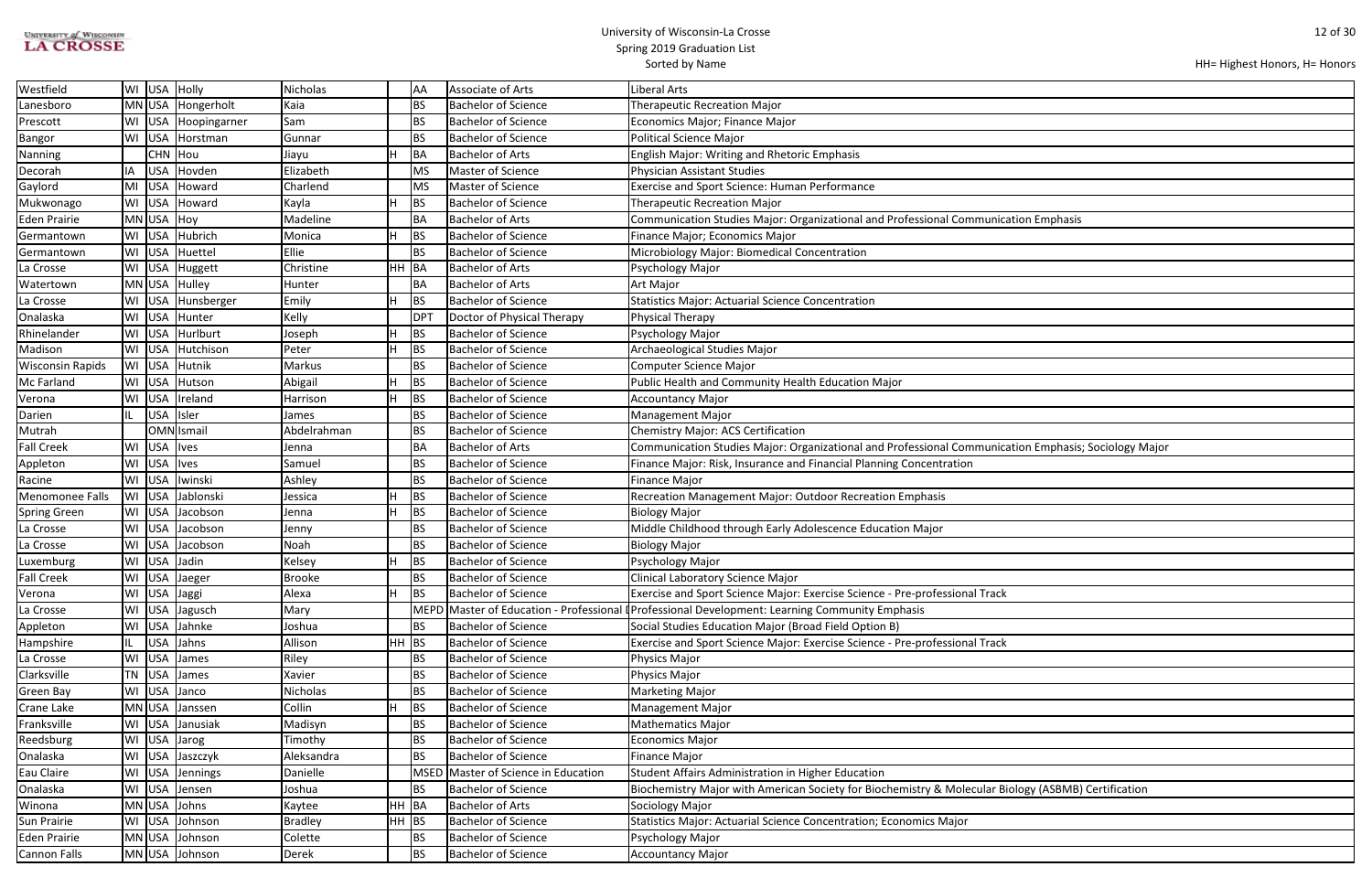| UNIVERSITY of WISCONSIN |  |
|-------------------------|--|
| <b>LA CROSSE</b>        |  |

| HH= Highest Honors, H= Honors |  |  |
|-------------------------------|--|--|
|-------------------------------|--|--|

| cation Major |  |
|--------------|--|
|              |  |
|              |  |
|              |  |
|              |  |
|              |  |
|              |  |
|              |  |
|              |  |
|              |  |
|              |  |
|              |  |
|              |  |
|              |  |
|              |  |
|              |  |
|              |  |
|              |  |
|              |  |
|              |  |
|              |  |
|              |  |
|              |  |
|              |  |
|              |  |
|              |  |
|              |  |
|              |  |
|              |  |
|              |  |
|              |  |

| Ixonia                  | WI        |             | USA Johnson       | Evan        |         | <b>BS</b>   | <b>Bachelor of Science</b>          | Computer Science Major                                                              |
|-------------------------|-----------|-------------|-------------------|-------------|---------|-------------|-------------------------------------|-------------------------------------------------------------------------------------|
| Rosemount               |           |             | MN USA Johnson    | Kyle        | $HH$ BS |             | <b>Bachelor of Science</b>          | Exercise and Sport Science Major: Exercise Science - Pre-professional Track         |
| Pardeeville             |           |             | WI USA Johnson    | Lindsey     |         | <b>BS</b>   | <b>Bachelor of Science</b>          | Microbiology Major: Biomedical Concentration                                        |
| La Crosse               |           |             | WI USA Johnson    | Lucas       |         | <b>BA</b>   | <b>Bachelor of Arts</b>             | <b>English Major: Rhetoric and Writing Emphasis</b>                                 |
| Mankato                 |           |             | MN USA Johnson    | Morgan      |         | BS          | <b>Bachelor of Science</b>          | <b>Therapeutic Recreation Major</b>                                                 |
| Holmen                  | WI        | <b>USA</b>  | Johnson           | Paul        |         | AA          | <b>Associate of Arts</b>            | Liberal Arts                                                                        |
| Holmen                  | WI        |             | USA Johnson       | Rachel      |         | BS          | <b>Bachelor of Science</b>          | <b>Political Science Major</b>                                                      |
| Rochester               |           |             | MN USA Johnson    | Thomas      |         | <b>BS</b>   | <b>Bachelor of Science</b>          | Computer Science Major: Computer Engineering Technology Emphasis                    |
| Kenosha                 |           |             | WI USA Joling     | Jake        |         | BS          | <b>Bachelor of Science</b>          | Finance Major                                                                       |
| Lake Villa              |           |             | USA Jones         | Alexandria  |         | <b>BS</b>   | <b>Bachelor of Science</b>          | Middle Childhood through Early Adolescence Education Major                          |
| <b>Brillion</b>         | WI        |             | USA Jones         | Jordan      |         | BA          | <b>Bachelor of Arts</b>             | Communication Studies Major: Interpersonal Communication Emphasis                   |
| Mc Farland              | WI        |             | USA Jones         | Valerie     |         | BS          | <b>Bachelor of Science</b>          | Economics Major; Finance Major: Risk, Insurance and                                 |
| Palm Springs            | FL.       | <b>USA</b>  | Jonuzi            | Fadil       |         | <b>BS</b>   | <b>Bachelor of Science</b>          | <b>Finance Major</b>                                                                |
| South Milwaukee         | <b>WI</b> |             | USA Jozefacki     | Jordan      |         | <b>MSED</b> | Master of Science in Education      | School Psychology                                                                   |
| Hartford                | WI        | USA Jude    |                   | Ethan       |         | <b>BS</b>   | <b>Bachelor of Science</b>          | Marketing Major                                                                     |
| Neenah                  | WI        |             | USA Judnic        | Megan       |         | BS          | <b>Bachelor of Science</b>          | Middle Childhood through Early Adolescence Education Major                          |
| Bradenton               | FL.       |             | USA Julian        | Micaela     |         | BA          | <b>Bachelor of Arts</b>             | Psychology Major                                                                    |
| Franklin                | WI        |             | USA Jurecki       | Haley       |         | <b>BS</b>   | <b>Bachelor of Science</b>          | Geography Major: Environmental Science Concentration; Spanish Major                 |
| La Crosse               | WI        | <b>USA</b>  | Justin            | Leah        |         |             |                                     | MEPD Master of Education - Professional I Graduate Special - Continuing Education   |
| Grayslake               |           | <b>USA</b>  | Kain              | Adam        |         | <b>BS</b>   | <b>Bachelor of Science</b>          | Microbiology Major                                                                  |
| Mosinee                 | WI        | <b>USA</b>  | Kaiser            | Elizabeth   |         | BS          | <b>Bachelor of Science</b>          | Middle Childhood through Early Adolescence Education Major                          |
| Unity                   | <b>WI</b> | USA         | Kaiser            | Laura       | $HH$ BS |             | <b>Bachelor of Science</b>          | Chemistry Major: ACS Certification; Mathematics Major: Applied Emphasis             |
| Owen                    | WI        | <b>USA</b>  | Kakes             | Joshuah     | $HH$ BS |             | <b>Bachelor of Science</b>          | Psychology Major                                                                    |
| Burlington              | WI        |             | USA Kaluzny       | Jordan      |         | <b>BS</b>   | <b>Bachelor of Science</b>          | Psychology Major                                                                    |
| <b>New Berlin</b>       | WI        | <b>USA</b>  | Kaminski          | Hannah      |         | <b>BA</b>   | <b>Bachelor of Arts</b>             | Psychology Major                                                                    |
| Kenosha                 | WI        | <b>USA</b>  | Kammer            | Christopher |         | <b>BS</b>   | <b>Bachelor of Science</b>          | Marketing Major                                                                     |
| New Richmond            | WI        | <b>USA</b>  | Kannel            | Sydney      |         | BS          | <b>Bachelor of Science</b>          | Middle Childhood through Early Adolescence Education Major                          |
| West Bend               | WI        |             | USA Kapanke       | Kalyn       |         | <b>BS</b>   | <b>Bachelor of Science</b>          | <b>English Education Major</b>                                                      |
| Wauzeka                 |           |             | WI USA Kapinus    | Kelsey      |         | BS          | <b>Bachelor of Science</b>          | Biology Major: Biomedical Science Concentration                                     |
| Excelsior               |           |             | MN USA Kapsner    | Kelly       |         | <b>BS</b>   | <b>Bachelor of Science</b>          | Middle Childhood through Early Adolescence Education Major; Spanish Education Major |
| Pulaski                 |           |             | WI USA Karcz      | Katelyn     |         | BS          | <b>Bachelor of Science</b>          | Finance Major                                                                       |
| Plymouth                | WI        |             | USA Karczewski    | Cole        |         | BS          | <b>Bachelor of Science</b>          | <b>Finance Major</b>                                                                |
| La Crosse               |           | WI USA Karo |                   | Aaron       |         | <b>MS</b>   | Master of Science                   | Biology: Physiology Concentration                                                   |
| <b>Cannon Falls</b>     |           | MN USA Kasa |                   | Jordan      |         | BS          | <b>Bachelor of Science</b>          | Management Major                                                                    |
| <b>West Bend</b>        |           |             | WI USA Kasik      | Megan       |         | <b>BS</b>   | <b>Bachelor of Science</b>          | <b>Biology Major</b>                                                                |
| Neenah                  | WI        | USA Kaul    |                   | Allyson     |         | <b>BS</b>   | <b>Bachelor of Science</b>          | Marketing Major                                                                     |
| Waupun                  | WI        | <b>USA</b>  | Keach             | McKenna     | HH BS   |             | <b>Bachelor of Science</b>          | Psychology Major                                                                    |
| Onalaska                | WI I      |             | USA Keding        | Logan       |         | <b>MS</b>   | Master of Science                   | <b>Biology: Physiology Concentration</b>                                            |
| Kenosha                 | WI        |             | USA Keefner       | Skylar      |         | <b>BS</b>   | <b>Bachelor of Science</b>          | Public Health and Community Health Education Major                                  |
| Mc Farland              | WI        |             | USA Kelm          | Emily       |         | BS          | <b>Bachelor of Science</b>          | Exercise and Sport Science Major: Exercise Science - Pre-professional Track         |
| Germantown              |           |             | WI USA Kemmel     | Cassandra   |         | <b>BS</b>   | <b>Bachelor of Science</b>          | Psychology Major                                                                    |
| Bangor                  |           |             | WI USA Kerrigan   | Kelly       |         | BS          | <b>Bachelor of Science</b>          | Early Childhood through Middle Childhood Education Major                            |
| Burlington              | WI        |             | USA Ketterhagen   | Joshua      |         | <b>BS</b>   | <b>Bachelor of Science</b>          | Management Major                                                                    |
| <b>Grand Rapids</b>     |           |             | MN USA Keute      | Maddie      |         | <b>BS</b>   | <b>Bachelor of Science</b>          | <b>Marketing Major</b>                                                              |
| Burnsville              |           |             | MN USA Khuong     | Christopher |         | <b>BA</b>   | <b>Bachelor of Arts</b>             | Psychology Major                                                                    |
| <b>Wisconsin Rapids</b> |           |             | WI USA Kiedrowski | Antonia     |         | <b>BS</b>   | <b>Bachelor of Science</b>          | <b>Biology Major</b>                                                                |
| Dickeyville             |           |             | WI USA Kieler     | Paige       |         |             | MSED Master of Science in Education | Student Affairs Administration in Higher Education                                  |
| Verona                  |           |             | WI USA Kieler     | Tori        |         | <b>DPT</b>  | Doctor of Physical Therapy          | Physical Therapy                                                                    |
|                         |           |             |                   |             |         |             |                                     |                                                                                     |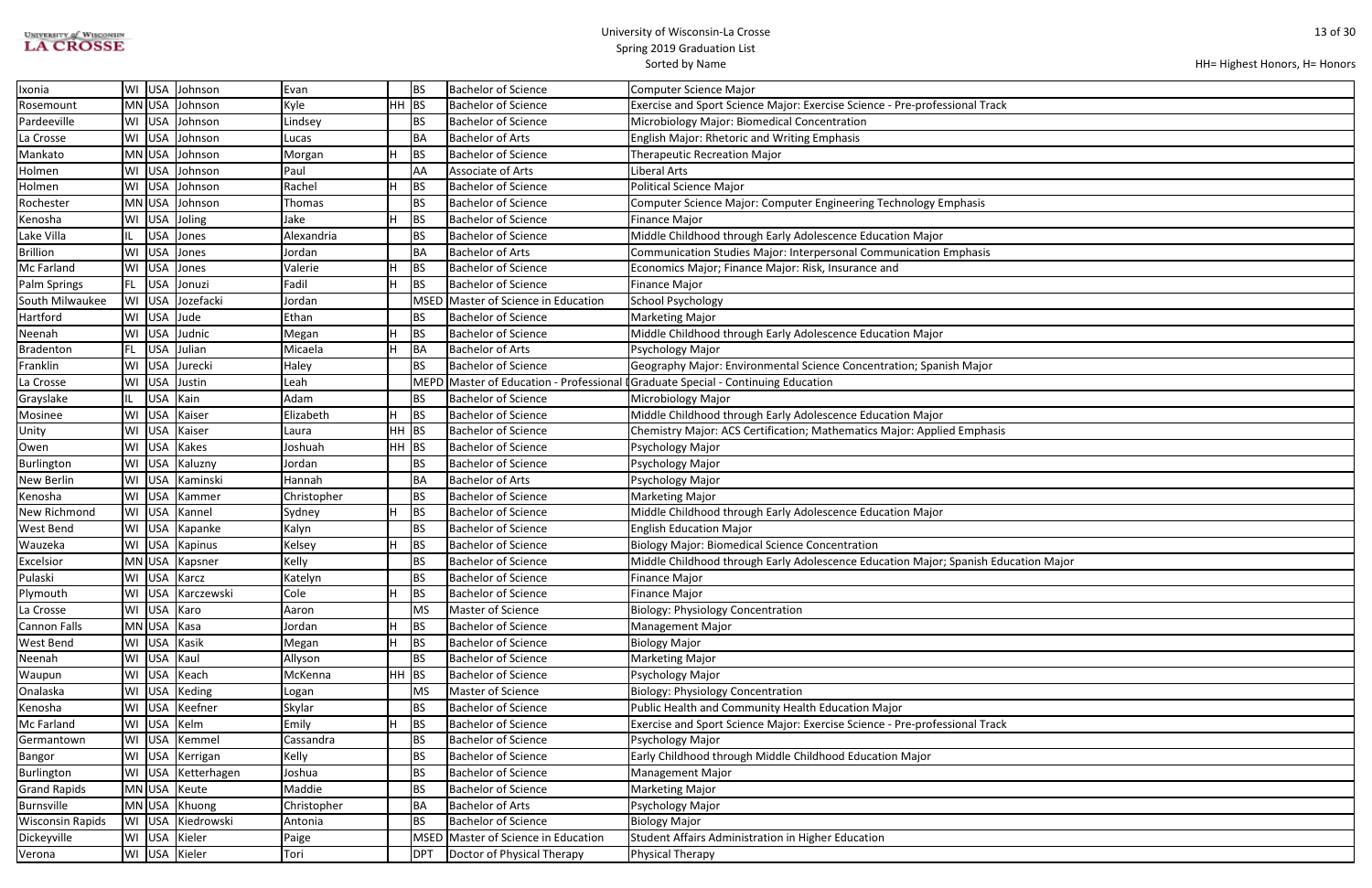| <b>UNIVERSITY of WISCONSIN</b> |
|--------------------------------|
| <b>LA CROSSE</b>               |

| ajor |  |
|------|--|
|      |  |

| Racine                  | WI        |            | USA Kienzle       | Rebekah        |         | BA         | <b>Bachelor of Arts</b>        | Art Major; Psychology Major                                                    |
|-------------------------|-----------|------------|-------------------|----------------|---------|------------|--------------------------------|--------------------------------------------------------------------------------|
| <b>New Richmond</b>     | WI        | <b>USA</b> | Kilibarda         | Isabella       |         | <b>BA</b>  | <b>Bachelor of Arts</b>        | Political Science Major                                                        |
| <b>Wisconsin Rapids</b> | WI        |            | USA Killian       | Patrick        |         | <b>MS</b>  | Master of Science              | <b>Therapeutic Recreation</b>                                                  |
| Suncheon-si             |           | KOR Kim    |                   | Bo             |         | <b>BS</b>  | <b>Bachelor of Science</b>     | Geography Major: Geographic Information Science Concentration                  |
| Neenah                  | WI        | USA King   |                   | Anna           |         | <b>MS</b>  | Master of Science              | Physician Assistant Studies                                                    |
| Mukwonago               | WI        | USA King   |                   | Sarah          |         | <b>BS</b>  | <b>Bachelor of Science</b>     | Middle Childhood through Early Adolescence Education Major                     |
| Eau Claire              | WI        |            | USA Kirchman      | Megan          |         | <b>BS</b>  | <b>Bachelor of Science</b>     | Recreation Management Major: Outdoor Recreation Emphasis                       |
| Hudson                  | WI        | <b>USA</b> | Kirk              | Tyler          |         | <b>BS</b>  | <b>Bachelor of Science</b>     | <b>Finance Major</b>                                                           |
| Antigo                  | WI        | <b>USA</b> | Kirsch            | <b>Blake</b>   |         | <b>BS</b>  | <b>Bachelor of Science</b>     | <b>Accountancy Major</b>                                                       |
| <b>Trevor</b>           | WI        | <b>USA</b> | Kirsch            | Evan           |         | <b>BS</b>  | <b>Bachelor of Science</b>     | Computer Science Major                                                         |
| Glen Haven              | WI        | <b>USA</b> | Kirschbaum        | Luke           |         | <b>BS</b>  | <b>Bachelor of Science</b>     | Marketing Major                                                                |
| La Crosse               | WI        |            | USA Kiser         | William        |         | <b>MS</b>  | Master of Science              | <b>Biology: Environmental Science Concentration</b>                            |
| <b>Mount Horeb</b>      | WI        |            | USA Kittleson     | Mason          | HH      | BS         | <b>Bachelor of Science</b>     | Social Studies Education Major (Broad Field Option B)                          |
| Marshfield              | WI        | <b>USA</b> | Kizer             | Ryan           |         | <b>BS</b>  | <b>Bachelor of Science</b>     | <b>English Education Major</b>                                                 |
| Plainfield              | WI        | <b>USA</b> | Klabunde          | Aaron          |         | <b>BS</b>  | <b>Bachelor of Science</b>     | <b>Computer Science Major</b>                                                  |
| Winneconne              | WI        | <b>USA</b> | Klaeser           | Melissa        | HH      | BS         | <b>Bachelor of Science</b>     | Exercise and Sport Science Major: Exercise Science - Pre-professional Track    |
| Luck                    | WI        |            | USA Klatt         | Jillian        |         | BS         | <b>Bachelor of Science</b>     | Management Major; Accountancy Major                                            |
| Chilton                 | WI        |            | USA Klein         | Adam           |         | <b>BS</b>  | <b>Bachelor of Science</b>     | Clinical Laboratory Science Major                                              |
| Waterloo                | WI        |            | USA Klein         | David          |         | <b>BS</b>  | <b>Bachelor of Science</b>     | Computer Science Major                                                         |
| <b>Sun Prairie</b>      | WI        |            | USA Klusmeyer     | Nicholas       |         | <b>BS</b>  | <b>Bachelor of Science</b>     | Physics Major                                                                  |
| <b>Crystal Lake</b>     | IL.       | <b>USA</b> | Knabach           | Mackenzie      |         | <b>BS</b>  | <b>Bachelor of Science</b>     | <b>Therapeutic Recreation Major</b>                                            |
| Zumbro Falls            | <b>MN</b> | USA        | Knecht            | Jonathan       |         | <b>BA</b>  | <b>Bachelor of Arts</b>        | <b>English Major: Rhetoric and Writing Emphasis</b>                            |
| Chippewa Falls          | WI        | <b>USA</b> | Knez              | Kayla          |         | <b>DPT</b> | Doctor of Physical Therapy     | Physical Therapy                                                               |
| Austin                  |           |            | MN USA Knoll      | Matthew        |         | <b>BS</b>  | <b>Bachelor of Science</b>     | <b>Biology Major: Biomedical Science Concentration</b>                         |
| Port Washington         | WI        |            | USA Knowski       | Thomas         |         | <b>BS</b>  | <b>Bachelor of Science</b>     | <b>Biology Major</b>                                                           |
| <b>Bristol</b>          | WI        |            | USA Koehler       | <b>Bradley</b> |         | <b>BA</b>  | <b>Bachelor of Arts</b>        | Psychology Major                                                               |
| Sauk City               | WI        | <b>USA</b> | Kohlbeck          | Kelsey         |         | <b>EDS</b> | <b>Education Specialist</b>    | School Psychology                                                              |
| Eagle River             | WI        | <b>USA</b> | Kolinski          | Thomas         |         | BA         | <b>Bachelor of Arts</b>        | <b>English Major: Writing and Rhetoric Emphasis</b>                            |
| Cadott                  | WI        |            | USA Kolpien       | Maechaela      | HH      | BS         | <b>Bachelor of Science</b>     | Exercise and Sport Science Major: Exercise Science - Pre-professional Track    |
| Wuhan                   | 42        |            | CHN Kong          | Zeya           |         | <b>MSE</b> | Master of Software Engineering | Software Engineering                                                           |
| Waunakee                |           |            | WI USA Koopmans   | PJ             |         | <b>BS</b>  | Bachelor of Science            | Exercise and Sport Science Major: Exercise Science - Pre-professional Track    |
| Eden Prairie            |           |            | MN USA Kopa       | Janelle        | $HH$ BS |            | <b>Bachelor of Science</b>     | Early Childhood through Middle Childhood Education Major                       |
| Mc Farland              | WI        |            | USA Kopp          | Joseph         |         | <b>BS</b>  | <b>Bachelor of Science</b>     | <b>Athletic Training Major</b>                                                 |
| Waukesha                | WI        | <b>USA</b> | Koshak            | Danielle       |         | <b>BS</b>  | <b>Bachelor of Science</b>     | Sociology Major                                                                |
| Holmen                  | WI        | <b>USA</b> | Koski             | Siiri          |         | BA         | <b>Bachelor of Arts</b>        | Women's Studies Major; Music Major: Performance Emphasis                       |
| Westby                  | WI        | <b>USA</b> | Kotzer            | Kristin        |         | <b>DPT</b> | Doctor of Physical Therapy     | Physical Therapy                                                               |
| <b>Mount Pleasant</b>   | WI        | <b>USA</b> | Kozenski          | Christopher    |         | <b>BS</b>  | <b>Bachelor of Science</b>     | Chemistry Major: ACS Certification                                             |
| Plain                   | WI        |            | USA Kraemer       | Carly          |         | <b>BS</b>  | <b>Bachelor of Science</b>     | <b>Athletic Training Major</b>                                                 |
| Oak Creek               | WI        |            | USA Kraemer       | Holly          |         | <b>BS</b>  | <b>Bachelor of Science</b>     | <b>Biology Major</b>                                                           |
| Minnetonka              | <b>MN</b> |            | USA Kraft         | Caroline       |         | BS         | <b>Bachelor of Science</b>     | Early Childhood through Middle Childhood Education Major                       |
| Wausau                  | WI        | USA        | Kraimer           | Jake           |         | BS         | <b>Bachelor of Science</b>     | Economics Major; Finance Major                                                 |
| Neenah                  | WI        | <b>USA</b> | Kramp             | Laura          | HH BA   |            | <b>Bachelor of Arts</b>        | Psychology Major                                                               |
| Milton                  | WI        |            | USA Kraus         | Michelle       |         | BS         | <b>Bachelor of Science</b>     | Exercise and Sport Science Major: Exercise Science - Pre-professional Track    |
| Onalaska                | WI        |            | USA Krause        | Jordyn         |         | <b>BS</b>  | <b>Bachelor of Science</b>     | <b>Biology Major: Biomedical Science Concentration</b>                         |
| <b>Shaker Heights</b>   |           |            | OH USA Krause     | Rachel         |         | <b>BA</b>  | <b>Bachelor of Arts</b>        | Theatre Arts Major: Stage Management Emphasis                                  |
| <b>Madison Lake</b>     |           |            | MN USA Krekelberg | Trent          |         | <b>BS</b>  | <b>Bachelor of Science</b>     | Exercise and Sport Science Major: Exercise Science - Fitness Track             |
| <b>Wisconsin Rapids</b> | WI        | <b>USA</b> | Krings            | Joshua         |         | BS         | <b>Bachelor of Science</b>     | Social Studies Education Major (Broad Field Option A); History Education Major |
| New Berlin              | WI        |            | USA Kritter       | Holly          |         | BS         | <b>Bachelor of Science</b>     | Public Health and Community Health Education Major                             |
|                         |           |            |                   |                |         |            |                                |                                                                                |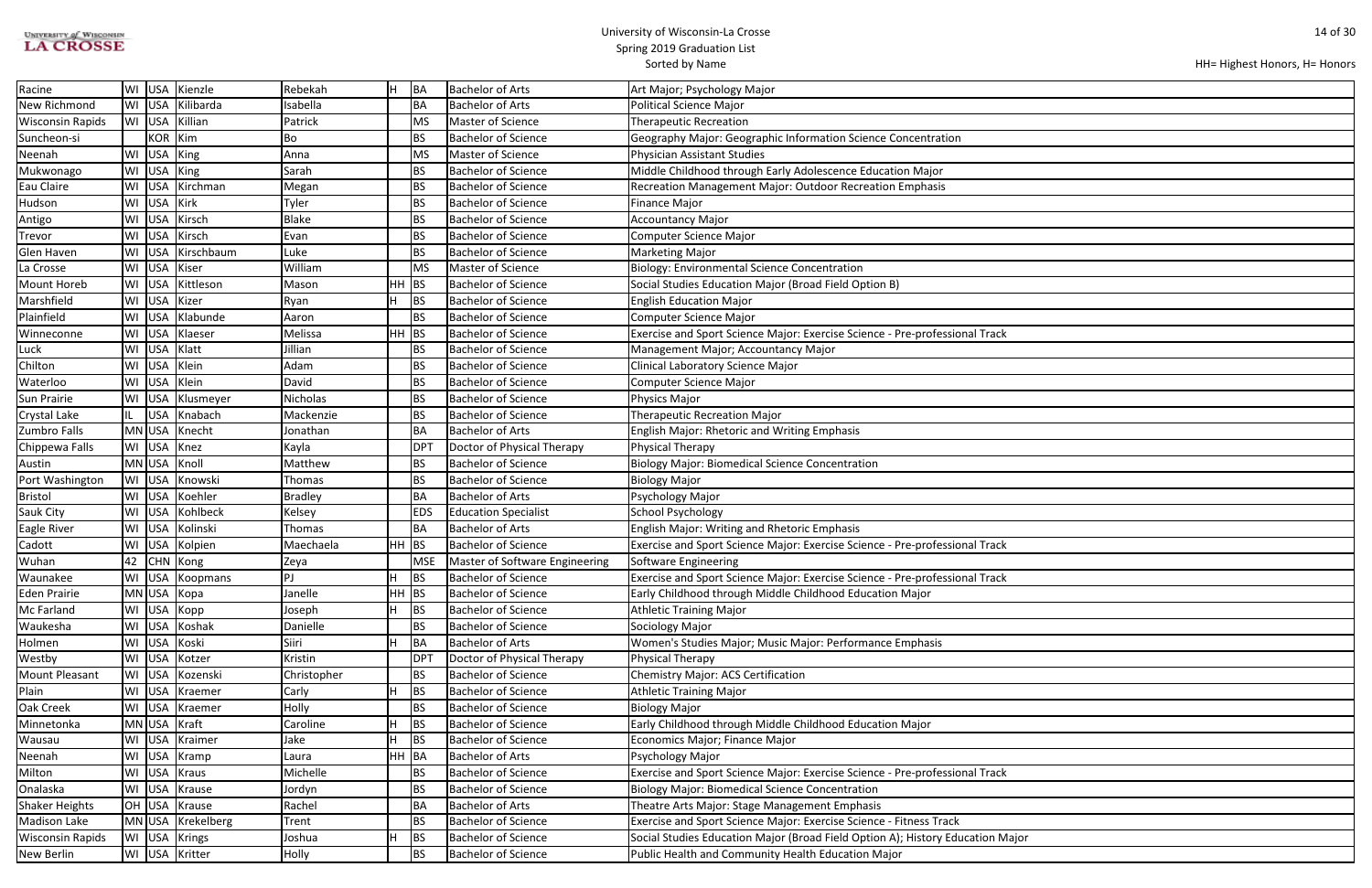| <b>UNIVERSITY of WISCONSIN</b> |  |
|--------------------------------|--|
| <b>LA CROSSE</b>               |  |

```
HH= Highest Honors, H= Honors
```

| lajor          |
|----------------|
|                |
|                |
|                |
|                |
|                |
|                |
|                |
|                |
|                |
|                |
|                |
|                |
|                |
|                |
|                |
|                |
|                |
|                |
|                |
| ation Emphasis |
|                |
|                |
|                |
|                |
|                |
|                |
|                |
|                |
|                |
|                |
|                |
|                |
|                |
|                |
|                |
|                |
|                |
|                |
|                |
|                |
|                |
|                |
|                |
|                |
|                |
|                |
|                |
|                |
|                |
| lajor          |
|                |

| Hortonville             | WI USA     | Kromenaker           | Kenneth       |                          | AA              | <b>Associate of Arts</b>                                                | Liberal Arts                                                                                   |
|-------------------------|------------|----------------------|---------------|--------------------------|-----------------|-------------------------------------------------------------------------|------------------------------------------------------------------------------------------------|
| Ashland                 | WI USA     | Krueger              | Nathaniel     |                          | BS              | <b>Bachelor of Science</b>                                              | <b>Biology Major</b>                                                                           |
| Rhinelander             | WI USA     | Krueger              | Sara          | $HH$ BS                  |                 | <b>Bachelor of Science</b>                                              | Social Studies Education Major (Broad Field Option A); History Education Major                 |
| <b>Wisconsin Rapids</b> | WI USA     | Krug                 | Shelby        |                          |                 | MSED Master of Science in Education                                     | Student Affairs Administration in Higher Education                                             |
| Waunakee                | WI USA     | Kruser               | Ryan          |                          |                 | MSED Master of Science in Education                                     | School Psychology                                                                              |
| Geneva                  | MN USA     | Kubiatowicz          | Dillon        |                          | <b>BS</b>       | <b>Bachelor of Science</b>                                              | Geography Major                                                                                |
| <b>Menomonee Falls</b>  | WI USA     | Kuchta               | Alexis        |                          | <b>BS</b>       | Bachelor of Science                                                     | Middle Childhood through Early Adolescence Education Major                                     |
| Amery                   | WI USA     | Kuchta               | Jessica       |                          | <b>BS</b>       | Bachelor of Science                                                     | Sociology Major                                                                                |
| La Crosse               | WI USA     | Kuglitsch            | Jessica       |                          | <b>BS</b>       | <b>Bachelor of Science</b>                                              | Mathematics Education Major                                                                    |
| Henrico                 | VA USA     | Kuhnke               | Alyssa        |                          | BS              | <b>Bachelor of Science</b>                                              | Psychology Major                                                                               |
| <b>Wind Lake</b>        | WI USA     | Kujawa               | Cassandra     |                          | BS              | <b>Bachelor of Science</b>                                              | Public Health and Community Health Education Major                                             |
| La Crescent             | MN USA     | Kujawa               | Molly         |                          | DP <sup>-</sup> | Doctor of Physical Therapy                                              | Physical Therapy                                                                               |
| Auburndale              | WI USA     | Kukulka              | Josiah        |                          | BS              | <b>Bachelor of Science</b>                                              | Exercise and Sport Science Major: Exercise Science - Pre-professional Track                    |
| Mequon                  | WI USA     | Kulaszewicz          | Olivia        |                          | BS              | <b>Bachelor of Science</b>                                              | <b>Biology Major: Biomedical Science Concentration</b>                                         |
| Mequon                  | WI USA     | Kulkarni             | Shivani       |                          | <b>BS</b>       | <b>Bachelor of Science</b>                                              | Biology Major: Biomedical Science Concentration; Spanish Major                                 |
| Muskego                 | WI USA     | Kurth                | Ellen         |                          | <b>BS</b>       | <b>Bachelor of Science</b>                                              | <b>Biology Major: Biomedical Science Concentration</b>                                         |
| Cedarburg               | WI USA     | Kusnierewicz         | Justin        |                          | <b>BS</b>       | <b>Bachelor of Science</b>                                              | Microbiology Major: Biomedical Concentration                                                   |
| La Crosse               | WI USA     | Kutzke               | Kelsey        |                          |                 |                                                                         | MEPD Master of Education - Professional (Professional Development: Learning Community Emphasis |
| Watertown               | WI USA     | LaDew                | Reid          |                          |                 |                                                                         | MEPD Master of Education - Professional (Professional Development: Learning Community Emphasis |
| Westby                  | WI USA     | LaDue                | Patricia      |                          | <b>BS</b>       | <b>Bachelor of Science</b>                                              | Sociology Major                                                                                |
| New Richmond            | WI USA     | L'Allier             | Nicole        |                          | <b>BS</b>       | <b>Bachelor of Science</b>                                              | Communication Studies Major: Organizational and Professional Communication Emphasis            |
| Waunakee                | WI USA     | Lane                 | Connor        |                          | <b>BS</b>       | <b>Bachelor of Science</b>                                              | <b>Biology Major: Environmental Science Concentration</b>                                      |
| Watertown               | WI USA     | Lang                 | Keegan        |                          | <b>BS</b>       | <b>Bachelor of Science</b>                                              | Marketing Major                                                                                |
| Caledonia               | MN USA     | Langen               | Tanner        |                          | BS              | <b>Bachelor of Science</b>                                              | Management Major                                                                               |
| Phillips                | WI USA     | Langfoss             | Riley         |                          | BS              | <b>Bachelor of Science</b>                                              | <b>History Education Major</b>                                                                 |
| Rochester               | $MN$ USA   | Larrabee             | Madison       |                          | <b>BS</b>       | <b>Bachelor of Science</b>                                              | <b>Marketing Major</b>                                                                         |
| Champlin                | MN USA     | Larsen               | Michaela      |                          | BS              | <b>Bachelor of Science</b>                                              | Exercise and Sport Science Major: Exercise Science - Pre-professional Track                    |
| Prairie du Sac          | WI USA     | Larson               | <b>Breana</b> |                          | BS              | Bachelor of Science                                                     | Marketing Major                                                                                |
| <b>New Glarus</b>       | WI USA     | Larson               | Kyle          |                          | BA              | <b>Bachelor of Arts</b>                                                 | Communication Studies Major: Broadcast and Digital Media Emphasis                              |
| <b>West Allis</b>       | WI USA     | Larson               | MacKenzie     | Η                        | BA              | <b>Bachelor of Arts</b>                                                 | <b>Women's Studies Major</b>                                                                   |
| Houston                 |            | MN USA Laschenski    | Hunter        | $\mathbf{H}$<br><u>п</u> | <b>BS</b>       | Bachelor of Science                                                     | Management Major                                                                               |
| Madison                 | WI USA     | Lattimer             | Benjamin      |                          | BS              | <b>Bachelor of Science</b>                                              | <b>Marketing Major</b>                                                                         |
| Walworth                | WI USA     | Lauterbach           | Sebastian     |                          | <b>BS</b>       | <b>Bachelor of Science</b>                                              | Exercise and Sport Science Major: Exercise Science - Fitness Track                             |
| Galesville              | WI USA     | Lawry                | Dawn          |                          | <b>BS</b>       | <b>Bachelor of Science</b>                                              | Nuclear Medicine Technology Major                                                              |
| Janesville              | WI USA     | Learn                | Megan         |                          | BA              | <b>Bachelor of Arts</b>                                                 | Public Administration Major                                                                    |
| La Crosse               | WI USA     | Lecheler             | Samuel        |                          | <b>BS</b>       | <b>Bachelor of Science</b>                                              | Computer Science Major: Embedded Systems Emphasis                                              |
| Elkhorn                 | WI USA     | Ledford              | Morgan        |                          | <b>BS</b>       | <b>Bachelor of Science</b>                                              | Public Health and Community Health Education Major                                             |
| Onalaska                | WI USA     | Lee                  | Rachel        |                          |                 | MEPD Master of Education - Professional I Graduate Special - Non Degree |                                                                                                |
| La Crescent             | MN USA     | Lehrer               | <b>Travis</b> |                          | BS              | <b>Bachelor of Science</b>                                              | Exercise and Sport Science Major: Sport Management                                             |
| Lishui city             | 33 CHN Lei |                      | Jinhuan       |                          | MSE             | Master of Software Engineering                                          | Software Engineering                                                                           |
| Whittier                | $CA$ USA   | Leicht-Ruskey        | Samantha      |                          | <b>BS</b>       | <b>Bachelor of Science</b>                                              | Archaeological Studies Major                                                                   |
| Madison                 | WI USA     | Lemberger            | Megan         | H                        | <b>BS</b>       | <b>Bachelor of Science</b>                                              | Spanish Education Major (Early Childhood - Adolescence)                                        |
| <b>Mount Pleasant</b>   | WI USA     | Lemke                | Samantha      |                          | <b>BS</b>       | <b>Bachelor of Science</b>                                              | Marketing Major                                                                                |
| Wausau                  | WI USA     | Lenar                | Adam          |                          | <b>BS</b>       | <b>Bachelor of Science</b>                                              | <b>Biology Major</b>                                                                           |
| <b>Apple Valley</b>     | MN USA     | Lewandowski          | Nicole        |                          | BS              | <b>Bachelor of Science</b>                                              | Spanish Education Major (Early Childhood - Adolescence)                                        |
| Jackson                 | WI USA     | Ley                  | Colin         | $HH$ BS                  |                 | <b>Bachelor of Science</b>                                              | Exercise and Sport Science Major: Exercise Science - Pre-professional Track                    |
| Hortonville             | WI USA     | Lichtfuss            | Erika         | HH BS                    |                 | <b>Bachelor of Science</b>                                              | Social Studies Education Major (Broad Field Option A); History Education Major                 |
| New Berlin              |            | WI   USA   Lichtfuss | Keri          |                          | <b>BS</b>       | <b>Bachelor of Science</b>                                              | Management Major                                                                               |
|                         |            |                      |               |                          |                 |                                                                         |                                                                                                |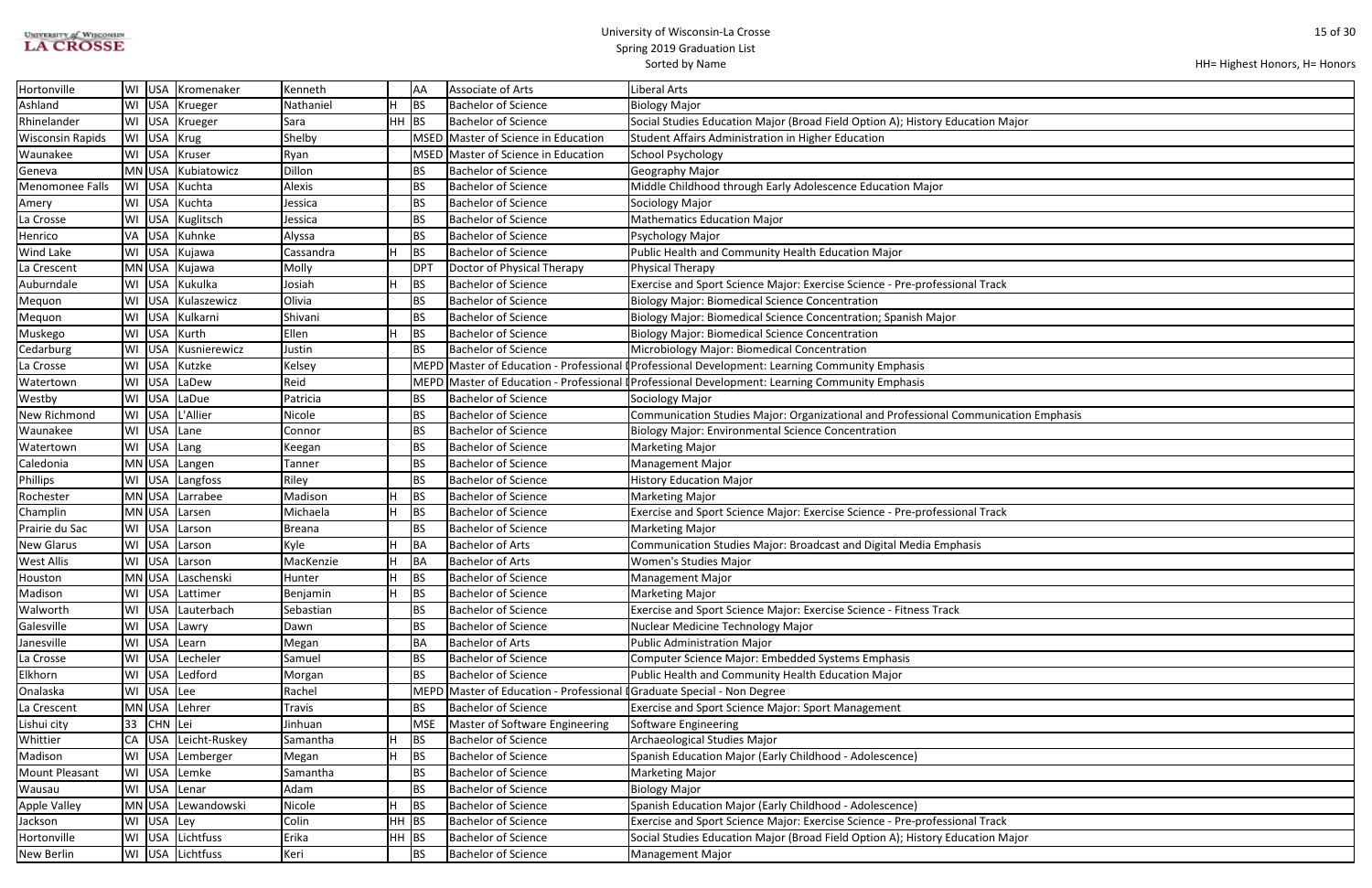| <b>UNIVERSITY of WISCONSIN</b> |
|--------------------------------|
| <b>LA CROSSE</b>               |

```
HH= Highest Honors, H= Honors
```

| Pewaukee                |    | WI USA Lien  |                    | Kelsey       | н       | <b>BS</b>       | <b>Bachelor of Science</b>     | Psychology Major                                                            |
|-------------------------|----|--------------|--------------------|--------------|---------|-----------------|--------------------------------|-----------------------------------------------------------------------------|
| Savage                  |    |              | MN USA Lietzau     | Olivia       | Η       | <b>BS</b>       | <b>Bachelor of Science</b>     | Early Childhood through Middle Childhood Education Major                    |
| <b>Byron</b>            |    |              | MN USA Limbeck     | Mara         | HH      | <b>BS</b>       | <b>Bachelor of Science</b>     | Psychology Major                                                            |
| Waterloo                |    |              | WI USA Lincks      | Benjamin     |         | <b>BS</b>       | <b>Bachelor of Science</b>     | Exercise and Sport Science Major: Sport Management                          |
| Roseville               |    | MN USA Lind  |                    | Sarah        | Η       | BS              | <b>Bachelor of Science</b>     | <b>Public Administration Major</b>                                          |
| Lakeville               |    | MN USA       | Lindemann          | Christina    |         | <b>MS</b>       | <b>Master of Science</b>       | <b>Physician Assistant Studies</b>                                          |
| Rubicon                 |    |              | WI USA Lindemann   | Courtney     |         | <b>BS</b>       | <b>Bachelor of Science</b>     | <b>Therapeutic Recreation Major</b>                                         |
| Prairie du Chien        |    | WI USA       | Linder             | Jacob        |         | <b>BS</b>       | <b>Bachelor of Science</b>     | <b>Marketing Major</b>                                                      |
| Columbia Heights        |    | MN USA Linn  |                    | Kailey       |         | <b>BS</b>       | <b>Bachelor of Science</b>     | Computer Science Major                                                      |
| Nekoosa                 |    | WI USA       | Linzmeier          | Owen         |         | BS              | <b>Bachelor of Science</b>     | <b>Computer Science Major</b>                                               |
| Janesville              |    | WI USA       | Lipker             | Lauren       |         | DP <sub>1</sub> | Doctor of Physical Therapy     | <b>Physical Therapy</b>                                                     |
| Whitefish Bay           |    | WI USA       | Lippe              | Kayla        | HH      | BA              | <b>Bachelor of Arts</b>        | <b>Political Science Major</b>                                              |
| Oakfield                | WI | USA Lisko    |                    | Hunter       | HН      | <b>BS</b>       | <b>Bachelor of Science</b>     | <b>Political Science Major</b>                                              |
| Waukesha                | WI | USA Litt     |                    | Rebecca      | Н       | <b>BS</b>       | <b>Bachelor of Science</b>     | Exercise and Sport Science Major: Exercise Science - Pre-professional Track |
| Mukwonago               | WI | <b>USA</b>   | Lloyd              | Courtney     |         | <b>MSED</b>     | Master of Science in Education | School Psychology                                                           |
| Onalaska                | WI |              | USA Loeffelholz    | Lydia        | HH      | BS              | <b>Bachelor of Science</b>     | Clinical Laboratory Science Major                                           |
| Milwaukee               |    | WI USA       | Loehr              | Maggie       |         | BS              | <b>Bachelor of Science</b>     | <b>CSH Foundation</b>                                                       |
| Walworth                |    | WI USA       | Logterman          | Colleen      |         | BA              | <b>Bachelor of Arts</b>        | Psychology Major                                                            |
| <b>Beaver Dam</b>       | WI | USA          | Lokken             | Gabrielle    |         | BS              | <b>Bachelor of Science</b>     | Psychology Major                                                            |
| <b>Boscobel</b>         | WI | <b>USA</b>   | Loomis             | Bobbi Jo     |         | <b>MSED</b>     | Master of Science in Education | School Psychology                                                           |
| Germantown              | WI | USA          | Lopata             | Kyle         | H       | BS              | <b>Bachelor of Science</b>     | Archaeological Studies Major                                                |
| Greenfield              | WI | <b>USA</b>   | Lopez              | Anthony      |         | BS              | <b>Bachelor of Science</b>     | <b>Biology Major</b>                                                        |
| Trevor                  | WI | <b>USA</b>   | Loveless           | Cameron      |         | <b>BS</b>       | <b>Bachelor of Science</b>     | Recreation Management Major: Community-Based Recreation Emphasis            |
| Galesville              | WI | USA          | Low                | Erik         |         | BS              | <b>Bachelor of Science</b>     | <b>Physics Major</b>                                                        |
| Waupaca                 | WI | <b>USA</b>   | Lowe               | Marcus       |         | <b>MSE</b>      | Master of Software Engineering | Software Engineering                                                        |
| La Crosse               | WI | USA          | Lownds             | Kyle         |         | MS              | Master of Science              | <b>Exercise and Sport Science: Human Performance</b>                        |
| Fitchburg               | WI | USA          | Ludwig             | Jack         |         | <b>BS</b>       | <b>Bachelor of Science</b>     | <b>Finance Major</b>                                                        |
| Edgerton                | WI | USA          | Luiting            | Aragorn      |         | <b>BS</b>       | <b>Bachelor of Science</b>     | Exercise and Sport Science Major: Exercise Science - Fitness Track          |
| La Crosse               | WI | <b>USA</b>   | Lukwitz            | Pari         |         | BS              | <b>Bachelor of Science</b>     | <b>Physics Major</b>                                                        |
| <b>Hendricks</b>        |    | MN USA Lyall |                    | Emily        |         | BS              | <b>Bachelor of Science</b>     | <b>Biology Major</b>                                                        |
| Hammond                 |    |              | WI USA Lyksett     | Connor       | п.      | BS              | <b>Bachelor of Science</b>     | <b>Biology Major</b>                                                        |
| Savage                  |    |              | MN USA Lynch       | Nicole       | $HH$ BS |                 | <b>Bachelor of Science</b>     | Microbiology Major: Biomedical Concentration; Spanish Major                 |
| Fargo                   |    |              | ND USA Maahs       | Julie        |         | <b>MSED</b>     | Master of Science in Education | Student Affairs Administration in Higher Education                          |
| Hartland                |    |              | WI USA Machajewski | Robert       |         | BS              | <b>Bachelor of Science</b>     | Physics Major                                                               |
| Malone                  | WI | USA Mack     |                    | Kaitlyn      |         | <b>BS</b>       | <b>Bachelor of Science</b>     | Public Health and Community Health Education Major                          |
| <b>Pleasant Prairie</b> |    |              | WI USA Maegaard    | Mitchell     |         | <b>BS</b>       | <b>Bachelor of Science</b>     | <b>Statistics Major: Actuarial Science Concentration</b>                    |
| Ironwood                | MI |              | USA Maher          | Amanda       |         | <b>MSED</b>     | Master of Science in Education | Student Affairs Administration in Higher Education                          |
| Oshkosh                 | WI |              | USA Maldwin        | Milena       | HH      | BS              | <b>Bachelor of Science</b>     | <b>Biology Major: Biomedical Science Concentration</b>                      |
| Cedarburg               | WI |              | USA Malek          | Grace        |         | BS              | <b>Bachelor of Science</b>     | <b>English Education Major</b>                                              |
| Madison                 | WI |              | USA Maloney        | Gratia       |         | BS              | <b>Bachelor of Science</b>     | Early Childhood through Middle Childhood Education Major                    |
| Plover                  | WI |              | USA   Mancl        | Zach         | н       | <b>BS</b>       | <b>Bachelor of Science</b>     | <b>Biology Major</b>                                                        |
| Oconomowoc              | WI | USA          | Manders            | Robert       | н       | <b>BS</b>       | <b>Bachelor of Science</b>     | <b>Political Science Major</b>                                              |
| Waukesha                |    |              | WI USA Mann        | Eric         | Η       | BS              | <b>Bachelor of Science</b>     | Middle Childhood through Early Adolescence Education Major                  |
| De Pere                 | WI |              | USA Mannering      | <b>Brock</b> |         | <b>BS</b>       | <b>Bachelor of Science</b>     | Psychology Major                                                            |
| Hobart                  | WI |              | USA Mansker        | Mary         | HH      | BS              | <b>Bachelor of Science</b>     | Psychology Major                                                            |
| <b>Sun Prairie</b>      | WI |              | USA Marchese       | Michael      |         | <b>BS</b>       | <b>Bachelor of Science</b>     | <b>Finance Major</b>                                                        |
| <b>Red Wing</b>         |    | MN USA Mark  |                    | Gabrielle    | $HH$ BS |                 | <b>Bachelor of Science</b>     | Public Health and Community Health Education Major                          |
| Cedarburg               |    |              | WI USA Marks       | Kylee        |         | <b>BS</b>       | <b>Bachelor of Science</b>     | <b>Biology Major: Biomedical Science Concentration</b>                      |
|                         |    |              |                    |              |         |                 |                                |                                                                             |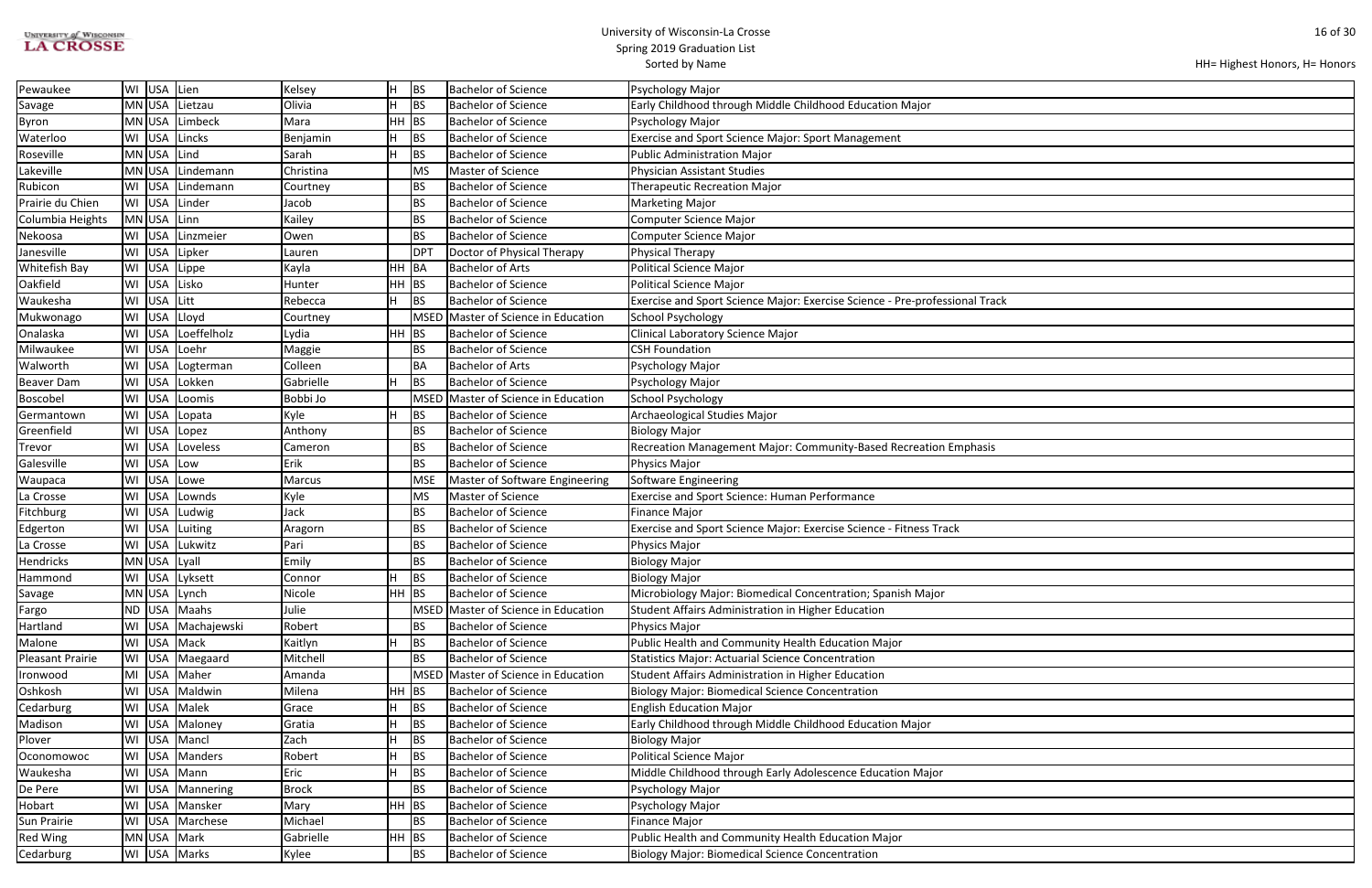| <b>UNIVERSITY of WISCONSIN</b> |
|--------------------------------|
| <b>LA CROSSE</b>               |

| HH= Highest Honors, H= Honors |  |  |
|-------------------------------|--|--|
|-------------------------------|--|--|

| Gresham                 | WI        |            | USA   Marquardt  | <b>Brianna</b> | lН        | BS          | <b>Bachelor of Science</b>          | Early Childhood through Middle Childhood Education Major                                        |
|-------------------------|-----------|------------|------------------|----------------|-----------|-------------|-------------------------------------|-------------------------------------------------------------------------------------------------|
| Tigerton                | WI        | USA        | Marquardt        | Tyler          |           | BS          | <b>Bachelor of Science</b>          | <b>Biology Major</b>                                                                            |
| Delafield               | WI        | <b>USA</b> | Marsalli         | Parker         |           | BS          | Bachelor of Science                 | Finance Major: Risk, Insurance and Financial Planning Concentration                             |
| Westby                  | WI        | USA        | Marsh            | Shelby         |           | BS          | Bachelor of Science                 | Sociology Major                                                                                 |
| <b>Fox Lake</b>         | WI        | <b>USA</b> | Marthaler        | Jonathan       |           | BS          | <b>Bachelor of Science</b>          | Communication Studies Major: Broadcast and Digital Media Emphasis                               |
| Germantown              | WI        | <b>USA</b> | Martin           | Joann          |           | <b>MSED</b> | Master of Science in Education      | Student Affairs Administration in Higher Education                                              |
| <b>Bagley</b>           | WI        | USA        | Martin           | Kirk           | H         | BS          | <b>Bachelor of Science</b>          | <b>Finance Major</b>                                                                            |
| Madison                 | WI        | <b>USA</b> | Martine          | Steven         |           | BS          | <b>Bachelor of Science</b>          | <b>Economics Major</b>                                                                          |
| <b>West Salem</b>       | WI        | <b>USA</b> | Martinson        | Kevin          |           | BS          | <b>Bachelor of Science</b>          | Physics Major                                                                                   |
| Arpin                   | WI        | <b>USA</b> | Masanz           | Janessa        | lн        | BS          | <b>Bachelor of Science</b>          | Early Childhood through Middle Childhood Education Major                                        |
| Hudson                  | WI        | <b>USA</b> | Massie           | Cheyanne       | IH.       | BS          | <b>Bachelor of Science</b>          | Exercise and Sport Science Major: Exercise Science - Pre-professional Track                     |
| <b>Mount Horeb</b>      | WI        | <b>USA</b> | Mataya           | Hunter         |           | BS          | <b>Bachelor of Science</b>          | <b>Economics Major</b>                                                                          |
| <b>Brillion</b>         | WI        | <b>USA</b> | Mathiebe         | Jacob          |           | BS          | <b>Bachelor of Science</b>          | <b>Finance Major</b>                                                                            |
| <b>West Bend</b>        | WI        | <b>USA</b> | Mathijs          | Louise         | <b>HH</b> | BA          | <b>Bachelor of Arts</b>             | Psychology Major; French Major                                                                  |
| Kronenwetter            | WI        | USA        | Mathson          | Lucas          | HH        | BS          | <b>Bachelor of Science</b>          | <b>Biology Major: Biomedical Science Concentration</b>                                          |
| La Crosse               | WI        | <b>USA</b> | Mattes           | Andrew         | lн.       | <b>BS</b>   | <b>Bachelor of Science</b>          | Exercise and Sport Science Major: Exercise Science - Pre-professional Track                     |
| Verona                  | WI        | USA        | Maurer           | Theresa        |           |             | MSED Master of Science in Education | School Psychology                                                                               |
| Minneapolis             |           | MN USA     | Maus             | Haley          |           | ∣BA         | <b>Bachelor of Arts</b>             | Economics Major; French Major                                                                   |
| <b>Colorado Springs</b> | <b>CO</b> | <b>USA</b> | May              | Alexandra      |           | BS          | <b>Bachelor of Science</b>          | Public Health and Community Health Education Major                                              |
| <b>New Berlin</b>       | WI        | <b>USA</b> | May              | Rachael        |           | BS          | <b>Bachelor of Science</b>          | <b>Biology Major: Biomedical Science Concentration</b>                                          |
| De Forest               | WI        | USA        | Mayer            | Anna           | lн        | BS          | <b>Bachelor of Science</b>          | <b>Biology Major: Environmental Science Concentration</b>                                       |
| Middleton               | WI        | <b>USA</b> | Mazur            | Allison        |           | BS          | <b>Bachelor of Science</b>          | <b>Marketing Major</b>                                                                          |
| Altoona                 | WI        | USA        | Mazzei           | Forrest        |           | BS          | <b>Bachelor of Science</b>          | <b>Management Major</b>                                                                         |
| Greenfield              | WI        | <b>USA</b> | McCann           | Cassidy        | HH BS     |             | <b>Bachelor of Science</b>          | <b>Biology Major: Biomedical Science Concentration</b>                                          |
| Holmen                  | WI        | <b>USA</b> | McCann           | Micah Marie    |           | <b>MSED</b> | Master of Science in Education      | Student Affairs Administration in Higher Education                                              |
| Waupaca                 | WI        | <b>USA</b> | McCann           | Owen           |           | BS          | <b>Bachelor of Science</b>          | <b>Biology Major</b>                                                                            |
| Platteville             | WI        | <b>USA</b> | McCarthy         | Halle          | Н         | BS          | <b>Bachelor of Science</b>          | <b>Biology Major</b>                                                                            |
| <b>Grand Marsh</b>      | WI        | <b>USA</b> | McChesney        | Mark           |           | BS          | Bachelor of Science                 | <b>Marketing Major</b>                                                                          |
| Prairie du Sac          | WI        |            | USA   McCoy      | Kali           |           | BS          | <b>Bachelor of Science</b>          | <b>Therapeutic Recreation Major</b>                                                             |
| Rewey                   | WI        |            | USA   McCracken  | Kaycie         |           | <b>DPT</b>  | Doctor of Physical Therapy          | <b>Physical Therapy</b>                                                                         |
| Horicon                 |           |            | WI USA McDermott | Kyle           |           | BS          | <b>Bachelor of Science</b>          | <b>Biology Major</b>                                                                            |
| Shawano                 | WI        |            | USA McFarlane    | Erin           |           | MS          | Master of Science                   | <b>Exercise and Sport Science: Human Performance</b>                                            |
| Verona                  | WI        | <b>USA</b> | McGilvray        | Kade           |           | BS          | <b>Bachelor of Science</b>          | <b>Finance Major</b>                                                                            |
| Middleton               | WI        | <b>USA</b> | McGrath          | Jake           |           | MS          | Master of Science                   | <b>Physician Assistant Studies</b>                                                              |
| Plover                  | WI        | <b>USA</b> | McGreaham        | Rachel         | HH BS     |             | <b>Bachelor of Science</b>          | Communication Studies Major: Broadcast and Digital Media Emphasis                               |
| Oconomowoc              | WI        | <b>USA</b> | McKandes         | <b>Brandon</b> |           | BS          | <b>Bachelor of Science</b>          | Exercise and Sport Science Major: Exercise Science - Pre-professional Track                     |
| Parkville               |           | MO USA     | McKee            | Howard         |           | <b>MSED</b> | Master of Science in Education      | Student Affairs Administration in Higher Education                                              |
| Onalaska                | WI        | <b>USA</b> | McKee            | Mark           |           | BS          | <b>Bachelor of Science</b>          | <b>Information Systems Major</b>                                                                |
| Woodbury                |           | MN USA     | McKee            | Sarah          |           | BA          | <b>Bachelor of Arts</b>             | <b>History Major: Regional Emphasis</b>                                                         |
| Grafton                 | WI        | USA        | McKelvey         | Michael        |           | BS          | <b>Bachelor of Science</b>          | Microbiology Major                                                                              |
| New Berlin              | WI        | <b>USA</b> | McKeon           | Travis         |           | BS          | <b>Bachelor of Science</b>          | Economics Major; Philosophy Major                                                               |
| La Crosse               | WI        | <b>USA</b> | McKittrick       | Isaac          |           | BS          | <b>Bachelor of Science</b>          | Exercise and Sport Science Major: Exercise Science - Fitness Track                              |
| La Crosse               | WI        | USA        | McMahon          | Jennifer       |           |             |                                     | MEPD Master of Education - Professional I Professional Development: Learning Community Emphasis |
| Reedsburg               | WI        | <b>USA</b> | McMillen         | Allie          |           |             |                                     | MEPD Master of Education - Professional (Professional Development: Learning Community Emphasis  |
| Jordan                  |           |            | MN USA McNab     | Andrew         |           | BA          | <b>Bachelor of Arts</b>             | Psychology Major                                                                                |
| La Crosse               | WI        | <b>USA</b> | McNamara         | Claire         |           | BS          | <b>Bachelor of Science</b>          | Finance Major; Management Major                                                                 |
| <b>Wisconsin Rapids</b> | WI        | USA        | McNaughton       | Gabrielle      | lн        | BS          | <b>Bachelor of Science</b>          | Early Childhood through Middle Childhood Education Major                                        |
| Dodge Center            |           |            | MN USA McNeilus  | Evan           | lН        | BS          | <b>Bachelor of Science</b>          | <b>Accountancy Major</b>                                                                        |
|                         |           |            |                  |                |           |             |                                     |                                                                                                 |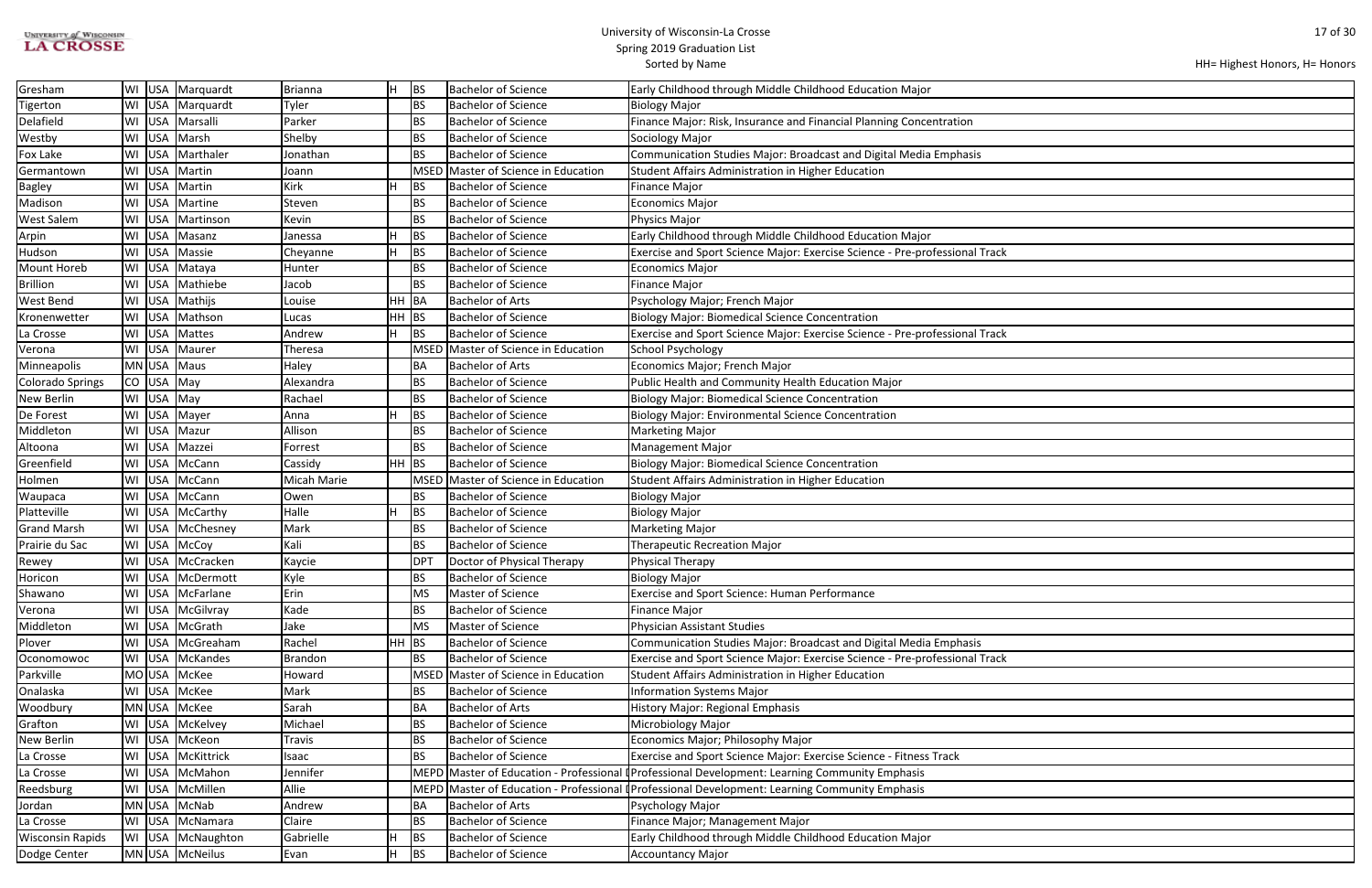| <b>STVERSITY of WISCONSIN</b> |
|-------------------------------|
| <b>LA CROSSE</b>              |

| Aajor          |  |
|----------------|--|
|                |  |
|                |  |
|                |  |
|                |  |
|                |  |
|                |  |
|                |  |
|                |  |
|                |  |
|                |  |
|                |  |
|                |  |
|                |  |
|                |  |
|                |  |
|                |  |
|                |  |
|                |  |
|                |  |
|                |  |
|                |  |
|                |  |
|                |  |
|                |  |
|                |  |
|                |  |
|                |  |
|                |  |
|                |  |
|                |  |
|                |  |
|                |  |
|                |  |
| and Writing    |  |
|                |  |
|                |  |
|                |  |
|                |  |
|                |  |
|                |  |
|                |  |
|                |  |
|                |  |
|                |  |
|                |  |
|                |  |
|                |  |
|                |  |
|                |  |
|                |  |
|                |  |
|                |  |
|                |  |
|                |  |
|                |  |
| ation Emphasis |  |
|                |  |
|                |  |
|                |  |
|                |  |
|                |  |
| ation Emphasis |  |
| ation Emphasis |  |
|                |  |
|                |  |

| Osceola                |    |            | WI USA McPherson   | <b>Brennon</b> |         | BS              | <b>Bachelor of Science</b> | Biology Major: Biomedical Science Concentration                                                 |
|------------------------|----|------------|--------------------|----------------|---------|-----------------|----------------------------|-------------------------------------------------------------------------------------------------|
| Eau Claire             | WI | <b>USA</b> | McRae              | Meagan         | $HH$ BS |                 | <b>Bachelor of Science</b> | Biology Major                                                                                   |
| Milwaukee              | WI | USA        | McSwain            | Mikhail        |         | <b>BS</b>       | <b>Bachelor of Science</b> | <b>Exercise and Sport Science Major: Sport Management</b>                                       |
| Mankato                |    | MN USA     | Megard             | Elizabeth      |         | <b>BS</b>       | <b>Bachelor of Science</b> | Psychology Major                                                                                |
| Appleton               |    | WI USA     | Melotte            | Glory          | $HH$ BS |                 | <b>Bachelor of Science</b> | Archaeological Studies Major; Biology Major                                                     |
| Owatonna               |    | MN USA     | Mensink            | Peyton         |         | <b>BS</b>       | <b>Bachelor of Science</b> | Middle Childhood through Early Adolescence Education Major                                      |
| Menasha                |    | WI USA     | Mentzel            | <b>Brooke</b>  |         | <b>BS</b>       | <b>Bachelor of Science</b> | Public Health and Community Health Education Major                                              |
| Bloomington            | WI | <b>USA</b> | Mergen             | Rachel         |         | BA              | <b>Bachelor of Arts</b>    | English Major: Rhetoric and Writing Emphasis; Political Science Major                           |
| La Crosse              | WI | <b>USA</b> | Messer             | Abby           |         | <b>BS</b>       | <b>Bachelor of Science</b> | Psychology Major                                                                                |
| Minnetonka             |    |            | MN USA Metz        | Jessica        |         | <b>BS</b>       | <b>Bachelor of Science</b> | Biology Major                                                                                   |
| <b>Menomonee Falls</b> |    | WI USA     | Meye               | Kaitlin        | $HH$ BS |                 | <b>Bachelor of Science</b> | Archaeological Studies Major: Cultural Anthropology Emphasis; Sociology Major                   |
| Onalaska               |    |            | WI USA Meyer       | Amy            |         |                 |                            | MEPD Master of Education - Professional I Professional Development: Learning Community Emphasis |
| Medford                | WI | USA        | Meyer              | Chance         |         | BS              | <b>Bachelor of Science</b> | Clinical Laboratory Science Major                                                               |
| Lancaster              | WI | <b>USA</b> | Mezera             | Kyle           |         | BS              | <b>Bachelor of Science</b> | Chemistry Major: ACS Certification                                                              |
| <b>Oconto Falls</b>    | WI | USA        | Michalko           | <b>Bradley</b> |         | DP <sub>1</sub> | Doctor of Physical Therapy | <b>Physical Therapy</b>                                                                         |
| Mellen                 | WI | USA        | Michel             | Shayla         |         | BS              | <b>Bachelor of Science</b> | Biology Major; Spanish Major                                                                    |
| <b>West Bend</b>       |    |            | WI   USA   Michels | Samuel         |         | BS              | <b>Bachelor of Science</b> | <b>Biology Major: Biomedical Science Concentration</b>                                          |
| La Crosse              | WI | <b>USA</b> | Michener-Eckert    | Anna           |         | <b>BS</b>       | <b>Bachelor of Science</b> | Public Health and Community Health Education Major                                              |
| Milwaukee              | WI | <b>USA</b> | Middlebrook        | Mitchell       |         | <b>BS</b>       | <b>Bachelor of Science</b> | <b>Economics Major</b>                                                                          |
| Hartland               | WI | <b>USA</b> | Middleton          | Mary           |         | <b>BS</b>       | <b>Bachelor of Science</b> | Accountancy Major; Finance Major                                                                |
| Madison                | WI | <b>USA</b> | Mielke             | Julia          |         | BA              | <b>Bachelor of Arts</b>    | Art Major                                                                                       |
| Neshkoro               | WI | <b>USA</b> | Milbrandt          | Josh           |         | MS              | Master of Science          | <b>Recreation Management</b>                                                                    |
| Foley                  |    | MN USA     | Milejczak          | Holly          |         | <b>BS</b>       | <b>Bachelor of Science</b> | <b>Biology Major</b>                                                                            |
| Portage                |    | WI USA     | Miles              | Jenna          |         | BA              | <b>Bachelor of Arts</b>    | Spanish Major                                                                                   |
| Chatfield              |    | MN USA     | Miller             | Destiny        |         | <b>BS</b>       | <b>Bachelor of Science</b> | Psychology Major                                                                                |
| <b>Eden Prairie</b>    |    | MN USA     | Miller             | Ellie          | HH BA   |                 | <b>Bachelor of Arts</b>    | Sociology Major; Psychology Major                                                               |
| <b>Island Lake</b>     |    | <b>USA</b> | Miller             | Graham         |         | <b>BS</b>       | <b>Bachelor of Science</b> | <b>Computer Science Major</b>                                                                   |
| Monroe                 | WI | <b>USA</b> | Miller             | Jeremy         |         | <b>BS</b>       | <b>Bachelor of Science</b> | <b>Marketing Major</b>                                                                          |
| Viroqua                | WI | <b>USA</b> | Miller             | Justin         |         | <b>BS</b>       | <b>Bachelor of Science</b> | Geography Major: Geographic Information Science Concentration                                   |
| Waupun                 | WI |            | USA Miller         | Kaylee         | $HH$ BS |                 | <b>Bachelor of Science</b> | Exercise and Sport Science Major: Exercise Science - Pre-professional Track                     |
| Franksville            |    |            | WI USA Miller      | Sienna         |         | <b>BS</b>       | <b>Bachelor of Science</b> | Biology Major: Biomedical Science Concentration; English Major: Rhetoric and Writing            |
| La Crosse              |    |            | WI USA Miller      | Stacy          |         | AA              | Associate of Arts          | Liberal Arts                                                                                    |
| Clintonville           | WI | USA        | Miller             | Thomas         | $HH$ BS |                 | <b>Bachelor of Science</b> | <b>Management Major</b>                                                                         |
| Germantown             |    | WI USA     | Milmoe             | Stephanie      |         |                 |                            | MEPD Master of Education - Professional (Professional Development: Learning Community Emphasis  |
| <b>East Troy</b>       |    | WI USA     | Mitchell           | Alexandra      | HH BA   |                 | <b>Bachelor of Arts</b>    | Theatre Arts Major: Design / Technical Emphasis                                                 |
| Royalton               |    | MN USA Moe |                    | Maggie         |         | MS              | Master of Science          | <b>Therapeutic Recreation</b>                                                                   |
| Andover                |    | MN USA     | Mollinger          | Jeremy         |         | MS              | Master of Science          | Microbiology                                                                                    |
| <b>Turtle Lake</b>     |    |            | WI USA Molls       | Maxwell        |         | BS              | <b>Bachelor of Science</b> | Geography Major: Geographic Information Science Concentration                                   |
| Mindoro                |    | WI USA     | Montalvo           | Garrett        | $HH$ BS |                 | <b>Bachelor of Science</b> | <b>International Business Major</b>                                                             |
| Mindoro                | WI | <b>USA</b> | Montalvo           | Garrett        | $HH$ BS |                 | <b>Bachelor of Science</b> | International Business Major; Finance Major                                                     |
| North Branch           |    | MN USA     | Montes             | Christian      |         | BS              | <b>Bachelor of Science</b> | <b>Biology Major</b>                                                                            |
| Wausau                 |    | WI USA     | Morice             | Caterina       |         | <b>BS</b>       | <b>Bachelor of Science</b> | <b>Exercise and Sport Science Major: Sport Management</b>                                       |
| Kiel                   |    |            | WI USA Moritz      | Jay            |         | <b>BS</b>       | <b>Bachelor of Science</b> | Marketing Major; Management Major                                                               |
| Woodbury               |    |            | MN USA Morrison    | Taylor         |         | <b>BS</b>       | <b>Bachelor of Science</b> | Communication Studies Major: Organizational and Professional Communication Emphasis             |
| Clintonville           |    | WI USA     | Morse              | Aaron          |         | BA              | <b>Bachelor of Arts</b>    | Communication Studies Major: Broadcast and Digital Media Emphasis                               |
| <b>Boston</b>          |    | MA USA     | Mosher             | Amanda         |         | <b>BS</b>       | <b>Bachelor of Science</b> | <b>Finance Major</b>                                                                            |
| Green Bay              | WI | USA        | Moumblow           | Kali           |         | BS              | <b>Bachelor of Science</b> | Communication Studies Major: Organizational and Professional Communication Emphasis             |
| Neenah                 |    |            | WI USA Mueller     | Sarah          |         | <b>BS</b>       | <b>Bachelor of Science</b> | Communication Studies Major: Organizational and Professional Communication Emphasis             |
|                        |    |            |                    |                |         |                 |                            |                                                                                                 |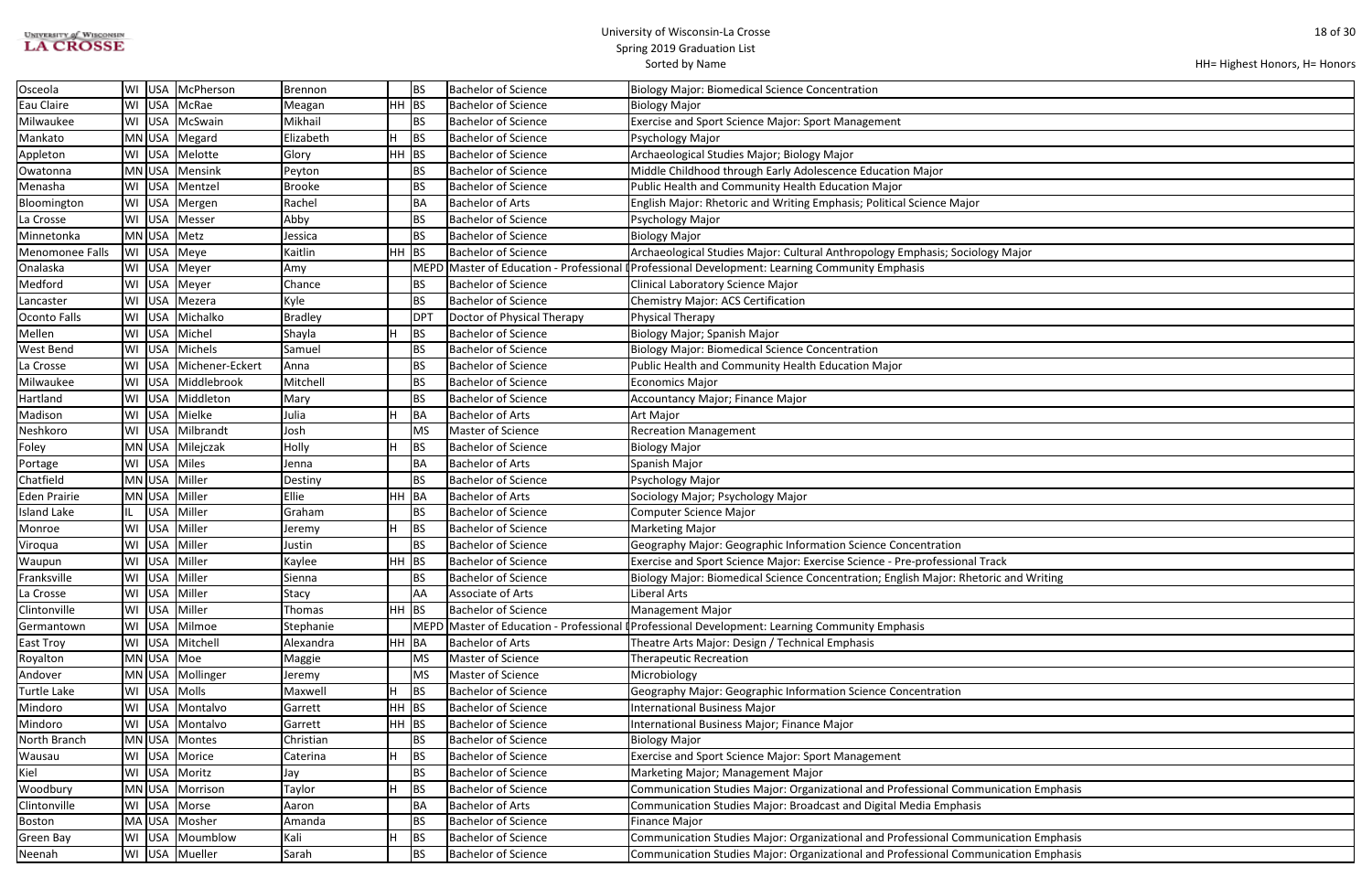| <b>UNIVERSITY of WISCONSIN</b> |  |
|--------------------------------|--|
| <b>LA CROSSE</b>               |  |

| HH= Highest Honors, H= Honors |  |  |
|-------------------------------|--|--|
|-------------------------------|--|--|

| ology (ASBMB) Certification |
|-----------------------------|
|                             |
|                             |
|                             |
|                             |
|                             |
|                             |
|                             |
|                             |
| ation Emphasis              |
|                             |
|                             |
|                             |
|                             |
|                             |
|                             |
|                             |
|                             |

| <b>Stevens Point</b>    | WI               | USA Muetzelburg       | Charlotte     |            | <b>BS</b>       | <b>Bachelor of Science</b>          | <b>Management Major</b>                                                                             |
|-------------------------|------------------|-----------------------|---------------|------------|-----------------|-------------------------------------|-----------------------------------------------------------------------------------------------------|
| Maquoketa               | IA               | USA Muhlhausen        | Joni          |            |                 | MSED Master of Science in Education | Student Affairs Administration in Higher Education                                                  |
| La Crosse               | WI               | USA Mullen            | Kylie         | HH BA      |                 | <b>Bachelor of Arts</b>             | <b>English Major: Rhetoric and Writing Emphasis</b>                                                 |
| <b>Berlin</b>           |                  | WI USA Multerer       | Abby          |            | <b>BS</b>       | <b>Bachelor of Science</b>          | Microbiology Major                                                                                  |
| Plymouth                |                  | MN USA Murasaki       | Cara          |            | BS              | <b>Bachelor of Science</b>          | Public Health and Community Health Education Major                                                  |
| Holmen                  |                  | WI USA Murphy         | <b>Baley</b>  |            | BS              | <b>Bachelor of Science</b>          | Art Major                                                                                           |
| Burlington              | USA<br>WI        | Murphy                | Olivia        |            | <b>BS</b>       | <b>Bachelor of Science</b>          | Biology Major                                                                                       |
| <b>Pleasant Prairie</b> | WI USA Murray    |                       | Cullen        |            | <b>BS</b>       | <b>Bachelor of Science</b>          | Exercise and Sport Science Major: Exercise Science - Pre-professional Track                         |
| <b>Menomonee Falls</b>  | WI USA Murtos    |                       | Morgan        |            | BS              | <b>Bachelor of Science</b>          | Middle Childhood through Early Adolescence Education Major                                          |
| Grantsburg              | WI USA Myers     |                       | Carolyn       | $HH$ $ BS$ |                 | <b>Bachelor of Science</b>          | <b>Art Education Major</b>                                                                          |
| Winona                  |                  | MN USA Nachtigal      | Kaitlin       |            | <b>BS</b>       | <b>Bachelor of Science</b>          | Middle Childhood through Early Adolescence Education Major                                          |
| Hayward                 |                  | WI USA Nadelhoffer    | Faith         | $HH$ BS    |                 | <b>Bachelor of Science</b>          | Exercise and Sport Science Major: Exercise Science - Fitness Track                                  |
| Antigo                  | WI USA Nagel     |                       | Jordan        |            | <b>BS</b>       | <b>Bachelor of Science</b>          | Psychology Major                                                                                    |
| Onalaska                | WI USA Nagy      |                       | Connor        |            | <b>BS</b>       | <b>Bachelor of Science</b>          | <b>Political Science Major</b>                                                                      |
| <b>Green Bay</b>        | WI               | USA Nash              | Marshall      |            | <b>BS</b>       | <b>Bachelor of Science</b>          | <b>Exercise and Sport Science Major: Sport Management</b>                                           |
| Waupun                  | WI USA           | Navis                 | Paige         |            | <b>MSED</b>     | Master of Science in Education      | Student Affairs Administration in Higher Education                                                  |
| Menomonee Falls         | WI USA Neale     |                       | Jack          |            | <b>BS</b>       | <b>Bachelor of Science</b>          | <b>Finance Major</b>                                                                                |
| Lodi                    | WI USA Neale     |                       | Sydney        |            | <b>BS</b>       | <b>Bachelor of Science</b>          | Early Childhood through Middle Childhood Education Major                                            |
| Hudson                  | <b>USA</b><br>WI | Neiderhauser          | Jake          |            | <b>BS</b>       | <b>Bachelor of Science</b>          | <b>Marketing Major</b>                                                                              |
| Waukesha                | WI USA           | Neidinger             | Rebecca       |            | <b>BS</b>       | <b>Bachelor of Science</b>          | Early Childhood through Middle Childhood Education Major                                            |
| Saukville               | WI USA           | Neitzel               | Cierra        |            | <b>BS</b>       | <b>Bachelor of Science</b>          | Recreation Management Major: Community-Based Recreation Emphasis                                    |
| Fond du Lac             | WI               | USA Nejedlo           | John          |            | <b>BS</b>       | <b>Bachelor of Science</b>          | Accountancy Major; Finance Major                                                                    |
| Wausau                  | WI USA Nelson    |                       | Hayley        |            | BA              | <b>Bachelor of Arts</b>             | Archaeological Studies Major: Cultural Anthropology Emphasis                                        |
| <b>Barron</b>           | WI               | USA Nelson            | Jessica       |            | <b>BS</b>       | <b>Bachelor of Science</b>          | <b>Biology Major</b>                                                                                |
| Byron                   | MN USA Nelson    |                       | Kirstin       |            | <b>MSED</b>     | Master of Science in Education      | Student Affairs Administration in Higher Education                                                  |
| Minnetonka              | MN USA           | Nelson                | Whitney       |            | BS              | <b>Bachelor of Science</b>          | Early Childhood through Middle Childhood Education Major                                            |
| Rochester               |                  | MN USA Nemgar         | Lexi          |            | BS              | <b>Bachelor of Science</b>          | <b>Biology Major: Biomedical Science Concentration</b>                                              |
| Tomahawk                | WI USA Nerva     |                       | Nicole        |            | <b>BS</b>       | <b>Bachelor of Science</b>          | Psychology Major                                                                                    |
| New Richmond            | l WI             | USA Neumann           | Caleb         |            | <b>BS</b>       | <b>Bachelor of Science</b>          | <b>Biology Major</b>                                                                                |
| Hanoi                   |                  | VNM Nguyen            | Hoang         |            | <b>BS</b>       | <b>Bachelor of Science</b>          | <b>Accountancy Major</b>                                                                            |
| Hochiminh               |                  | VNM Nguyen            | Tam           |            | BS              | <b>Bachelor of Science</b>          | Biochemistry Major with American Society for Biochemistry & Molecular Biology (ASBMB) Certification |
| La Crosse               |                  | WI   USA   Nicholas   | Luke          |            | BS              | <b>Bachelor of Science</b>          | Finance Major; Economics Major                                                                      |
| Portage                 |                  | WI USA Nichols        | Kaitlyn       |            | <b>BS</b>       | <b>Bachelor of Science</b>          | Biology Major; Sociology Major                                                                      |
| La Crosse               |                  | WI USA Noethe Wolford | April         | $HH$ BS    |                 | <b>Bachelor of Science</b>          | <b>English Education Major</b>                                                                      |
| Goodhue                 | MN USA Nord      |                       | Cody          |            | BS              | <b>Bachelor of Science</b>          | <b>Marketing Major</b>                                                                              |
| New Berlin              |                  | WI USA Nordstrom      | Zachary       |            | BS              | <b>Bachelor of Science</b>          | Physics Major                                                                                       |
| Verona                  |                  | WI USA Novotny        | Zachary       |            | BS              | <b>Bachelor of Science</b>          | Exercise and Sport Science Major: Exercise Science - Fitness Track                                  |
| Merrill                 | WI USA Nowak     |                       | Ashley        |            | BS              | <b>Bachelor of Science</b>          | Biology Major; Archaeological Studies Major                                                         |
| Mukwonago               | WI USA Nowak     |                       | Emma          |            | <b>BS</b>       | <b>Bachelor of Science</b>          | <b>Marketing Major</b>                                                                              |
| <b>West Saint Paul</b>  | MN USA Nulty     |                       | Erin          |            | BA              | <b>Bachelor of Arts</b>             | Communication Studies Major: Organizational and Professional Communication Emphasis                 |
| La Crosse               |                  | WI USA Nutzmann       | Mackinzie     |            | <b>BS</b>       | <b>Bachelor of Science</b>          | <b>Marketing Major</b>                                                                              |
| Ripon                   | WI USA Oakes     |                       | <b>Brooke</b> |            | BS              | <b>Bachelor of Science</b>          | Marketing Major                                                                                     |
| Edgerton                |                  | WI USA O'Brien        | Kevin         |            | <b>BS</b>       | <b>Bachelor of Science</b>          | <b>Accountancy Major</b>                                                                            |
| Appleton                |                  | WI USA O'Brien        | Levi          |            | <b>BS</b>       | <b>Bachelor of Science</b>          | <b>Marketing Major</b>                                                                              |
| Wausau                  | WI USA Obst      |                       | Jacqueline    |            | <b>BS</b>       | <b>Bachelor of Science</b>          | Art Major                                                                                           |
| Germantown              |                  | WI USA Okruszynski    | April         |            | DP <sub>1</sub> | Doctor of Physical Therapy          | <b>Physical Therapy</b>                                                                             |
| Viroqua                 |                  | WI USA Oldenburg      | Wesley        |            | BS              | <b>Bachelor of Science</b>          | Physics Major                                                                                       |
| Campbellsport           | WI USA Olson     |                       | Ashley        |            | BS              | <b>Bachelor of Science</b>          | Middle Childhood through Early Adolescence Education Major                                          |
|                         |                  |                       |               |            |                 |                                     |                                                                                                     |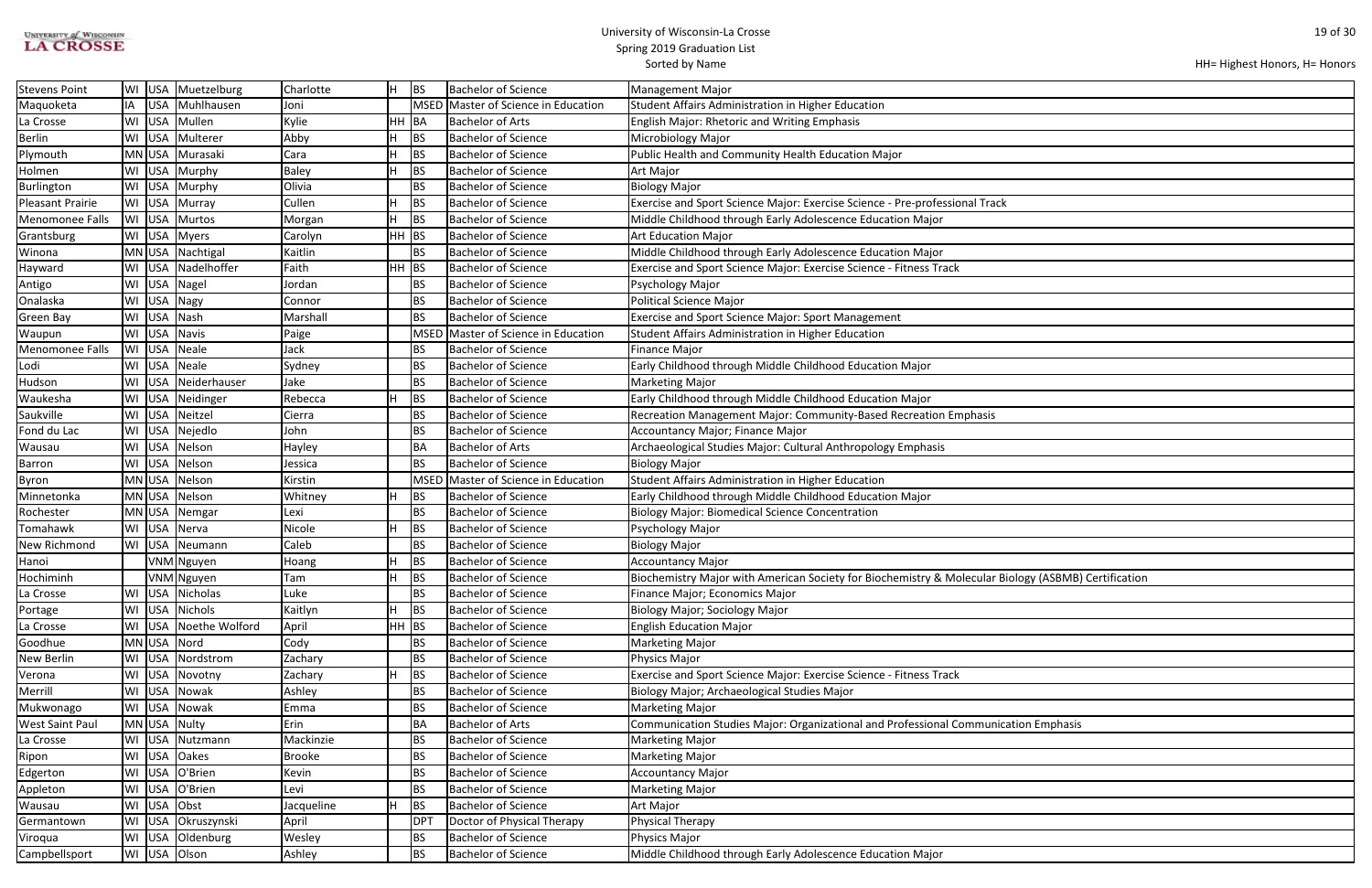| <b>UNIVERSITY of WISCONSIN</b> |  |
|--------------------------------|--|
| <b>LA CROSSE</b>               |  |

| HH= Highest Honors, H= Honors |  |  |  |
|-------------------------------|--|--|--|
|-------------------------------|--|--|--|

| lajor          |
|----------------|
|                |
|                |
|                |
|                |
|                |
|                |
|                |
|                |
|                |
|                |
|                |
|                |
|                |
|                |
|                |
|                |
|                |
|                |
|                |
|                |
|                |
|                |
|                |
|                |
|                |
|                |
|                |
|                |
|                |
|                |
|                |
|                |
|                |
|                |
|                |
|                |
|                |
|                |
|                |
|                |
|                |
|                |
|                |
|                |
|                |
| ation Emphasis |
|                |
|                |
|                |
|                |
|                |
|                |
|                |
|                |

| Wausau                  | WI USA      | Olson               | Chelsea        |         | <b>DPT</b>      | Doctor of Physical Therapy          | Physical Therapy                                                                    |
|-------------------------|-------------|---------------------|----------------|---------|-----------------|-------------------------------------|-------------------------------------------------------------------------------------|
| La Crosse               | WI USA      | Olson               | Courtney       |         | <b>MSED</b>     | Master of Science in Education      | Student Affairs Administration in Higher Education                                  |
| Houston                 | MN USA      | Olson               | Kyla           |         | BS              | <b>Bachelor of Science</b>          | Social Studies Education Major (Broad Field Option A); History Education Major      |
| New Berlin              | WI USA      | Olson               | Nicole         |         | <b>BS</b>       | <b>Bachelor of Science</b>          | <b>Marketing Major</b>                                                              |
| De Forest               | WI USA      | Onsager             | Jessica        |         | DP1             | Doctor of Physical Therapy          | Physical Therapy                                                                    |
| Plymouth                | WI USA      | Oostdyk             | Melanie        |         | DP <sub>1</sub> | Doctor of Physical Therapy          | <b>Physical Therapy</b>                                                             |
| <b>Brooklyn Park</b>    | MN USA      | Ormberg             | John           |         | BS              | <b>Bachelor of Science</b>          | Exercise and Sport Science Major: Exercise Science - Fitness Track                  |
| Lake Nebagamon          | WI USA      | Ormston             | Carmen         |         | <b>BS</b>       | <b>Bachelor of Science</b>          | <b>Biology Major: Biomedical Science Concentration</b>                              |
| Burlington              |             | WI USA Orszula      | Lauren         | н       | BS              | <b>Bachelor of Science</b>          | Psychology Major                                                                    |
| Loyal                   | WI USA Orth |                     | Kiersten       |         | <b>BS</b>       | <b>Bachelor of Science</b>          | <b>Biology Major: Cellular and Molecular Biology Concentration</b>                  |
| La Crosse               | WI USA      | Osorio              | Edith          |         | <b>BS</b>       | <b>Bachelor of Science</b>          | Psychology Major                                                                    |
| La Crosse               | WI USA      | Ostrem              | Israel         |         | BS              | <b>Bachelor of Science</b>          | <b>Mathematics Major</b>                                                            |
| La Crosse               | WI USA      | Ostrovsky           | Abby           |         | <b>BS</b>       | <b>Bachelor of Science</b>          | Psychology Major                                                                    |
| Oshkosh                 | WI USA      | Otradovec           | Allison        |         | <b>BS</b>       | <b>Bachelor of Science</b>          | <b>Biology Major</b>                                                                |
| Burlington              | WI USA      | Otter               | Nicholas       |         | <b>BS</b>       | <b>Bachelor of Science</b>          | <b>Biology Major</b>                                                                |
| Lodi                    | WI USA      | Padley              | Nichole        |         | BS              | <b>Bachelor of Science</b>          | Sociology Major                                                                     |
| Plymouth                |             | WI USA Paese        | Sarah          | н       | BS              | <b>Bachelor of Science</b>          | <b>Biology Major: Environmental Science Concentration</b>                           |
| La Crosse               |             | WI USA   Paget      | Jake           |         | <b>BS</b>       | <b>Bachelor of Science</b>          | <b>Biology Major</b>                                                                |
| Waukesha                |             | WI USA Paige        | McKenna        |         | <b>BS</b>       | <b>Bachelor of Science</b>          | <b>Biology Major</b>                                                                |
| <b>Eden Prairie</b>     |             | MN USA   Palmer     | Madeline       |         | <b>BS</b>       | <b>Bachelor of Science</b>          | Exercise and Sport Science Major: Exercise Science - Pre-professional Track         |
| Green Bay               |             | WI USA Paplham      | Alec           |         | <b>BS</b>       | <b>Bachelor of Science</b>          | <b>Finance Major</b>                                                                |
| <b>SUWON</b>            |             | KOR Park            | Hyun Seu       |         | <b>BS</b>       | <b>Bachelor of Science</b>          | Geography Major                                                                     |
| Wanamingo               | MN USA      | Parlier             | Jenny          |         | <b>BS</b>       | <b>Bachelor of Science</b>          | Psychology Major                                                                    |
| West Salem              |             | WI USA Patchen      | <b>Nick</b>    |         | <b>BS</b>       | <b>Bachelor of Science</b>          | <b>Information Systems Major</b>                                                    |
| Racine                  | WI USA      | Patel               | Sarth          |         | <b>BS</b>       | <b>Bachelor of Science</b>          | <b>Biology Major</b>                                                                |
| Madison                 | WI USA      | Paul                | Matthew        |         | <b>MSE</b>      | Master of Software Engineering      | Software Engineering                                                                |
| <b>Wisconsin Rapids</b> | WI USA      | Paulsen             | Cole           | HH      | BS              | <b>Bachelor of Science</b>          | Physics Major: Optics Emphasis                                                      |
| Nekoosa                 |             | WI   USA   Peckham  | Aaron          |         | <b>BS</b>       | <b>Bachelor of Science</b>          | Recreation Management Major: Generalist Emphasis                                    |
| <b>Richland Center</b>  |             | WI   USA   Peckham  | John           |         | <b>BS</b>       | <b>Bachelor of Science</b>          | Marketing Major; Music Major: Performance Emphasis                                  |
| Owatonna                |             | MN USA Pederson     | <b>Stacy</b>   |         |                 | MSED Master of Science in Education | Student Affairs Administration in Higher Education                                  |
| <b>West Allis</b>       |             | WI USA Pegarsch     | Nicolette      | п.      | <b>BS</b>       | <b>Bachelor of Science</b>          | Archaeological Studies Major                                                        |
| Des Plaines             |             | USA   Pegoraro      | Alyssa         |         | <b>BS</b>       | <b>Bachelor of Science</b>          | <b>Finance Major</b>                                                                |
| Friendship              | WI USA      | Pellett             | Jordan         | $HH$ BS |                 | <b>Bachelor of Science</b>          | <b>Mathematics Major</b>                                                            |
| La Crosse               |             | WI USA Pelot        | Jared          |         | <b>BS</b>       | <b>Bachelor of Science</b>          | Finance Major: Risk, Insurance and Financial Planning Concentration                 |
| Burlington              | WI USA      | Penzel              | James          |         | BS              | <b>Bachelor of Science</b>          | <b>Exercise and Sport Science Major: Physical Education</b>                         |
| Delafield               |             | WI   USA   Periman  | Abagail        | HH.     | BS              | <b>Bachelor of Science</b>          | Exercise and Sport Science Major: Exercise Science - Pre-professional Track         |
| Crandon                 | WI USA      | Perry               | <b>Brianna</b> |         | <b>BS</b>       | <b>Bachelor of Science</b>          | Psychology Major                                                                    |
| Delafield               | WI USA      | Persch              | Justin         |         | BS              | <b>Bachelor of Science</b>          | <b>Finance Major</b>                                                                |
| Hobart                  | WI USA      | Persinger           | Caitlyn        |         | DP <sub>1</sub> | Doctor of Physical Therapy          | <b>Physical Therapy</b>                                                             |
| De Pere                 |             | WI USA Peterman     | Laura          |         | BS              | <b>Bachelor of Science</b>          | Undergrad Enrolled In Graduate                                                      |
| Omro                    |             | WI USA Peters       | Jamie          | H       | BA              | <b>Bachelor of Arts</b>             | Communication Studies Major: Organizational and Professional Communication Emphasis |
| Westby                  | WI USA      | Peterson            | Amanda         | HH      | BS              | <b>Bachelor of Science</b>          | Psychology Major                                                                    |
| Orfordville             |             | WI USA Peterson     | Derek          | $HH$ BS |                 | <b>Bachelor of Science</b>          | Finance Major: Risk, Insurance and Financial Planning Concentration                 |
| Neenah                  |             | WI   USA   Peterson | Kevin          |         | <b>BS</b>       | <b>Bachelor of Science</b>          | Art Major                                                                           |
| Hazelhurst              | WI USA      | Peterson            | <b>Nick</b>    |         | <b>BS</b>       | <b>Bachelor of Science</b>          | <b>Finance Major</b>                                                                |
| Medford                 | WI USA      | Peterson            | Samuel         |         | <b>BS</b>       | <b>Bachelor of Science</b>          | Archaeological Studies Major                                                        |
| Chilton                 |             | WI USA Pethan       | Preston        |         | BS              | <b>Bachelor of Science</b>          | Physics Major                                                                       |
| West Bend               |             | WI USA Petitte      | Samantha       |         | <b>MS</b>       | Master of Science                   | <b>Therapeutic Recreation</b>                                                       |
|                         |             |                     |                |         |                 |                                     |                                                                                     |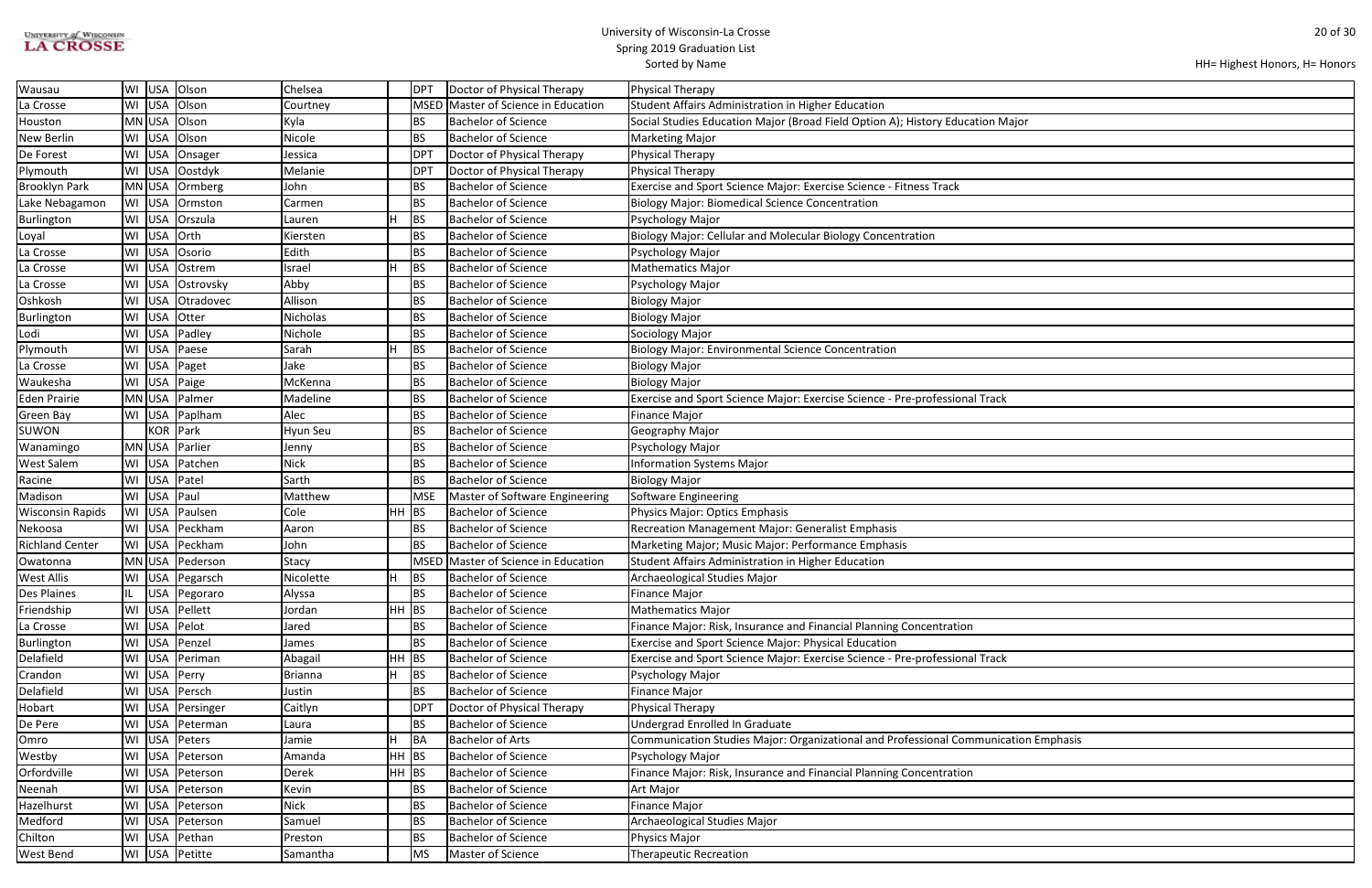| <b>UNIVERSITY of WISCONSIN</b> |
|--------------------------------|
| <b>LA CROSSE</b>               |

| HH= Highest Honors, H= Honors |  |  |  |
|-------------------------------|--|--|--|
|-------------------------------|--|--|--|

| medical Conc                            |
|-----------------------------------------|
|                                         |
|                                         |
|                                         |
|                                         |
|                                         |
| ation Emphasis                          |
| ation Emphasis; Political Science Major |
|                                         |
|                                         |
|                                         |
|                                         |
|                                         |
|                                         |
|                                         |
|                                         |
|                                         |
|                                         |
|                                         |
|                                         |
|                                         |
|                                         |
|                                         |
|                                         |
|                                         |
|                                         |
|                                         |
|                                         |
|                                         |
|                                         |
|                                         |
|                                         |
|                                         |
| ation Emphasis                          |
|                                         |
| ation Emphasis                          |
| ation Emphasis                          |
|                                         |
|                                         |
|                                         |
|                                         |

| New Ulm                 | MN USA Pfarr        | Rachel       | <b>EDS</b>      | <b>Education Specialist</b>         | <b>School Psychology</b>                                                                                     |
|-------------------------|---------------------|--------------|-----------------|-------------------------------------|--------------------------------------------------------------------------------------------------------------|
| Madison                 | WI USA Pfund        | HH<br>Jacob  | <b>BS</b>       | <b>Bachelor of Science</b>          | Physics Major                                                                                                |
| Brownsburg              | IN   USA   Phillips | Ashley       | BS              | <b>Bachelor of Science</b>          | Psychology Major                                                                                             |
| Lakeville               | MN USA Pierce       | Corey        | <b>BS</b>       | <b>Bachelor of Science</b>          | Music Major: Choral Emphasis; Music Major: General Emphasis                                                  |
| Hanford                 | CA   USA   Pimentel | Alexia       | <b>MSED</b>     | Master of Science in Education      | <b>Student Affairs Administration in Higher Education</b>                                                    |
| Baraboo                 | WI USA Pinkston     | Abigail      | <b>BS</b>       | <b>Bachelor of Science</b>          | Psychology Major                                                                                             |
| Hortonville             | WI USA Piper        | Zachariah    | BS              | <b>Bachelor of Science</b>          | Biology Major: Biomedical Science Concentration; Microbiology Major: Biomedical Conc                         |
| New Holstein            | WI USA Pitzen       | Rachel       | BS              | <b>Bachelor of Science</b>          | Psychology Major                                                                                             |
| Rockford                | USA   Pleuss        | Mikayla      | <b>BS</b>       | <b>Bachelor of Science</b>          | Marketing Major; Management Major                                                                            |
| Bloomington             | WI USA Ploessl      | Ashley<br>HH | BS              | <b>Bachelor of Science</b>          | Psychology Major                                                                                             |
| New Berlin              | WI USA Poellinger   | Nicole       | BS              | <b>Bachelor of Science</b>          | Public Health and Community Health Education Major                                                           |
| Muskego                 | WI USA Politoski    | Taylor       | BS              | <b>Bachelor of Science</b>          | Public Health and Community Health Education Major                                                           |
| Marathon                | WI USA Polster      | Takala       | <b>BS</b>       | <b>Bachelor of Science</b>          | Communication Studies Major: Organizational and Professional Communication Emphasis                          |
| <b>Hales Corners</b>    | WI USA Pook         | Matthew      | <b>BS</b>       | <b>Bachelor of Science</b>          | <b>Economics Major</b>                                                                                       |
| La Crosse               | WI USA Porter       | Chris        | BS              | <b>Bachelor of Science</b>          | Communication Studies Major: Organizational and Professional Communication Emphasis; Political Science Major |
| Stoughton               | WI USA Posick       | Hannah       | <b>BA</b>       | <b>Bachelor of Arts</b>             | Sociology Major                                                                                              |
| Hudson                  | WI USA Potter       | Joseph       | BS              | <b>Bachelor of Science</b>          | Exercise and Sport Science Major: Exercise Science - Pre-professional Track                                  |
| Minnetonka              | MN USA Potting      | Kaila        | <b>DPT</b>      | Doctor of Physical Therapy          | Physical Therapy                                                                                             |
| Oconomowoc              | WI USA Powell       | Reed         | $HH$ BS         | <b>Bachelor of Science</b>          | <b>Marketing Major</b>                                                                                       |
| <b>Mineral Point</b>    | WI USA Powers       | Elise        | BA              | <b>Bachelor of Arts</b>             | Psychology Major                                                                                             |
| <b>Wisconsin Rapids</b> | WI USA Presley      | Riley        | BS              | <b>Bachelor of Science</b>          | <b>Biology Major: Environmental Science Concentration</b>                                                    |
| La Crosse               | WI USA Preuss       | Bill         | MEPD            |                                     | Master of Education - Professional [Professional Development: Learning Community Emphasis                    |
| Otsego                  | MN USA Price        | Jacob        | BS              | <b>Bachelor of Science</b>          | Recreation Management Major: Community-Based Recreation Emphasis                                             |
| Byron                   | MN USA Price        | Jordan       |                 | MSED Master of Science in Education | Student Affairs Administration in Higher Education                                                           |
| Eau Claire              | WI USA Prissel      | Samuel       | $HH$ BS         | <b>Bachelor of Science</b>          | <b>Biology Major: Biomedical Science Concentration</b>                                                       |
| Sussex                  | WI USA Prusak       | Valerie      | DP <sub>1</sub> | Doctor of Physical Therapy          | Physical Therapy                                                                                             |
| Milwaukee               | WI USA Pucel        | Joseph       | BS              | <b>Bachelor of Science</b>          | Communication Studies Major: Interpersonal Communication Emphasis                                            |
| Waukesha                | WI   USA   Purgill  | Kathryn      | BS              | <b>Bachelor of Science</b>          | <b>Athletic Training Major</b>                                                                               |
| Wabasha                 | MN USA Purvis       | Jack         | <b>BS</b>       | <b>Bachelor of Science</b>          | <b>Marketing Major</b>                                                                                       |
| Scottsdale              | AZ USA Puskar       | Fatima       | <b>BS</b>       | <b>Bachelor of Science</b>          | Therapeutic Recreation Major                                                                                 |
| Hewitt                  | WI USA Putnam       | Amber        | MS              | Master of Science                   | <b>Clinical Exercise Physiology</b>                                                                          |
| Madison                 | WI   USA   Putnam   | Lucy         | <b>BS</b>       | <b>Bachelor of Science</b>          | Sociology Major; Computer Science Major                                                                      |
| Ogema                   | WI USA Quednow      | Jeffrey      | <b>DPT</b>      | Doctor of Physical Therapy          | Physical Therapy                                                                                             |
| <b>Spring Valley</b>    | WI USA Quinn        | Cassandra    | BS              | <b>Bachelor of Science</b>          | Mathematics Major: Applied Emphasis                                                                          |
| La Crosse               | WI USA Raabe        | Joshua       | <b>BS</b>       | <b>Bachelor of Science</b>          | <b>Finance Major</b>                                                                                         |
| Saint Paul              | MN USA Rabiego      | Benjamin     | <b>BS</b>       | <b>Bachelor of Science</b>          | <b>Therapeutic Recreation Major</b>                                                                          |
| Green Bay               | WI USA Radeke       | ΗН<br>Carmen | BS              | <b>Bachelor of Science</b>          | Microbiology Major                                                                                           |
| Wausau                  | WI USA Radenz       | Jackson      | <b>BS</b>       | <b>Bachelor of Science</b>          | Geography Major: Geographic Information Science Concentration                                                |
| Onalaska                | WI USA Radloff      | Lisa         | <b>MEPD</b>     | Master of Education - Professional  | Professional Development: Learning Community Emphasis                                                        |
| Newbury Park            | CA USA Rakowski     | Corrin       | <b>MS</b>       | Master of Science                   | <b>Therapeutic Recreation</b>                                                                                |
| Lakeville               | MN USA Rasmussen    | Emma         | <b>BS</b>       | <b>Bachelor of Science</b>          | Communication Studies Major: Organizational and Professional Communication Emphasis                          |
| <b>Wisconsin Rapids</b> | WI USA Rasmussen    | Megan        | <b>EDS</b>      | <b>Education Specialist</b>         | <b>School Psychology</b>                                                                                     |
| Edgerton                | WI USA Ray          | Dalton       | <b>BS</b>       | <b>Bachelor of Science</b>          | Communication Studies Major: Organizational and Professional Communication Emphasis                          |
| Apple Valley            | MN USA Read         | Erik         | BS              | <b>Bachelor of Science</b>          | Communication Studies Major: Organizational and Professional Communication Emphasis                          |
| Stoughton               | WI USA Read         | Keaton       | $HH$ BS         | <b>Bachelor of Science</b>          | Microbiology Major: Biomedical Concentration                                                                 |
| <b>Burlington</b>       | WI USA Reda         | <b>Nick</b>  | <b>MS</b>       | Master of Science                   | <b>Biology: Aquatic Science Concentration</b>                                                                |
| Shakopee                | MN USA Reeder       | Brianna      | HH  BA          | <b>Bachelor of Arts</b>             | Psychology Major                                                                                             |
| Rhinelander             | WI USA Reed-Thorsen | Marcus       | BS              | <b>Bachelor of Science</b>          | Philosophy Major                                                                                             |
|                         |                     |              |                 |                                     |                                                                                                              |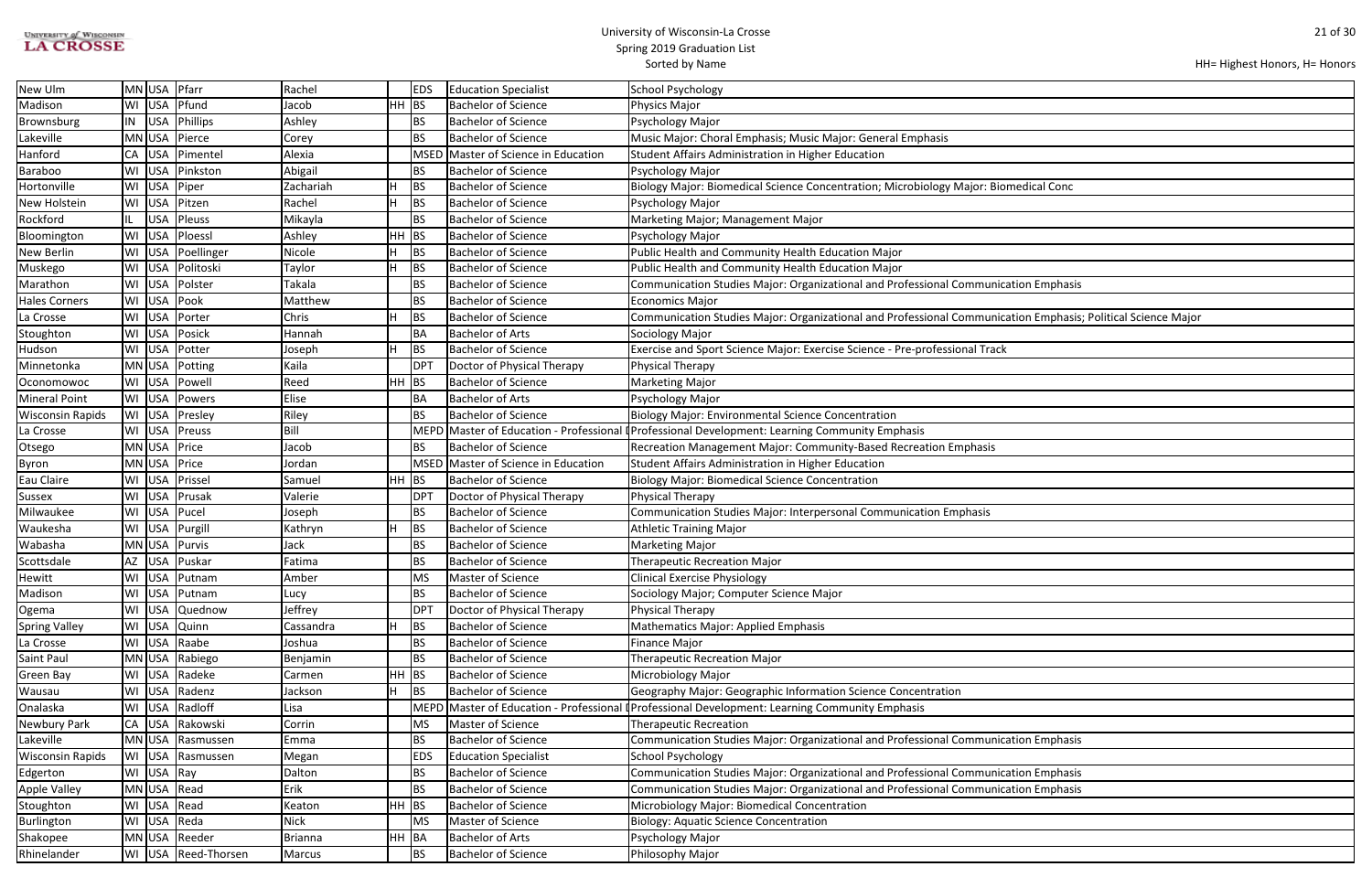| UNIVERSITY of WISCONSIN |  |
|-------------------------|--|
| <b>LA CROSSE</b>        |  |

| HH= Highest Honors, H= Honors |  |
|-------------------------------|--|
|-------------------------------|--|

| ation Emphasis |  |
|----------------|--|
|                |  |
|                |  |
|                |  |
|                |  |
|                |  |
|                |  |
|                |  |
| ation Emphasis |  |
|                |  |
|                |  |
|                |  |

| West Bend               | WI USA       |          | Reimer             | Nicholas      |           | <b>BS</b>       | <b>Bachelor of Science</b>          | Biology Major                                                                                   |
|-------------------------|--------------|----------|--------------------|---------------|-----------|-----------------|-------------------------------------|-------------------------------------------------------------------------------------------------|
| Milwaukee               |              |          | WI USA Reina       | Thomas        |           | <b>BS</b>       | <b>Bachelor of Science</b>          | Physics Major: Biomedical Concentration                                                         |
| Prairie du Sac          |              |          | WI USA Reinke      | Julia         |           | <b>BS</b>       | <b>Bachelor of Science</b>          | Early Childhood through Middle Childhood Education Major                                        |
| Eau Claire              | WI USA       |          | Reinsch            | Anika         |           | <b>BS</b>       | <b>Bachelor of Science</b>          | Public Health and Community Health Education Major                                              |
| Milwaukee               | WI USA       |          | Reis               | Rachael       | н         | <b>BS</b>       | <b>Bachelor of Science</b>          | Physics Major                                                                                   |
| <b>Cold Spring</b>      | MN USA       |          | Reuter             | Justine       |           | <b>MS</b>       | Master of Science                   | <b>Physician Assistant Studies</b>                                                              |
| Oshkosh                 | WI USA       |          | Rheingans          | Jenna         | н         | BS              | <b>Bachelor of Science</b>          | Middle Childhood through Early Adolescence Education Major                                      |
| La Crosse               | WI USA       |          | Ricco              | Julia         |           | <b>BS</b>       | <b>Bachelor of Science</b>          | <b>Finance Major</b>                                                                            |
| Marathon                |              |          | WI USA Riehle      | Sabrina       | н         | <b>BS</b>       | <b>Bachelor of Science</b>          | Early Childhood through Middle Childhood Education Major                                        |
| <b>Eden Prairie</b>     | MN USA Riess |          |                    | Jacqueline    | H         | <b>BS</b>       | <b>Bachelor of Science</b>          | <b>Biology Major: Biomedical Science Concentration</b>                                          |
| <b>Brookfield</b>       | WI USA       |          | Riggert            | Grace         |           |                 | MSED Master of Science in Education | Student Affairs Administration in Higher Education                                              |
| Pardeeville             |              |          | WI USA Riley       | Kaitlyn       |           | BS              | <b>Bachelor of Science</b>          | Clinical Laboratory Science Major                                                               |
| Monroe                  | WI USA       |          | Rindy              | <b>Braden</b> |           |                 |                                     | MEPD Master of Education - Professional (Professional Development: Learning Community Emphasis  |
| Hustisford              | WI USA       |          | Rinehart           | Megan         |           | BS              | <b>Bachelor of Science</b>          | Psychology Major                                                                                |
| Woodstock               |              | USA Ring |                    | Samuel        |           | BA              | <b>Bachelor of Arts</b>             | Political Science Major; Public Administration Major                                            |
| Savage                  | MN USA Ring  |          |                    | Sarah         | <b>HH</b> | BA              | <b>Bachelor of Arts</b>             | Communication Studies Major: Interpersonal Communication Emphasis                               |
| Onalaska                | WI USA Ring  |          |                    | Scott         |           | <b>BS</b>       | <b>Bachelor of Science</b>          | Economics Major; Finance Major                                                                  |
| Ellsworth               |              |          | WI USA Ristow      | Abbigail      |           | DP <sub>1</sub> | Doctor of Physical Therapy          | <b>Physical Therapy</b>                                                                         |
| West Salem              |              |          | WI USA Robaczewski | Cameron       |           | <b>BS</b>       | <b>Bachelor of Science</b>          | Chemistry Major: ACS Certification; Mathematics Major: Applied Emphasis                         |
| Birchwood               |              |          | WI   USA   Robarge | Derek         |           | <b>BS</b>       | <b>Bachelor of Science</b>          | <b>Statistics Major: Actuarial Science Concentration</b>                                        |
| Onalaska                |              |          | WI USA Robbert     | Cameron       |           | <b>BS</b>       | <b>Bachelor of Science</b>          | Recreation Management Major: Community-Based Recreation Emphasis                                |
| Neenah                  |              |          | WI USA Robers      | Carly         |           | <b>BS</b>       | <b>Bachelor of Science</b>          | <b>Physics Education Major</b>                                                                  |
| Burlington              |              |          | WI USA Robers      | Gretchen      |           | <b>BS</b>       | <b>Bachelor of Science</b>          | Middle Childhood through Early Adolescence Education Major                                      |
| Sun Prairie             |              |          | WI USA Robertson   | Morgan        |           | <b>BS</b>       | <b>Bachelor of Science</b>          | <b>English Education Major</b>                                                                  |
| Milwaukee               | WI USA       |          | Robinson           | Kimberly      |           | <b>BS</b>       | <b>Bachelor of Science</b>          | Archaeological Studies Major                                                                    |
| Westby                  | WI USA       |          | Robson             | Alex          |           | <b>BS</b>       | <b>Bachelor of Science</b>          | Accountancy Major; Finance Major                                                                |
| <b>Cross Plains</b>     | WI USA       |          | Robson             | Kelli         |           | <b>BS</b>       | <b>Bachelor of Science</b>          | International Business Major; Spanish Major                                                     |
| Woodbury                |              |          | MN USA Roddy       | Megan         |           | BA              | <b>Bachelor of Arts</b>             | Theatre Arts Major: Musical Theatre Emphasis                                                    |
| <b>Wisconsin Rapids</b> |              |          | WI USA Roenius     | Kyle          |           | <b>BS</b>       | <b>Bachelor of Science</b>          | Management Major; Marketing Major                                                               |
| <b>Burnsville</b>       |              |          | MN USA   Roetzel   | Mariah        |           | <b>BS</b>       | <b>Bachelor of Science</b>          | History Major: World History Emphasis                                                           |
| Sun Prairie             |              |          | WI USA Rogan       | Devin         |           | <b>BA</b>       | <b>Bachelor of Arts</b>             | Communication Studies Major: Broadcast and Digital Media Emphasis                               |
| Fond du Lac             |              |          | WI USA Ronca       | Kamryn        |           | BS              | <b>Bachelor of Science</b>          | <b>Marketing Major</b>                                                                          |
| Osseo                   |              |          | WI USA Rongstad    | Jarvis        |           | BS              | <b>Bachelor of Science</b>          | <b>Recreation Management Major: Tourism Emphasis</b>                                            |
| <b>Hales Corners</b>    |              |          | WI USA Rosenwald   | Kaitlyn       |           | <b>BS</b>       | <b>Bachelor of Science</b>          | International Business Major; Accountancy Major                                                 |
| De Pere                 |              |          | WI USA Rosio       | Elizabeth     |           | BA              | <b>Bachelor of Arts</b>             | Archaeological Studies Major                                                                    |
| La Crosse               | WI USA Ross  |          |                    | Matthew       |           | <b>BS</b>       | <b>Bachelor of Science</b>          | <b>Finance Major</b>                                                                            |
| Hudson                  | WI USA       |          | Rossini            | Gabrielle     |           | <b>BS</b>       | <b>Bachelor of Science</b>          | Communication Studies Major: Organizational and Professional Communication Emphasis             |
| Green Bay               |              |          | WI USA Rotzenberg  | Jeff          |           | <b>BS</b>       | <b>Bachelor of Science</b>          | <b>Therapeutic Recreation Major</b>                                                             |
| Eau Claire              | WI USA       |          | Rubeck             | Kelsa         |           | <b>DPT</b>      | Doctor of Physical Therapy          | <b>Physical Therapy</b>                                                                         |
| Oshkosh                 |              |          | WI USA Rudd        | Molly         |           | BS              | <b>Bachelor of Science</b>          | <b>Marketing Major</b>                                                                          |
| Maple Grove             |              |          | MN USA Rushing     | Beth          |           | <b>MS</b>       | Master of Science                   | Physician Assistant Studies                                                                     |
| Oconomowoc              |              |          | WI USA Rutta       | Ryan          |           | BS              | <b>Bachelor of Science</b>          | Clinical Laboratory Science Major; Biology Major: Biomedical Science C                          |
| Mequon                  |              |          | WI USA Rzentkowski | Erika         |           | BS              | <b>Bachelor of Science</b>          | <b>Therapeutic Recreation Major</b>                                                             |
| Waukesha                |              |          | WI USA Sabel       | Jenna         |           | BS              | <b>Bachelor of Science</b>          | <b>Marketing Major</b>                                                                          |
| Appleton                |              |          | WI USA Sachs       | Alyssa        | HH.       | BA              | <b>Bachelor of Arts</b>             | Communication Studies Major: Organizational and Professional Communication Emphasis             |
| Rosemount               |              |          | MN USA Sailer      | Ryan          |           | <b>BS</b>       | <b>Bachelor of Science</b>          | <b>Finance Major</b>                                                                            |
| Taylor                  |              |          | WI   USA   Samples | Dakota        |           | BS              | <b>Bachelor of Science</b>          | Physics Major                                                                                   |
| <b>Brodhead</b>         |              |          | WI USA Sanchez     | Jen           |           |                 |                                     | MEPD Master of Education - Professional I Professional Development: Learning Community Emphasis |
|                         |              |          |                    |               |           |                 |                                     |                                                                                                 |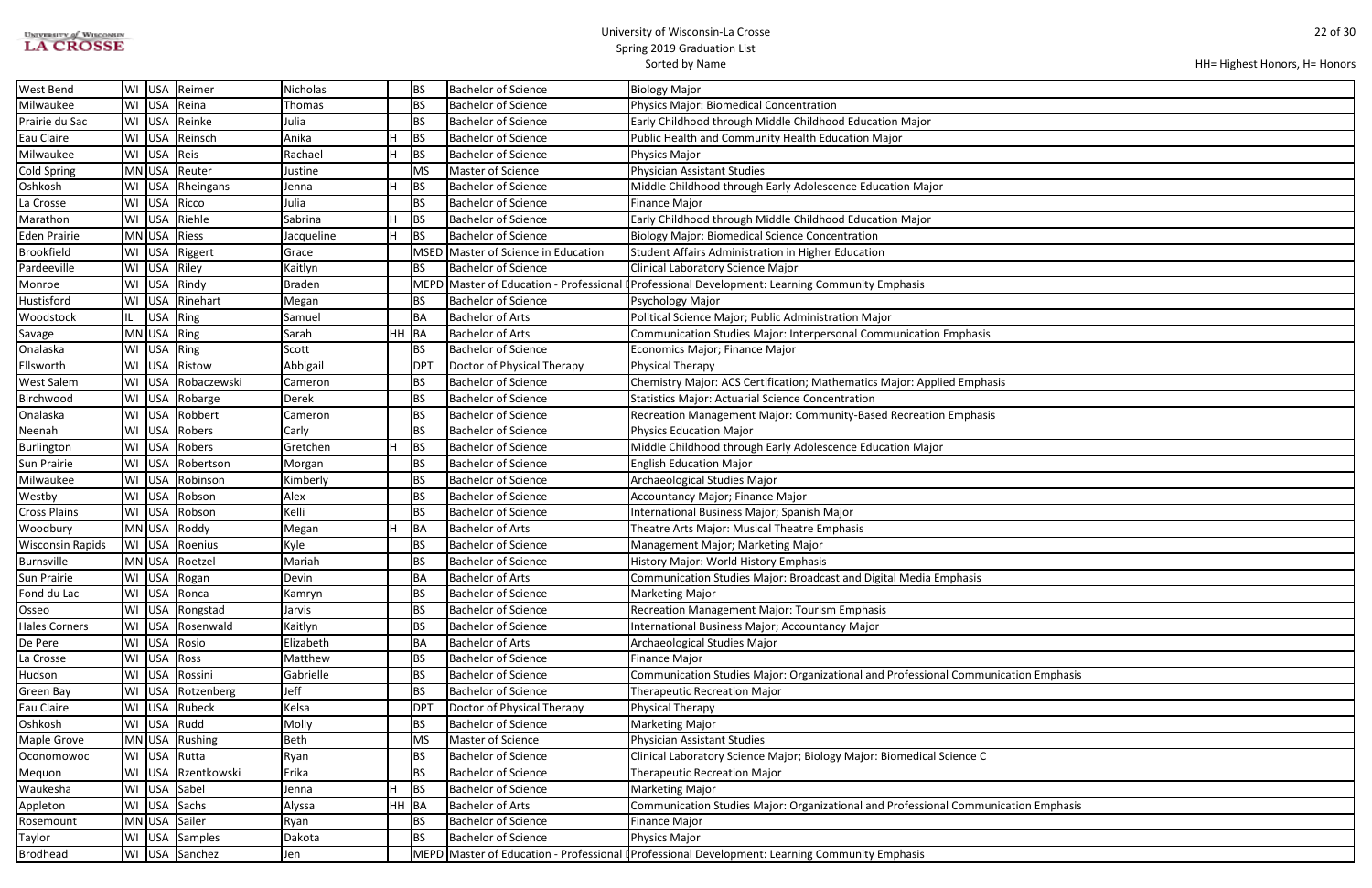| <b>UNIVERSITY of WISCONSIN</b> |  |
|--------------------------------|--|
| <b>LA CROSSE</b>               |  |

| HH= Highest Honors, H= Honors |  |
|-------------------------------|--|
|-------------------------------|--|

| ation Emphasis |  |
|----------------|--|
|                |  |
|                |  |
|                |  |
|                |  |
|                |  |
|                |  |
|                |  |
|                |  |
|                |  |
|                |  |
|                |  |
|                |  |
|                |  |
|                |  |
|                |  |
|                |  |
|                |  |
|                |  |
|                |  |
|                |  |
|                |  |
|                |  |
|                |  |
|                |  |
|                |  |
|                |  |
|                |  |
|                |  |
|                |  |
|                |  |
|                |  |

| Rochester            |    |        | MN USA Sanchez         | Jill         |           | MS              | Master of Science              | Physician Assistant Studies                                                                    |
|----------------------|----|--------|------------------------|--------------|-----------|-----------------|--------------------------------|------------------------------------------------------------------------------------------------|
| Green Lake           |    |        | WI USA Sandleback      | Beau         |           | <b>BS</b>       | <b>Bachelor of Science</b>     | Exercise and Sport Science Major: Physical Education                                           |
| <b>Hastings</b>      |    |        | MN USA Sandrin         | Madeline     |           | BS              | <b>Bachelor of Science</b>     | Psychology Major                                                                               |
| <b>Fall Creek</b>    |    |        | WI USA Santos          | Ryan         |           | BS              | <b>Bachelor of Science</b>     | <b>Biology Major: Biomedical Science Concentration</b>                                         |
| West Bend            |    | WI USA | Sauter                 | Colin        |           | <b>BS</b>       | <b>Bachelor of Science</b>     | <b>CSH Foundation</b>                                                                          |
| Richfield            |    |        | WI USA Sawdey          | Samuel       |           | <b>BS</b>       | <b>Bachelor of Science</b>     | Exercise and Sport Science Major: Physical Education                                           |
| Oakdale              |    | MN USA | Schadt                 | Karly        |           | BA              | <b>Bachelor of Arts</b>        | Psychology Major                                                                               |
| La Crosse            |    | WI USA | Schams                 | Carly        |           | DP <sub>1</sub> | Doctor of Physical Therapy     | Physical Therapy                                                                               |
| Franksville          |    |        | WI USA Schatzman       | Alison       |           | BA              | <b>Bachelor of Arts</b>        | Communication Studies Major: Broadcast and Digital Media Emphasis                              |
| Onalaska             |    |        | WI USA Schauer         | Elizabeth    |           |                 |                                | MEPD Master of Education - Professional I Graduate Special - Continuing Education              |
| La Crosse            |    | WI USA | Scheevel               | Kayla        |           | MSED            | Master of Science in Education | School Psychology                                                                              |
| Chippewa Falls       |    |        | WI   USA   Schemenauer | Sydney       | HН        | <b>BS</b>       | <b>Bachelor of Science</b>     | Information Systems Major; Accountancy Major                                                   |
| Plymouth             |    | WI USA | Scherer                | Cailin       |           | <b>BS</b>       | <b>Bachelor of Science</b>     | Middle Childhood through Early Adolescence Education Major                                     |
| Hayward              |    |        | WI USA Scherer         | Ella         |           | <b>BS</b>       | <b>Bachelor of Science</b>     | <b>Public Administration Major</b>                                                             |
| Kohler               | WI |        | USA Scheuren           | Cameron      |           | <b>BS</b>       | <b>Bachelor of Science</b>     | <b>Marketing Major</b>                                                                         |
| Seymour              |    |        | WI USA Scheurer        | Leslie       |           | <b>BS</b>       | <b>Bachelor of Science</b>     | <b>Chemistry Major: ACS Certification</b>                                                      |
| Appleton             |    |        | WI USA Schiedermayer   | Jeremie      |           | DP <sub>1</sub> | Doctor of Physical Therapy     | Physical Therapy                                                                               |
| Weston               | WI | USA    | Schilling              | Lauren       |           | ВA              | <b>Bachelor of Arts</b>        | Psychology Major                                                                               |
| Silver Lake          |    |        | WI USA Schilz          | Morgan       |           | <b>EDS</b>      | <b>Education Specialist</b>    | <b>School Psychology</b>                                                                       |
| Thiensville          |    |        | WI USA Schimpf         | Sarah        |           | BS              | <b>Bachelor of Science</b>     | Communication Studies Major: Organizational and Professional Communication Emphasis            |
| Madison              | WI |        | USA Schleicher         | Sydney       |           | <b>BS</b>       | <b>Bachelor of Science</b>     | Spanish Education Major (Early Childhood - Adolescence)                                        |
| Janesville           |    |        | WI USA Schleisner      | Candace      |           | <b>BS</b>       | <b>Bachelor of Science</b>     | <b>Management Major</b>                                                                        |
| La Crosse            | WI |        | USA Schlimgen          | Roman        |           | <b>BS</b>       | <b>Bachelor of Science</b>     | Biology Major: Biomedical Science Concentration; Biochemistry Major                            |
| Oak Creek            | WI |        | USA Schlueter          | Gabrielle    |           | <b>BS</b>       | <b>Bachelor of Science</b>     | Psychology Major                                                                               |
| La Crosse            |    | WI USA | Schmeiser              | Michael      |           | <b>BS</b>       | <b>Bachelor of Science</b>     | <b>Information Systems Major</b>                                                               |
| Onalaska             | WI |        | USA Schmidt            | Talyah       |           | <b>BS</b>       | <b>Bachelor of Science</b>     | <b>Computer Science Major</b>                                                                  |
| Lindenhurst          |    |        | USA Schmitt            | Maya         |           | <b>BS</b>       | <b>Bachelor of Science</b>     | <b>Biology Major</b>                                                                           |
| Farmington           |    |        | MN USA Schmitz         | Haley        | <b>HH</b> | BS              | <b>Bachelor of Science</b>     | <b>Accountancy Major</b>                                                                       |
| Menomonee Falls      |    |        | WI USA Schneider       | <b>Brady</b> |           | BS              | <b>Bachelor of Science</b>     | <b>Finance Major</b>                                                                           |
| Chilton              |    |        | WI USA Schneider       | Chelsa       |           | <b>BS</b>       | <b>Bachelor of Science</b>     | Biology Major: Biomedical Science Concentration; Psychology Major                              |
| Eldorado             |    |        | WI USA Schneider       | Craig        |           | <b>BS</b>       | <b>Bachelor of Science</b>     | Finance Major                                                                                  |
| Menasha              |    |        | WI USA Schneider       | David        |           | BS              | <b>Bachelor of Science</b>     | Psychology Major                                                                               |
| Janesville           |    |        | WI USA Schneider       | Elizabeth    |           | <b>BS</b>       | <b>Bachelor of Science</b>     | <b>Economics Major</b>                                                                         |
| Muskego              |    |        | WI USA Schneider       | Mitchell     |           | <b>BS</b>       | <b>Bachelor of Science</b>     | <b>Finance Major</b>                                                                           |
| <b>Spring Valley</b> |    |        | WI USA Schneider       | Remington    |           | BS              | <b>Bachelor of Science</b>     | <b>Chemistry Major: ACS Certification</b>                                                      |
| Windom               |    |        | MN USA Schoenenberger  | Katherine    |           | <b>MSED</b>     | Master of Science in Education | Student Affairs Administration in Higher Education                                             |
| Sheboygan            |    |        | WI USA Schoessow       | Robyn        | Н         | <b>BS</b>       | <b>Bachelor of Science</b>     | Middle Childhood through Early Adolescence Education Major                                     |
| Green Bay            |    |        | WI USA Schoppenhorst   | Courtney     | HН        | BS              | <b>Bachelor of Science</b>     | Psychology Major                                                                               |
| Cashton              |    |        | WI USA Schreier        | <b>Betsy</b> |           | BS              | <b>Bachelor of Science</b>     | <b>Biology Major</b>                                                                           |
| Pine Island          |    |        | MN USA Schroder        | Taylor       | <b>HH</b> | <b>BS</b>       | <b>Bachelor of Science</b>     | <b>Biology Major</b>                                                                           |
| Weyauwega            |    |        | WI USA Schroeder       | Aysia        |           | <b>BS</b>       | <b>Bachelor of Science</b>     | Psychology Major                                                                               |
| Stacy                |    |        | MN USA Schroeder       | Gabrielle    |           | <b>BS</b>       | <b>Bachelor of Science</b>     | Exercise and Sport Science Major: Exercise Science - Pre-professional Track                    |
| Kaukauna             |    |        | WI USA Schroeder       | Lucas        |           | <b>BS</b>       | <b>Bachelor of Science</b>     | <b>Marketing Major</b>                                                                         |
| Wausau               |    |        | WI USA Schuessler      | Sophia       |           | BA              | <b>Bachelor of Arts</b>        | German Studies Major                                                                           |
| Mukwonago            |    |        | WI USA Schulte         | Katherine    |           | <b>BS</b>       | <b>Bachelor of Science</b>     | Psychology Major                                                                               |
| <b>New Glarus</b>    |    |        | WI USA Schultz         | Carolyn      |           |                 |                                | MEPD Master of Education - Professional (Professional Development: Learning Community Emphasis |
| Reedsburg            |    |        | WI USA Schultz         | Eric         |           | BS              | <b>Bachelor of Science</b>     | Music Major: Performance Emphasis                                                              |
| Owatonna             |    |        | MN USA Schultz         | Marandes     | Η         | <b>BS</b>       | <b>Bachelor of Science</b>     | Public Health and Community Health Education Major                                             |
|                      |    |        |                        |              |           |                 |                                |                                                                                                |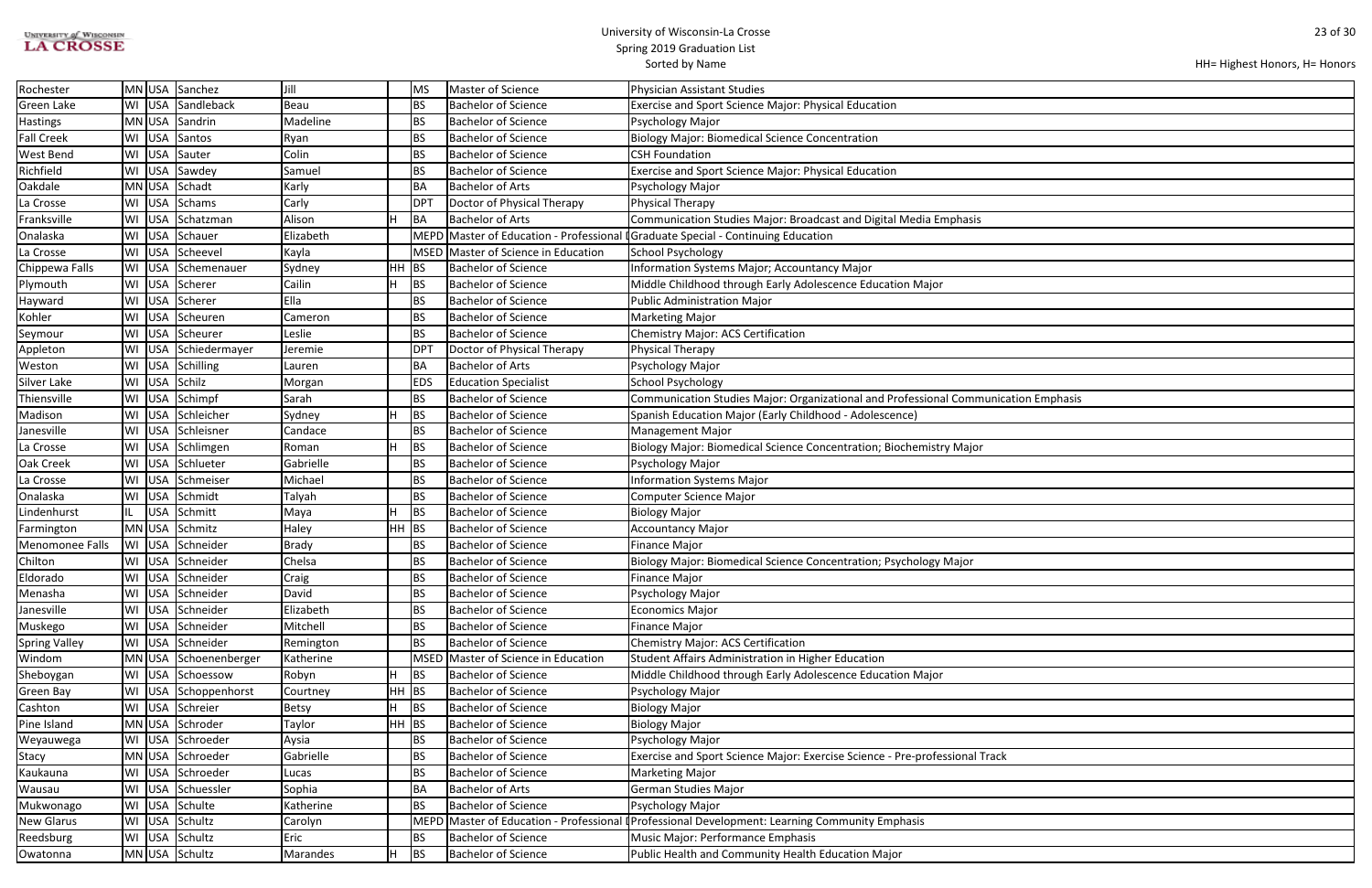| <b>UNIVERSITY OF WISCONSIN</b> |
|--------------------------------|
| <b>LA CROSSE</b>               |

| HH= Highest Honors, H= Honors |  |  |
|-------------------------------|--|--|
|-------------------------------|--|--|

| <b>Ication Major</b> |  |
|----------------------|--|
|                      |  |
|                      |  |
|                      |  |
|                      |  |
|                      |  |
|                      |  |
|                      |  |
|                      |  |
|                      |  |
|                      |  |
| ation Emphasis       |  |
|                      |  |
|                      |  |
|                      |  |
| American So          |  |
|                      |  |
|                      |  |
|                      |  |
|                      |  |
|                      |  |
|                      |  |
|                      |  |
|                      |  |
|                      |  |
|                      |  |
|                      |  |
|                      |  |
|                      |  |
|                      |  |
|                      |  |
|                      |  |

| Darlington               | WI USA Schultz     |                        | Thomas        | $HH$ BS   |                 | <b>Bachelor of Science</b>          | <b>Biology Major: Biomedical Science Concentration</b>                                         |
|--------------------------|--------------------|------------------------|---------------|-----------|-----------------|-------------------------------------|------------------------------------------------------------------------------------------------|
| Shiocton                 | WI USA Schultz     |                        | Travis        |           | <b>BS</b>       | <b>Bachelor of Science</b>          | Clinical Laboratory Science Major                                                              |
| Sun Prairie              | WI   USA   Schultz |                        | Wesley        |           | <b>BS</b>       | <b>Bachelor of Science</b>          | Geography Major: Environmental Science Concentration                                           |
| Oshkosh                  | WI USA Schulz      |                        | Carson        |           | <b>BS</b>       | <b>Bachelor of Science</b>          | <b>Management Major</b>                                                                        |
| Chanhassen               | MN USA Schulz      |                        | Theodore      |           | <b>BS</b>       | <b>Bachelor of Science</b>          | Exercise and Sport Science Major: Exercise Science - Pre-professional Track                    |
| Weyauwega                | WI USA Schulz      |                        | Tiffany       |           |                 |                                     | MEPD Master of Education - Professional (Professional Development: Learning Community Emphasis |
| Champlin                 |                    | MN USA Schuman         | Molly         |           | <b>BS</b>       | <b>Bachelor of Science</b>          | Public Health and Community Health Education Major                                             |
| Ellsworth                |                    | WI USA Schuster        | Ellie         | <b>HH</b> | BS              | <b>Bachelor of Science</b>          | <b>Biology Major</b>                                                                           |
| Franklin                 | WI USA Schutte     |                        | Matthew       | HH        | BS              | <b>Bachelor of Science</b>          | Clinical Laboratory Science Major                                                              |
| Green Bay                |                    | WI   USA   Schuurmans  | Nicole        |           | <b>BS</b>       | <b>Bachelor of Science</b>          | <b>Accountancy Major; Economics Major</b>                                                      |
| La Crosse                |                    | WI USA Schwartz        | Samuel        |           | DP <sub>1</sub> | Doctor of Physical Therapy          | Physical Therapy                                                                               |
| Shawano                  |                    | WI USA Schwecke        | Holly         |           | <b>BS</b>       | <b>Bachelor of Science</b>          | Exercise and Sport Science Major: Exercise Science - Fitness Track                             |
| Camp Lejeune             |                    | NC   USA   Schweihs    | Margaret      |           | <b>MS</b>       | Master of Science                   | Data Science                                                                                   |
| New London               |                    | WI USA Schweitzer      | Kaylee        |           | <b>BS</b>       | <b>Bachelor of Science</b>          | <b>Therapeutic Recreation Major</b>                                                            |
| Monticello               | MN USA Schyma      |                        | James         | н         | <b>BS</b>       | <b>Bachelor of Science</b>          | Spanish Education Major (Early Childhood - Adolescence)                                        |
| Milwaukee                | WI USA Scott       |                        | Anna          | HН        | <b>BS</b>       | <b>Bachelor of Science</b>          | <b>Therapeutic Recreation Major</b>                                                            |
| Roberts                  | WI USA Scott       |                        | Ella          |           | <b>BS</b>       | Bachelor of Science                 | Exercise and Sport Science Major: Exercise Science - Pre-professional Track                    |
| Reedsburg                |                    | WI USA Screnock        | Matthew       |           | <b>BS</b>       | Bachelor of Science                 | Music Major: Performance Emphasis                                                              |
| Monroe                   |                    | WI   USA   Seagreaves  | <b>Brenda</b> |           |                 |                                     | MEPD Master of Education - Professional (Professional Development: Learning Community Emphasis |
| New Berlin               |                    | WI USA Seebruch        | Kaitlin       |           | <b>BS</b>       | <b>Bachelor of Science</b>          | <b>Biology Major: Biomedical Science Concentration</b>                                         |
| Milwaukee                | WI USA Seib        |                        | Emily         |           | <b>BS</b>       | <b>Bachelor of Science</b>          | Nuclear Medicine Technology Major                                                              |
| Somerset                 | WI USA Seibel      |                        | Carley        |           | DP <sub>1</sub> | Doctor of Physical Therapy          | Physical Therapy                                                                               |
| Prior Lake               | MN USA Seifert     |                        | Jake          |           | BA              | <b>Bachelor of Arts</b>             | Public Administration Major; Spanish Major                                                     |
| Manitowoc                | WI USA Seim        |                        | Kristine      |           | <b>MSED</b>     | Master of Science in Education      | Student Affairs Administration in Higher Education                                             |
| Antigo                   | WI USA Selden      |                        | Summer        | HH        | BS              | <b>Bachelor of Science</b>          | Middle Childhood through Early Adolescence Education Major; Spanish Education Major            |
| Mc Farland               |                    | WI USA Semmann         | Kristin       |           | BS              | Bachelor of Science                 | Exercise and Sport Science Major: Exercise Science - Pre-professional Track                    |
| Welch                    |                    | MN USA Serkasevich     | Rachel        |           | <b>BS</b>       | <b>Bachelor of Science</b>          | <b>Biology Major</b>                                                                           |
| La Crosse                | WI USA Servais     |                        | Justin        |           | <b>BS</b>       | <b>Bachelor of Science</b>          | <b>Biology Major: Biomedical Science Concentration</b>                                         |
| <b>Beaver Dam</b>        | WI USA Sether      |                        | Jenna         |           |                 | MSED Master of Science in Education | School Psychology                                                                              |
| <b>New Glarus</b>        |                    | WI USA Severson        | Casey         |           | <b>BS</b>       | <b>Bachelor of Science</b>          | Marketing Major; Economics Major                                                               |
| Fitchburg                |                    | WI USA Seymour         | Samantha      |           | BA              | <b>Bachelor of Arts</b>             | Spanish Major                                                                                  |
| La Crosse                | WI   USA   Shaffer |                        | Whitney       |           | <b>BS</b>       | <b>Bachelor of Science</b>          | Communication Studies Major: Organizational and Professional Communication Emphasis            |
| Holmen                   | WI USA Sharpe      |                        | Troy          |           | <b>BS</b>       | <b>Bachelor of Science</b>          | <b>Finance Major</b>                                                                           |
| Seymour                  | WI USA Shavlik     |                        | Ryan          |           | <b>BS</b>       | <b>Bachelor of Science</b>          | <b>Accountancy Major</b>                                                                       |
| <b>Black River Falls</b> | WI USA Shaw        |                        | Dalton        |           | <b>BS</b>       | <b>Bachelor of Science</b>          | Biology Major: Biomedical Science Concentration; Biochemistry Major with American So           |
| New Berlin               | WI USA Shaw        |                        | Kellie        |           | <b>BS</b>       | <b>Bachelor of Science</b>          | Nuclear Medicine Technology Major                                                              |
| Minnetonka               | MN USA Sheely      |                        | Margaret      | HH        | <b>BS</b>       | <b>Bachelor of Science</b>          | International Business Major; Marketing Major                                                  |
| Dundas                   | MN USA Shimek      |                        | Jordan        |           | <b>BS</b>       | <b>Bachelor of Science</b>          | Management Major; Biology Major                                                                |
| Prescott                 | WI USA Shirley     |                        | Rebecca       |           | <b>BS</b>       | <b>Bachelor of Science</b>          | Public Health and Community Health Education Major                                             |
| Middleton                |                    | WI USA Shoemaker-Allen | Zachary       |           | BS              | <b>Bachelor of Science</b>          | Microbiology Major                                                                             |
| Altoona                  | WI USA Shrader     |                        | Michelle      |           |                 | MSED Master of Science in Education | Student Affairs Administration in Higher Education                                             |
| Bangor                   | WI USA Shrake      |                        | Tyler         |           | BS              | <b>Bachelor of Science</b>          | Middle Childhood through Early Adolescence Education Major                                     |
| <b>Belleville</b>        | WI USA Sievers     |                        | David         |           | <b>BS</b>       | <b>Bachelor of Science</b>          | <b>Biology Major</b>                                                                           |
| Mantorville              | MN USA Sigrist     |                        | Matthew       |           | BS              | <b>Bachelor of Science</b>          | <b>Biology Major</b>                                                                           |
| Eau Claire               |                    | WI USA Sigurdson       | Megan         |           | <b>BS</b>       | <b>Bachelor of Science</b>          | <b>Management Major</b>                                                                        |
| Belmont                  | WI USA Silva       |                        | Tyler         |           | <b>BS</b>       | <b>Bachelor of Science</b>          | <b>Biology Major</b>                                                                           |
| Holcombe                 | WI USA Sime        |                        | Alec          |           | <b>MS</b>       | Master of Science                   | <b>Biology: Physiology Concentration</b>                                                       |
| <b>Stevens Point</b>     |                    | WI USA Simkowski       | Jerney        |           | <b>BS</b>       | <b>Bachelor of Science</b>          | Middle Childhood through Early Adolescence Education Major                                     |
|                          |                    |                        |               |           |                 |                                     |                                                                                                |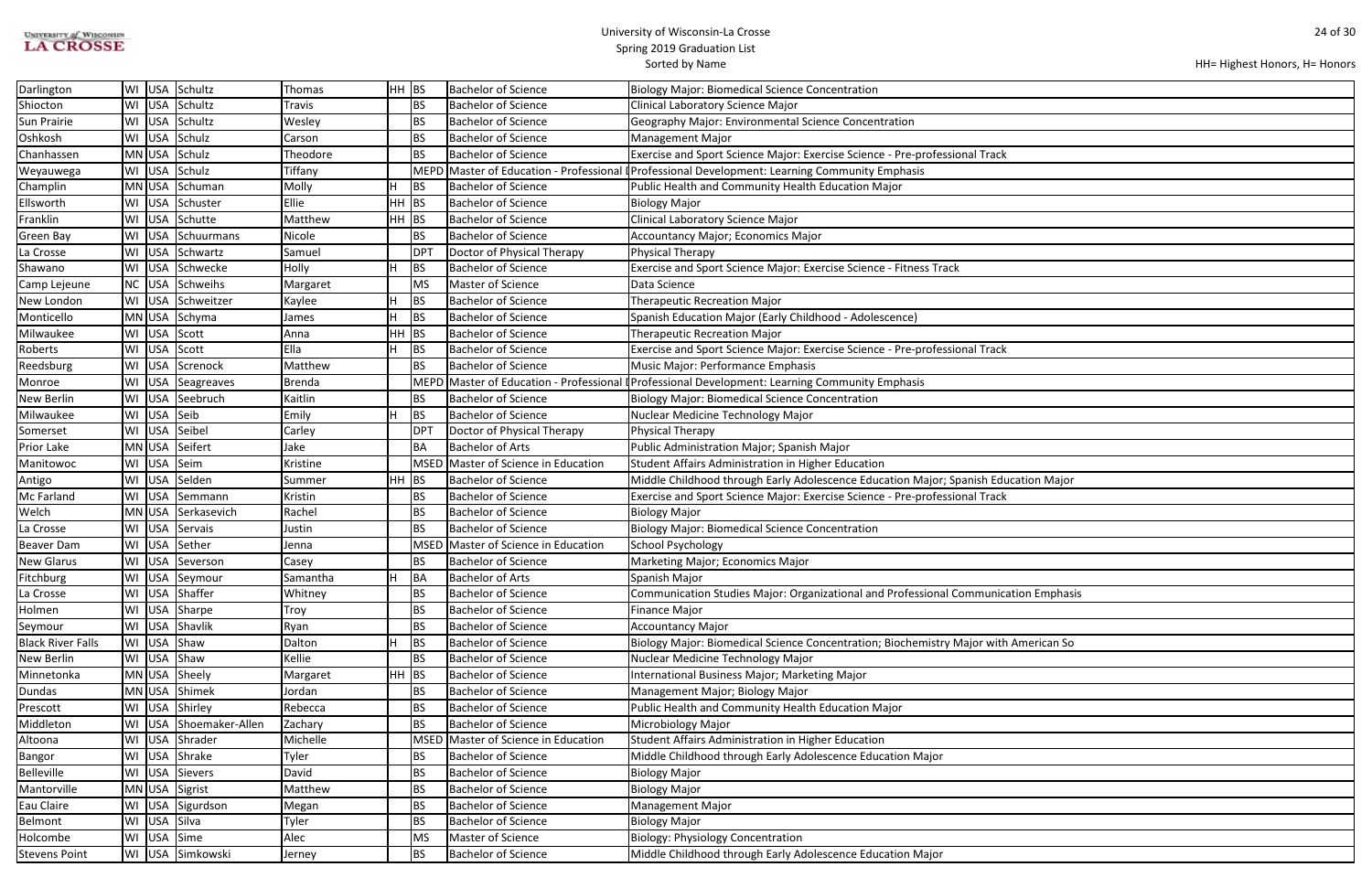| <b>UNIVERSITY of WISCONSIN</b> |
|--------------------------------|
| <b>LA CROSSE</b>               |

| HH= Highest Honors, H= Honors |  |  |  |
|-------------------------------|--|--|--|
|-------------------------------|--|--|--|

| ation Emphasis              |
|-----------------------------|
| ajor                        |
|                             |
|                             |
|                             |
|                             |
|                             |
|                             |
| ation Emphasis              |
|                             |
|                             |
|                             |
|                             |
|                             |
|                             |
|                             |
|                             |
| ology (ASBMB) Certification |
|                             |
|                             |
|                             |
|                             |
|                             |
| ology (ASBMB) Certification |
|                             |
|                             |
|                             |
|                             |
|                             |
|                             |
|                             |
|                             |
|                             |
|                             |
|                             |
|                             |
|                             |
| ation Emphasis              |
|                             |
|                             |
|                             |
|                             |
|                             |
|                             |
|                             |

| <b>Blair</b>         |    | WI USA     | Simmons            | Mikayla    |         | <b>BS</b>   | <b>Bachelor of Science</b>                                              | <b>Exercise and Sport Science Major: Sport Management</b>                                           |
|----------------------|----|------------|--------------------|------------|---------|-------------|-------------------------------------------------------------------------|-----------------------------------------------------------------------------------------------------|
| La Crosse            |    |            | WI USA Simon       | Zoe        |         |             | MEPD Master of Education - Professional I Graduate Special - Non Degree |                                                                                                     |
| De Pere              |    |            | WI USA Simonson    | Riley      | $HH$ BS |             | <b>Bachelor of Science</b>                                              | Nuclear Medicine Technology Major                                                                   |
| Mequon               |    |            | WI USA Simpson     | Cole       |         | <b>BS</b>   | <b>Bachelor of Science</b>                                              | <b>Management Major</b>                                                                             |
| Wausau               | WI |            | USA Sitdamlong     | Tommy      |         | <b>BS</b>   | Bachelor of Science                                                     | <b>Computer Science Major</b>                                                                       |
| Holmen               |    |            | WI USA Skaer       | Kelly      |         | <b>BS</b>   | <b>Bachelor of Science</b>                                              | Exercise and Sport Science Major: Physical Education                                                |
| Osseo                | WI | <b>USA</b> | Skoyen             | Kelsey     | $HH$ BS |             | <b>Bachelor of Science</b>                                              | Clinical Laboratory Science Major                                                                   |
| Foxboro              |    |            | WI USA Slama       | Kaitlin    |         | BS          | Bachelor of Science                                                     | <b>Finance Major</b>                                                                                |
| Fort Myers Beach     |    |            | FL   USA Smaciarz  | James      |         | <b>BS</b>   | <b>Bachelor of Science</b>                                              | Communication Studies Major: Organizational and Professional Communication Emphasis                 |
| La Crosse            |    |            | WI USA Smalley     | Jack       |         | <b>BS</b>   | <b>Bachelor of Science</b>                                              | Social Studies Education Major (Broad Field Option A); History Education Major                      |
| Middleton            |    |            | WI USA Smith       | Alec       |         | <b>BS</b>   | <b>Bachelor of Science</b>                                              | Political Science Major; Public Administration Major                                                |
| Oxford               | WI | <b>USA</b> | Smith              | Andrew     |         | <b>BS</b>   | Bachelor of Science                                                     | Computer Science Major                                                                              |
| Princeton            |    |            | WI USA Smith       | Chloe      |         | BS          | Bachelor of Science                                                     | Psychology Major                                                                                    |
| Madison              |    | WI USA     | Smith              | Emily      |         | <b>BS</b>   | Bachelor of Science                                                     | Sociology Major                                                                                     |
| Wales                |    |            | WI USA Smith       | Meghan     |         | BS          | <b>Bachelor of Science</b>                                              | Middle Childhood through Early Adolescence Education Major                                          |
| Commerce City        |    |            | CO USA Smith       | Robyn      |         | BA          | <b>Bachelor of Arts</b>                                                 | Communication Studies Major: Organizational and Professional Communication Emphasis                 |
| Janesville           |    | WI USA     | Smith              | Ross       |         | BS          | <b>Bachelor of Science</b>                                              | <b>Management Major</b>                                                                             |
| Ramsey               |    |            | MN USA Smith       | Sarah      | $HH$ BS |             | <b>Bachelor of Science</b>                                              | <b>Therapeutic Recreation Major</b>                                                                 |
| Sussex               |    | WI USA     | Smith              | ∣Steven    |         | <b>BS</b>   | Bachelor of Science                                                     | <b>Marketing Major</b>                                                                              |
| Sobieski             |    |            | WI USA Smith       | Zach       | $HH$ BS |             | <b>Bachelor of Science</b>                                              | Exercise and Sport Science Major: Exercise Science - Fitness Track                                  |
| Weston               |    |            | WI USA Smith-Davis | Skyller    |         | BS          | <b>Bachelor of Science</b>                                              | <b>Exercise and Sport Science Major: Sport Management</b>                                           |
| Rosemount            |    |            | MN USA Snodgrass   | Emilee     |         | <b>BS</b>   | <b>Bachelor of Science</b>                                              | Psychology Major                                                                                    |
| Cedar Grove          |    |            | WI USA Snow        | Jacqueline |         | <b>BS</b>   | <b>Bachelor of Science</b>                                              | Communication Studies Major: Broadcast and Digital Media Emphasis                                   |
| East Troy            |    | WI USA     | Soens              | Ross       | $HH$ BS |             | <b>Bachelor of Science</b>                                              | Biochemistry Major with American Society for Biochemistry & Molecular Biology (ASBMB) Certification |
| <b>Good Thunder</b>  |    |            | MN USA Sohre       | Jay        |         | BS          | <b>Bachelor of Science</b>                                              | Physics Major                                                                                       |
| Plymouth             |    |            | MN USA Soltis      | Matt       |         | <b>BS</b>   | Bachelor of Science                                                     | Exercise and Sport Science Major: Exercise Science - Pre-professional Track                         |
| <b>Spring Grove</b>  |    |            | MN USA Solum       | Isaak      |         | BS          | <b>Bachelor of Science</b>                                              | <b>Management Major</b>                                                                             |
| Mazeppa              |    |            | MN USA Sommerfield | Kaitlyn    |         | <b>BS</b>   | <b>Bachelor of Science</b>                                              | Public Health and Community Health Education Major                                                  |
| Lake Geneva          |    |            | WI USA Sontag      | Christian  |         | <b>BS</b>   | <b>Bachelor of Science</b>                                              | Marketing Major; Theatre Arts Major: Design / Techni                                                |
| <b>Stevens Point</b> |    |            | WI USA Sorenson    | Justin     |         | <b>BS</b>   | <b>Bachelor of Science</b>                                              | Biochemistry Major with American Society for Biochemistry & Molecular Biology (ASBMB) Certification |
| Byron                |    |            | MN USA Splinter    | Noah       |         | <b>BS</b>   | <b>Bachelor of Science</b>                                              | Microbiology Major                                                                                  |
| Appleton             |    |            | WI USA Squires     | Sierra     |         | <b>BS</b>   | Bachelor of Science                                                     | Exercise and Sport Science Major: Exercise Science - Pre-professional Track                         |
| Wauwatosa            |    |            | WI USA Stanke      | Joshua     |         | <b>BS</b>   | <b>Bachelor of Science</b>                                              | Exercise and Sport Science Major: Exercise Science - Fitness Track                                  |
| Rewey                |    |            | WI USA Stanton     | Brea       | $HH$ BS |             | <b>Bachelor of Science</b>                                              | <b>Athletic Training Major</b>                                                                      |
| Beloit               |    |            | WI USA Stanton     | Justin     |         | BA          | <b>Bachelor of Arts</b>                                                 | Psychology Major                                                                                    |
| Jackson              |    |            | WI USA Stapelfeldt | Rachael    |         | <b>BS</b>   | <b>Bachelor of Science</b>                                              | Exercise and Sport Science Major: Exercise Science - Pre-professional Track                         |
| Wilson               |    |            | WI USA Stasiek     | Mandy      |         | <b>MSED</b> | Master of Science in Education                                          | Student Affairs Administration in Higher Education                                                  |
| Appleton             |    |            | WI USA Staszak     | Eliza      |         | BA          | Bachelor of Arts                                                        | Communication Studies Major: Interpersonal Communication Emphasis                                   |
| New London           |    |            | WI USA Steffens    | Angela     |         | BA          | <b>Bachelor of Arts</b>                                                 | Sociology Major                                                                                     |
| Glenwood City        |    |            | WI USA Steinberger | Hannah     |         | BS          | <b>Bachelor of Science</b>                                              | <b>Finance Major</b>                                                                                |
| La Crosse            |    |            | WI USA Steiner     | Payton     |         | <b>BS</b>   | <b>Bachelor of Science</b>                                              | Middle Childhood through Early Adolescence Education Major                                          |
| Reedsburg            |    |            | WI USA Steinhauer  | Natalie    |         | BA          | Bachelor of Arts                                                        | Communication Studies Major: Organizational and Professional Communication Emphasis                 |
| Rice Lake            |    |            | WI USA Stellpflug  | Megan      |         | DPT         | Doctor of Physical Therapy                                              | Physical Therapy                                                                                    |
| Northfield           |    |            | MN USA Stenzel     | Amanda     |         | BS          | <b>Bachelor of Science</b>                                              | Biology Major: Cellular and Molecular Biology Concentration                                         |
| <b>Mineral Point</b> |    |            | WI USA Stephenson  | Lee        |         | BS          | <b>Bachelor of Science</b>                                              | <b>Management Major</b>                                                                             |
| <b>River Falls</b>   |    |            | WI USA Stern       | Sarah      |         | DPT         | Doctor of Physical Therapy                                              | Physical Therapy                                                                                    |
| Onalaska             |    |            | WI USA Stevens     | Isabelle   |         | <b>BS</b>   | <b>Bachelor of Science</b>                                              | Psychology Major                                                                                    |
| Madison              |    |            | WI USA Steyer      | Kassidy    | $HH$ BS |             | Bachelor of Science                                                     | Marketing Major                                                                                     |
|                      |    |            |                    |            |         |             |                                                                         |                                                                                                     |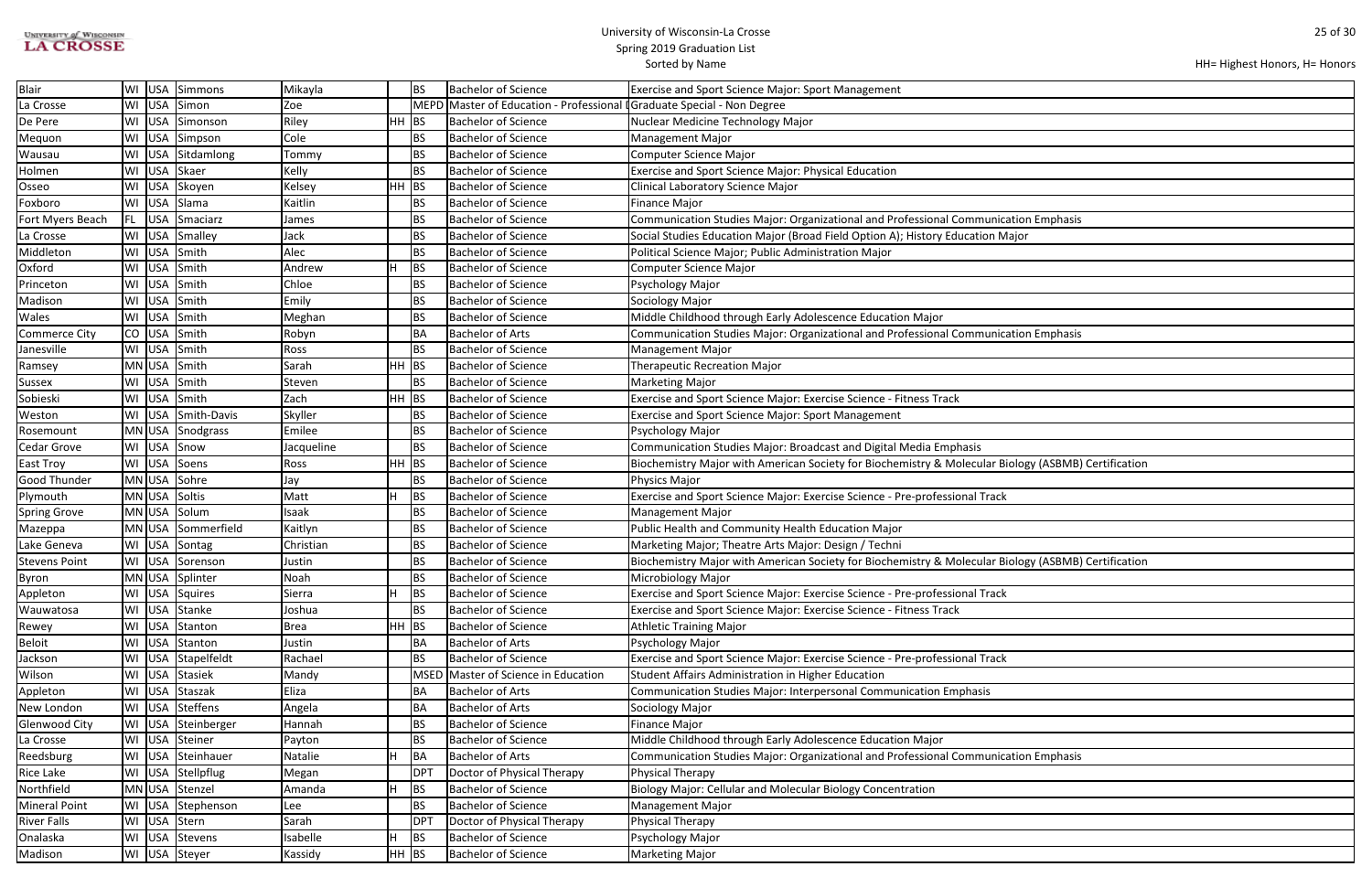| <b>UNIVERSITY of WISCONSIN</b> |
|--------------------------------|
| <b>LA CROSSE</b>               |

| HH= Highest Honors, H= Honors |  |  |  |
|-------------------------------|--|--|--|
|-------------------------------|--|--|--|

| ation Emphasis              |
|-----------------------------|
|                             |
|                             |
|                             |
|                             |
|                             |
|                             |
|                             |
|                             |
|                             |
|                             |
| ology (ASBMB) Certification |
|                             |
|                             |
|                             |
|                             |
|                             |
|                             |
|                             |
|                             |
|                             |
|                             |
|                             |
|                             |
|                             |
| ation Emphasis              |
|                             |
|                             |
|                             |
|                             |
|                             |
|                             |
|                             |
|                             |
|                             |
|                             |
|                             |
|                             |
|                             |
|                             |
|                             |
|                             |
|                             |
|                             |
|                             |
|                             |
|                             |
| ation Emphasis              |
|                             |
|                             |
|                             |

| La Crosse            |     |            | WI USA Stilwell     | Corey       |         | <b>BS</b> | <b>Bachelor of Science</b>                                              | Psychology Major                                                                                    |
|----------------------|-----|------------|---------------------|-------------|---------|-----------|-------------------------------------------------------------------------|-----------------------------------------------------------------------------------------------------|
| Luxemburg            |     |            | WI USA Stock        | Nicole      |         | BS        | Bachelor of Science                                                     | Middle Childhood through Early Adolescence Education Major                                          |
| Hartford             |     |            | WI USA Stoecklein   | Stacy       |         |           |                                                                         | MEPD Master of Education - Professional (Professional Development: Learning Community Emphasis      |
| Sioux Falls          |     |            | SD USA Stoick       | Casandra    |         | BA        | <b>Bachelor of Arts</b>                                                 | Communication Studies Major: Organizational and Professional Communication Emphasis                 |
| <b>Baxter</b>        |     |            | MN USA Stolski      | William     |         | <b>BS</b> | Bachelor of Science                                                     | Marketing Major                                                                                     |
| La Crosse            |     |            | WI USA Stout        | Samantha    |         |           |                                                                         | MEPD Master of Education - Professional I Professional Development: Learning Community Emphasis     |
| Marshfield           |     |            | WI USA Stratman     | Hannah      |         | <b>BS</b> | <b>Bachelor of Science</b>                                              | <b>Biology Major</b>                                                                                |
| <b>Blue Mounds</b>   |     |            | WI USA Straubhaar   | Ashley      |         | BS        | Bachelor of Science                                                     | Early Childhood through Middle Childhood Education Major                                            |
| Holmen               |     |            | WI USA Strauss      | Christian   |         | <b>BS</b> | <b>Bachelor of Science</b>                                              | <b>Computer Science Major</b>                                                                       |
| Sun Prairie          |     |            | WI USA Struck       | Rachel      |         |           |                                                                         | MEPD Master of Education - Professional (Professional Development: Learning Community Emphasis      |
| Monroe               |     |            | WI USA Strunz       | Ryan        |         |           |                                                                         | MEPD Master of Education - Professional (Professional Development: Learning Community Emphasis      |
| La Crosse            |     |            | WI USA Stundahl     | Lisa        |         |           | MEPD Master of Education - Professional I Graduate Special - Non Degree |                                                                                                     |
| Onalaska             |     |            | WI USA Stuttgen     | Gage        | $HH$ BS |           | <b>Bachelor of Science</b>                                              | Biochemistry Major with American Society for Biochemistry & Molecular Biology (ASBMB) Certification |
| La Crosse            |     |            | WI USA Suardi       | Peter       |         | <b>BS</b> | <b>Bachelor of Science</b>                                              | Theatre Arts Major: Design / Technical Emphasis                                                     |
| West Allis           |     |            | WI USA Suchla       | Cody        |         | <b>BS</b> | Bachelor of Science                                                     | Exercise and Sport Science Major: Exercise Science - Pre-professional Track                         |
| Minneapolis          |     |            | MN USA Suek         | Benjamin    |         | BS        | <b>Bachelor of Science</b>                                              | Exercise and Sport Science Major: Exercise Science - Fitness Track                                  |
| Bloomer              |     |            | WI   USA   Suilmann | Christopher |         | DPT       | Doctor of Physical Therapy                                              | Physical Therapy                                                                                    |
| Oconomowoc           |     |            | WI   USA Sukovich   | Matthew     |         | BA        | <b>Bachelor of Arts</b>                                                 | Political Science Major                                                                             |
| Richfield            |     |            | WI USA Suprenand    | Kyle        |         |           |                                                                         | MEPD Master of Education - Professional (Professional Development: Learning Community Emphasis      |
| Richfield            |     |            | WI USA Suprenand    | Laura       |         |           |                                                                         | MEPD Master of Education - Professional I Professional Development: Learning Community Emphasis     |
| Milwaukee            |     |            | WI USA Surwillo     | Michael     |         | <b>BS</b> | <b>Bachelor of Science</b>                                              | Computer Science Major                                                                              |
| Neenah               | WI  |            | USA Sutheimer       | Nathan      |         | <b>BS</b> | <b>Bachelor of Science</b>                                              | Public Administration Major                                                                         |
| Richmond             | IL. | <b>USA</b> | Sutton              | Grant       |         | <b>BS</b> | <b>Bachelor of Science</b>                                              | <b>Management Major</b>                                                                             |
| <b>Brookfield</b>    | WI  |            | USA Swan            | Morgan      |         | <b>BS</b> | <b>Bachelor of Science</b>                                              | <b>Biology Major</b>                                                                                |
| Baraboo              |     |            | WI USA Swanson      | Dayn        |         | BS        | <b>Bachelor of Science</b>                                              | <b>Biology Major: Biomedical Science Concentration</b>                                              |
| Watertown            |     |            | MN USA Sweeney      | Aaron       |         | BA        | Bachelor of Arts                                                        | Communication Studies Major: Organizational and Professional Communication Emphasis                 |
| Fitchburg            |     |            | WI USA Sweeney      | Logan       |         | <b>BS</b> | Bachelor of Science                                                     | Exercise and Sport Science Major: Exercise Science - Fitness Track                                  |
| <b>Bristol</b>       |     |            | WI USA Switalla     | Steven      |         | <b>BS</b> | <b>Bachelor of Science</b>                                              | Information Systems Major; Management Major                                                         |
| Maplewood            |     |            | MN USA Sykes        | Lara        |         | BA        | <b>Bachelor of Arts</b>                                                 | Spanish Major; Women's Studies Major                                                                |
| <b>Eden Prairie</b>  |     |            | MN USA Szalkiewicz  | Sydney      |         | <b>BS</b> | <b>Bachelor of Science</b>                                              | <b>Therapeutic Recreation Major</b>                                                                 |
| Davis Junction       |     |            | USA Szymanski       | Kelsey      |         | lMS.      | Master of Science                                                       | <b>Exercise and Sport Science: Human Performance</b>                                                |
| Greenville           |     |            | WI   USA   Tackman  | Austin      |         | BA        | <b>Bachelor of Arts</b>                                                 | <b>English Major: Rhetoric and Writing Emphasis</b>                                                 |
| <b>Burnsville</b>    |     |            | MN USA Tadman       | Anthony     |         | <b>BS</b> | Bachelor of Science                                                     | Undergraduate Special - Non Degree                                                                  |
| Almond               |     |            | WI USA Takacs       | Ashley      |         | BS        | Bachelor of Science                                                     | <b>Management Major</b>                                                                             |
| Minneapolis          |     |            | MN USA Tappin       | Jasmine     |         |           | MSED Master of Science in Education                                     | Student Affairs Administration in Higher Education                                                  |
| Cuba City            |     | WI USA     | Tashner             | Brittany    |         | BS        | <b>Bachelor of Science</b>                                              | Therapeutic Recreation Major                                                                        |
| Bonduel              |     |            | WI USA Tauchen      | India       |         | BS        | <b>Bachelor of Science</b>                                              | <b>Marketing Major</b>                                                                              |
| Wauwatosa            |     |            | WI USA Telderer     | Jackson     |         | BS        | <b>Bachelor of Science</b>                                              | Finance Major: Risk, Insurance and Financial Planning Concentration                                 |
| <b>Ettrick</b>       |     |            | WI USA Tenneson     | Marissa     |         | <b>BS</b> | <b>Bachelor of Science</b>                                              | <b>Biology Major</b>                                                                                |
| Fond du Lac          |     |            | WI USA Terbilcox    | Morgan      |         | <b>BS</b> | <b>Bachelor of Science</b>                                              | Psychology Major                                                                                    |
| Oregon               |     |            | WI USA Tervort      | Raegan      |         | BS        | <b>Bachelor of Science</b>                                              | <b>Athletic Training Major</b>                                                                      |
| Racine               |     |            | WI USA Tezak Bart   | Hannah      |         | BS        | Bachelor of Science                                                     | Psychology Major                                                                                    |
| Saint Paul           |     |            | MN USA Thao         | Thony       |         | MS        | Master of Science                                                       | <b>Recreation Management</b>                                                                        |
| Fremont              |     |            | WI USA Thelen       | Jenna       | $HH$ BS |           | <b>Bachelor of Science</b>                                              | Public Health and Community Health Education Major                                                  |
| Holmen               |     |            | WI USA Theobald     | Jamie       |         | BS        | <b>Bachelor of Science</b>                                              | Communication Studies Major: Organizational and Professional Communication Emphasis                 |
| Oconomowoc           |     |            | WI USA Thiel        | Sarah       |         | <b>BS</b> | <b>Bachelor of Science</b>                                              | Early Childhood through Middle Childhood Education Major                                            |
| Plover               |     |            | WI USA Thomas       | Paige       |         | BS        | <b>Bachelor of Science</b>                                              | <b>Biology Major</b>                                                                                |
| <b>Hales Corners</b> |     |            | WI USA Thompson     | Jack        |         | <b>BS</b> | <b>Bachelor of Science</b>                                              | Middle Childhood through Early Adolescence Education Major                                          |
|                      |     |            |                     |             |         |           |                                                                         |                                                                                                     |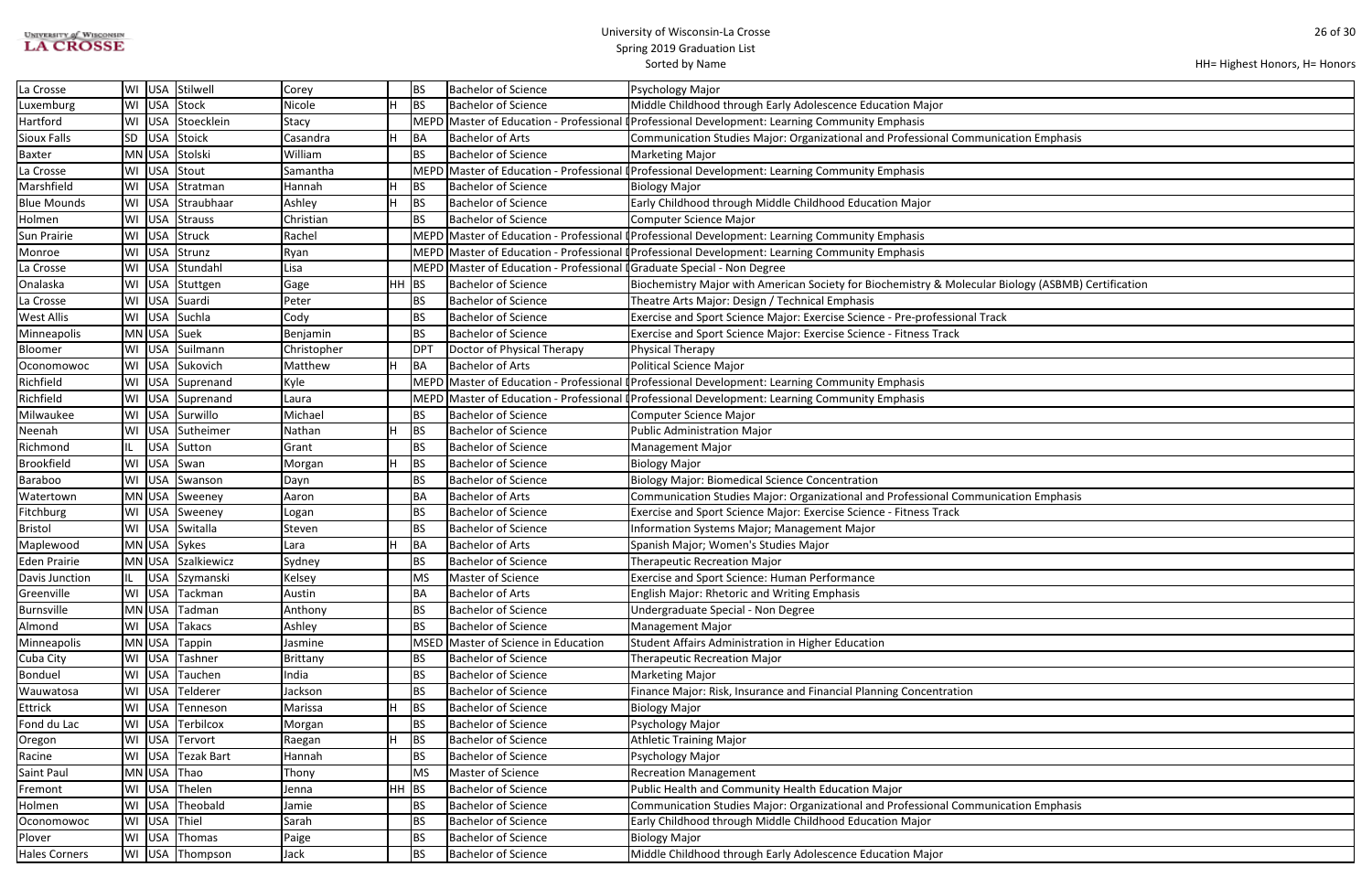| <b>UNIVERSITY of WISCONSIN</b> |
|--------------------------------|
| <b>LA CROSSE</b>               |

| HH= Highest Honors, H= Honors |  |  |
|-------------------------------|--|--|
|-------------------------------|--|--|

| ology (ASBMB) Certification |  |
|-----------------------------|--|
|                             |  |
|                             |  |
|                             |  |
|                             |  |
|                             |  |
|                             |  |
|                             |  |
|                             |  |
|                             |  |
|                             |  |
|                             |  |
|                             |  |
| ology (ASBMB) Certification |  |
|                             |  |
|                             |  |
|                             |  |
|                             |  |
|                             |  |
|                             |  |
|                             |  |
|                             |  |
|                             |  |
|                             |  |
|                             |  |
|                             |  |
|                             |  |
|                             |  |
|                             |  |
|                             |  |
|                             |  |
|                             |  |
|                             |  |
|                             |  |

| New Berlin                       | WI               | USA Thompson           | Kelsey   |       | BS          | <b>Bachelor of Science</b>  | <b>Therapeutic Recreation Major</b>                                                                 |
|----------------------------------|------------------|------------------------|----------|-------|-------------|-----------------------------|-----------------------------------------------------------------------------------------------------|
| Rhinelander                      |                  | WI USA Thorsen         | Tyler    |       | DPT         | Doctor of Physical Therapy  | Physical Therapy                                                                                    |
| Monroe                           | WI               | USA Tibodeau           | Claire   |       | MEPD        |                             | Master of Education - Professional (Professional Development: Learning Community Emphasis           |
| Kaukauna                         | WI USA           | Tilkens                | Lauren   |       | BS          | <b>Bachelor of Science</b>  | <b>Therapeutic Recreation Major</b>                                                                 |
| Chippewa Falls                   | USA<br>WI        | Tilton                 | Nolan    |       | BS          | <b>Bachelor of Science</b>  | <b>Marketing Major</b>                                                                              |
| Hudson                           | <b>USA</b><br>WI | Tingblad               | Marina   |       | BA          | <b>Bachelor of Arts</b>     | Archaeological Studies Major                                                                        |
| Prairie du Chien                 | WI<br>USA        | Tippery                | Rachel   | HH BS |             | Bachelor of Science         | <b>Mathematics Education Major</b>                                                                  |
| Cedarburg                        | USA<br>WI        | Tocco                  | Douglas  |       | <b>BS</b>   | <b>Bachelor of Science</b>  | <b>Information Systems Major</b>                                                                    |
| <b>Baileys Harbor</b>            | WI USA           | Toerpe                 | Evan     |       | <b>BS</b>   | <b>Bachelor of Science</b>  | Economics Major; Finance Major                                                                      |
| Trempealeau                      | USA<br>WI        | Tolvstad               | Cassie   |       | <b>MEPD</b> |                             | Master of Education - Professional (Professional Development: Learning Community Emphasis           |
| Arkansaw                         | WI USA           | Tomlinson              | Whitney  |       | BS          | <b>Bachelor of Science</b>  | Psychology Major                                                                                    |
| <b>Beloit</b>                    | WI               | USA Tourtillott        | Matthew  |       | <b>BS</b>   | <b>Bachelor of Science</b>  | <b>Biology Major</b>                                                                                |
| Janesville                       | WI               | USA Tracey             | Matthew  |       | <b>BS</b>   | <b>Bachelor of Science</b>  | <b>Marketing Major</b>                                                                              |
| Ha Noi                           |                  | VNM Tran               | Anh      |       | BA          | <b>Bachelor of Arts</b>     | Theatre Arts Major: Stage Management Emphasis                                                       |
| <b>Menomonee Falls</b>           | WI               | USA Travia             | Kayla    |       | <b>BS</b>   | <b>Bachelor of Science</b>  | <b>Finance Major</b>                                                                                |
| Platteville                      | WI USA Trentz    |                        | Michael  |       | <b>BS</b>   | Bachelor of Science         | <b>Exercise and Sport Science Major: Sport Management</b>                                           |
| Waukesha                         | WI USA Trinh     |                        | Tevin    |       | BS          | <b>Bachelor of Science</b>  | Biology Major                                                                                       |
| West Bend                        | WI USA           | Trinkle                | Tabatha  |       | <b>BS</b>   | <b>Bachelor of Science</b>  | Psychology Major                                                                                    |
| Hampton                          | MN USA Trom      |                        | Haley    |       | DPT         | Doctor of Physical Therapy  | Physical Therapy                                                                                    |
| Rochester                        |                  | MN USA Tronnes         | Albert   |       | <b>BS</b>   | <b>Bachelor of Science</b>  | Psychology Major                                                                                    |
| Shafer                           |                  | MN USA Trudeau         | Benjamin |       | BS          | <b>Bachelor of Science</b>  | <b>Management Major</b>                                                                             |
| Kaukauna                         |                  | WI USA Tschimperle     | Samuel   |       | <b>BS</b>   | <b>Bachelor of Science</b>  | Public Health and Community Health Education Major                                                  |
| La Crosse                        | WI USA Ulik      |                        | Simon    |       | <b>BS</b>   | <b>Bachelor of Science</b>  | Physics Major: Optics Emphasis                                                                      |
| Inver Grove Heights MN USA Ursin |                  |                        | Kendal   |       | <b>EDS</b>  | <b>Education Specialist</b> | School Psychology                                                                                   |
| Elroy                            | USA<br>WI        | Vaassen                | Kody     |       | DP1         | Doctor of Physical Therapy  | <b>Physical Therapy</b>                                                                             |
| <b>West Salem</b>                | USA<br>WI        | Valencia               | Bailey   |       | <b>BS</b>   | <b>Bachelor of Science</b>  | <b>Finance Major</b>                                                                                |
| Rio                              | <b>USA</b><br>WI | Valencia               | Corina   |       | <b>BS</b>   | <b>Bachelor of Science</b>  | Microbiology Major: Biomedical Concentration                                                        |
| Appleton                         | WI USA Van       |                        | Sean     |       | <b>BS</b>   | <b>Bachelor of Science</b>  | <b>Management Major</b>                                                                             |
| <b>Wisconsin Dells</b>           | WI               | USA Van Genderen       | Hannah   |       | <b>BS</b>   | <b>Bachelor of Science</b>  | Archaeological Studies Major                                                                        |
| Mukwonago                        |                  | WI USA Van Helden      | Allison  |       | <b>BS</b>   | <b>Bachelor of Science</b>  | Early Childhood through Middle Childhood Education Major                                            |
| <b>Stevens Point</b>             |                  | WI USA Van Helden      | Sean     |       | BS          | <b>Bachelor of Science</b>  | Biochemistry Major with American Society for Biochemistry & Molecular Biology (ASBMB) Certification |
| Oshkosh                          |                  | WI   USA   Van Heuklon | Maggie   |       | BS          | <b>Bachelor of Science</b>  | Public Health and Community Health Education Major                                                  |
| Silver Lake                      |                  | WI   USA   Van Kampen  | Nicholas |       | BS          | <b>Bachelor of Science</b>  | <b>Finance Major</b>                                                                                |
| La Crosse                        |                  | WI USA VandenAvond     | Jesse    |       | BS          | <b>Bachelor of Science</b>  | Sociology Major                                                                                     |
| Elmwood                          |                  | WI USA VandenBerge     | Janessa  |       | <b>MPH</b>  | Master of Public Health     | <b>Community Health Education: Public Health</b>                                                    |
| Madison                          |                  | WI USA Vander Sluis    | Melissa  |       | BA          | <b>Bachelor of Arts</b>     | <b>English Major: Writing and Rhetoric Emphasis</b>                                                 |
| <b>Wisconsin Rapids</b>          |                  | WI USA Vanderhei       | Jaimie   |       | BS          | <b>Bachelor of Science</b>  | Psychology Major                                                                                    |
| <b>Three Lakes</b>               |                  | WI USA Vaneerd         | Cody     |       | <b>BS</b>   | <b>Bachelor of Science</b>  | Biochemistry Major with American Society for Biochemistry & Molecular Biology (ASBMB) Certification |
| Mukwonago                        |                  | WI USA VanWinkle       | Samuel   |       | <b>BS</b>   | <b>Bachelor of Science</b>  | Microbiology Major: Biomedical Concentration                                                        |
| Wauwatosa                        | WI USA Veit      |                        | Zachary  |       | BS          | <b>Bachelor of Science</b>  | <b>Marketing Major</b>                                                                              |
| Tomah                            | WI USA Venner    |                        | Jacob    |       | BS          | <b>Bachelor of Science</b>  | Physics Major                                                                                       |
| Montrose                         | MN USA Vetsch    |                        | Danielle |       | BS          | <b>Bachelor of Science</b>  | Psychology Major                                                                                    |
| Kaukauna                         | WI USA Vils      |                        | Brittany |       | BS          | <b>Bachelor of Science</b>  | <b>Biology Major: Aquatic Science Concentration</b>                                                 |
| Oregon                           | WI USA Vogt      |                        | Benjamin |       | <b>BS</b>   | <b>Bachelor of Science</b>  | <b>Marketing Major</b>                                                                              |
| Lake Geneva                      |                  | WI USA Volbrecht       | Nicholas |       | BA          | <b>Bachelor of Arts</b>     | French Major                                                                                        |
| Jefferson                        | WI               | USA Volk               | Maddie   |       | BS          | <b>Bachelor of Science</b>  | Psychology Major                                                                                    |
| Osseo                            | WI USA Volk      |                        | Skye     |       | BS          | <b>Bachelor of Science</b>  | <b>Biology Major</b>                                                                                |
| Merrill                          |                  | WI USA Vonderheid      | Amanda   |       | BS          | <b>Bachelor of Science</b>  | Athletic Training Major                                                                             |
|                                  |                  |                        |          |       |             |                             |                                                                                                     |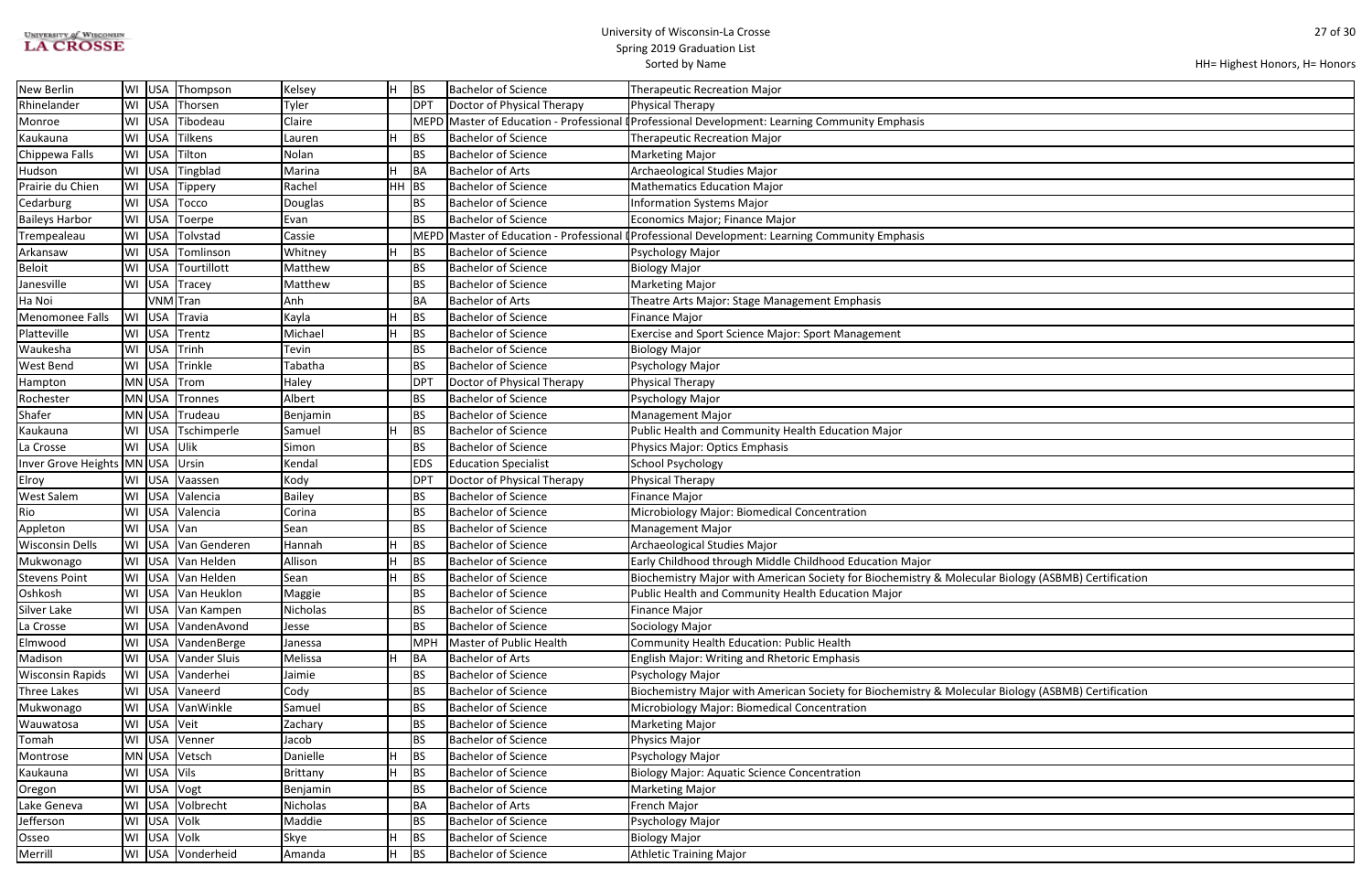| <b>UNIVERSITY of WISCONSIN</b> |
|--------------------------------|
| <b>LA CROSSE</b>               |

| HH= Highest Honors, H= Honors |  |  |
|-------------------------------|--|--|
|-------------------------------|--|--|

| ation Emphasis                                                    |
|-------------------------------------------------------------------|
|                                                                   |
|                                                                   |
|                                                                   |
|                                                                   |
|                                                                   |
|                                                                   |
|                                                                   |
|                                                                   |
|                                                                   |
|                                                                   |
|                                                                   |
|                                                                   |
|                                                                   |
| iology (ASBMB) Certification; Biology Major: Cellular and Molecul |
|                                                                   |
|                                                                   |
|                                                                   |
|                                                                   |
|                                                                   |
|                                                                   |
|                                                                   |
|                                                                   |
|                                                                   |
|                                                                   |
|                                                                   |
|                                                                   |
|                                                                   |
|                                                                   |
|                                                                   |
|                                                                   |
|                                                                   |
|                                                                   |

| La Crosse            |    | WI USA Vradenburg  | Julia     |                 |                                | MEPD Master of Education - Professional (Professional Development: Learning Community Emphasis                                          |
|----------------------|----|--------------------|-----------|-----------------|--------------------------------|-----------------------------------------------------------------------------------------------------------------------------------------|
| Milwaukee            |    | WI USA Vu          | Lang      | <b>BS</b>       | <b>Bachelor of Science</b>     | Marketing Major                                                                                                                         |
| Rosemount            |    | MN USA Wagner      | Aaron     | <b>BS</b>       | <b>Bachelor of Science</b>     | Accountancy Major                                                                                                                       |
| Lancaster            |    | WI USA Wagner      | Sydney    | н<br>IBS.       | <b>Bachelor of Science</b>     | Middle Childhood through Early Adolescence Education Major                                                                              |
| Pardeeville          |    | WI USA Wais        | Robert    | <b>BS</b>       | <b>Bachelor of Science</b>     | Computer Science Major                                                                                                                  |
| Mequon               |    | WI USA Waise       | Haley     | H.<br><b>BS</b> | <b>Bachelor of Science</b>     | Exercise and Sport Science Major: Exercise Science - Pre-professional Track                                                             |
| <b>Buford</b>        |    | GA USA Walch       | Laura     | HH BS           | <b>Bachelor of Science</b>     | <b>Therapeutic Recreation Major</b>                                                                                                     |
| Merrill              |    | WI USA Waldburger  | Larry     | BS              | <b>Bachelor of Science</b>     | Finance Major                                                                                                                           |
| New London           |    | WI USA Waldrop     | Matthew   | HH BS           | <b>Bachelor of Science</b>     | Exercise and Sport Science Major: Exercise Science - Pre-professional Track                                                             |
| Wausau               |    | WI USA Waldvogel   | Travis    | <b>BS</b>       | <b>Bachelor of Science</b>     | Computer Science Major                                                                                                                  |
| Waupaca              |    | WI USA Walkush     | Abby      | HH BA           | <b>Bachelor of Arts</b>        | Communication Studies Major: Interpersonal Communication Emphasis                                                                       |
| Hatley               |    | WI USA Walkush     | Skylar    | BA              | <b>Bachelor of Arts</b>        | Psychology Major                                                                                                                        |
| Stoddard             |    | WI USA Walls       | Jessica   | IBS.            | <b>Bachelor of Science</b>     | Biology Major: Biomedical Science Concentration                                                                                         |
| Cleveland            |    | WI USA Wallstead   | Allison   | $HH$ BS         | Bachelor of Science            | Early Childhood through Middle Childhood Education Major                                                                                |
| Noblesville          |    | IN USA Walsh       | Margaret  | BS              | <b>Bachelor of Science</b>     | Finance Major: Risk, Insurance and Financial Planning Concentration                                                                     |
| La Crosse            |    | WI   USA   Walters | Alexandra | H.<br><b>BS</b> | <b>Bachelor of Science</b>     | Marketing Major; Management Major                                                                                                       |
| <b>Brooklyn Park</b> |    | MN USA Walters     | Jacob     | <b>BS</b>       | <b>Bachelor of Science</b>     | Management Major                                                                                                                        |
| Waukesha             |    | WI USA Walters     | Mary      | BS              | <b>Bachelor of Science</b>     | Public Health and Community Health Education Major                                                                                      |
| Sussex               |    | WI USA Wandsnider  | Rebecca   | <b>BS</b>       | <b>Bachelor of Science</b>     | <b>Exercise and Sport Science Major: Physical Education</b>                                                                             |
| Pingdingshan         |    | 41   CHN   Wang    | Ningyuan  | <b>BS</b>       | <b>Bachelor of Science</b>     | Statistics Major                                                                                                                        |
| Sullivan             |    | WI USA Wangerin    | Hannah    | <b>BS</b>       | <b>Bachelor of Science</b>     | Finance Major                                                                                                                           |
| La Crosse            |    | WI USA Wanke       | Robyn     | <b>BS</b>       | <b>Bachelor of Science</b>     | Psychology Major                                                                                                                        |
| Suamico              |    | WI USA Warner      | Morgan    | BA              | <b>Bachelor of Arts</b>        | Communication Studies Major: Organizational and Professional Communication Emphasis                                                     |
| North Prairie        |    | WI USA Warren      | Kelsey    | $HH$ BS         | <b>Bachelor of Science</b>     | Recreation Management Major: Tourism Emphasis; Spanish Major                                                                            |
| Prairie du Chien     |    | WI USA Wasechek    | Alex      | <b>BS</b>       | <b>Bachelor of Science</b>     | Exercise and Sport Science Major: Exercise Science - Fitness Track                                                                      |
| Neenah               |    | WI USA Waters      | Malena    | <b>BS</b>       | Bachelor of Science            | Clinical Laboratory Science Major                                                                                                       |
| <b>West Salem</b>    |    | WI USA Watkins     | Hannah    | <b>BS</b>       | <b>Bachelor of Science</b>     | Microbiology Major: Biomedical Concentration                                                                                            |
| Green Bay            |    | WI USA Watzka      | Austin    | HH BS           | <b>Bachelor of Science</b>     | Exercise and Sport Science Major: Exercise Science - Pre-professional Track                                                             |
| Fitchburg            |    | WI USA Watzke      | Taylor    | <b>BS</b>       | <b>Bachelor of Science</b>     | Information Systems Major                                                                                                               |
| La Crosse            |    | WI USA Weadge      | Cody      |                 |                                | MEPD Master of Education - Professional (Professional Development: Learning Community Emphasis                                          |
| Brodhead             |    | WI USA Webber      | Hayden    | <b>BS</b>       | <b>Bachelor of Science</b>     | Microbiology Major                                                                                                                      |
| Arlington            |    | MN USA Weber       | Alyssa    | $HH$ BS         | Bachelor of Science            | Exercise and Sport Science Major: Exercise Science - Pre-professional Track                                                             |
| La Crosse            |    | WI USA Weber       | Laura     | H.<br><b>BS</b> | <b>Bachelor of Science</b>     | Psychology Major                                                                                                                        |
| Marathon             |    | WI USA Weber       | Shanna    | <b>BS</b>       | <b>Bachelor of Science</b>     | Biochemistry Major with American Society for Biochemistry & Molecular Biology (ASBMB) Certification; Biology Major: Cellular and Molecu |
| Auburndale           |    | WI USA Weber       | Tyler     | <b>BS</b>       | <b>Bachelor of Science</b>     | Biology Major: Environmental Science Concentration                                                                                      |
| La Crosse            |    | WI USA Wedel       | Julia     | HH BA           | <b>Bachelor of Arts</b>        | <b>English Major: Writing and Rhetoric Emphasis</b>                                                                                     |
| La Crosse            |    | WI USA Weiler      | Heidi     | BS.             | <b>Bachelor of Science</b>     | Recreation Management Major: Community-Based Recreation Emphasis                                                                        |
| Mandeville           | LA | USA Weinberg       |           | MSED            | Master of Science in Education | Student Affairs Administration in Higher Education                                                                                      |
| Minocqua             |    | WI USA Weis        | Ashly     | BA              | <b>Bachelor of Arts</b>        | <b>English Major: Rhetoric and Writing Emphasis</b>                                                                                     |
| Endeavor             |    | WI USA Weiss       | Sandra    | BS              | <b>Bachelor of Science</b>     | <b>Archaeological Studies Major</b>                                                                                                     |
| Rushford             |    | MN USA Welch       | Cody      | BS              | <b>Bachelor of Science</b>     | Microbiology Major: Biomedical Concentration                                                                                            |
| Racine               |    | WI USA Welch       | Daniel    | <b>BS</b>       | <b>Bachelor of Science</b>     | Marketing Major                                                                                                                         |
| Westby               |    | WI USA Welch       | Delbert   | <b>BS</b>       | <b>Bachelor of Science</b>     | <b>Management Major</b>                                                                                                                 |
| Waterford            |    | WI USA Wells       | Alexis    | BA              | <b>Bachelor of Arts</b>        | Theatre Arts Major: Stage Management Emphasis                                                                                           |
| <b>Mineral Point</b> |    | WI USA Wells       | Makenzie  | ВS              | <b>Bachelor of Science</b>     | Marketing Major                                                                                                                         |
| Madison              |    | WI USA Wendler     | Alexander | <b>BS</b>       | <b>Bachelor of Science</b>     | Athletic Training Major                                                                                                                 |
| Fredonia             |    | WI USA Wengel      | Jessica   | <b>BS</b>       | <b>Bachelor of Science</b>     | Microbiology Major: Biomedical Concentration                                                                                            |
| <b>West Bend</b>     |    | WI USA Weninger    | Samuel    | <b>BS</b>       | <b>Bachelor of Science</b>     | <b>Recreation Management Major: Generalist Emphasis</b>                                                                                 |
|                      |    |                    |           |                 |                                |                                                                                                                                         |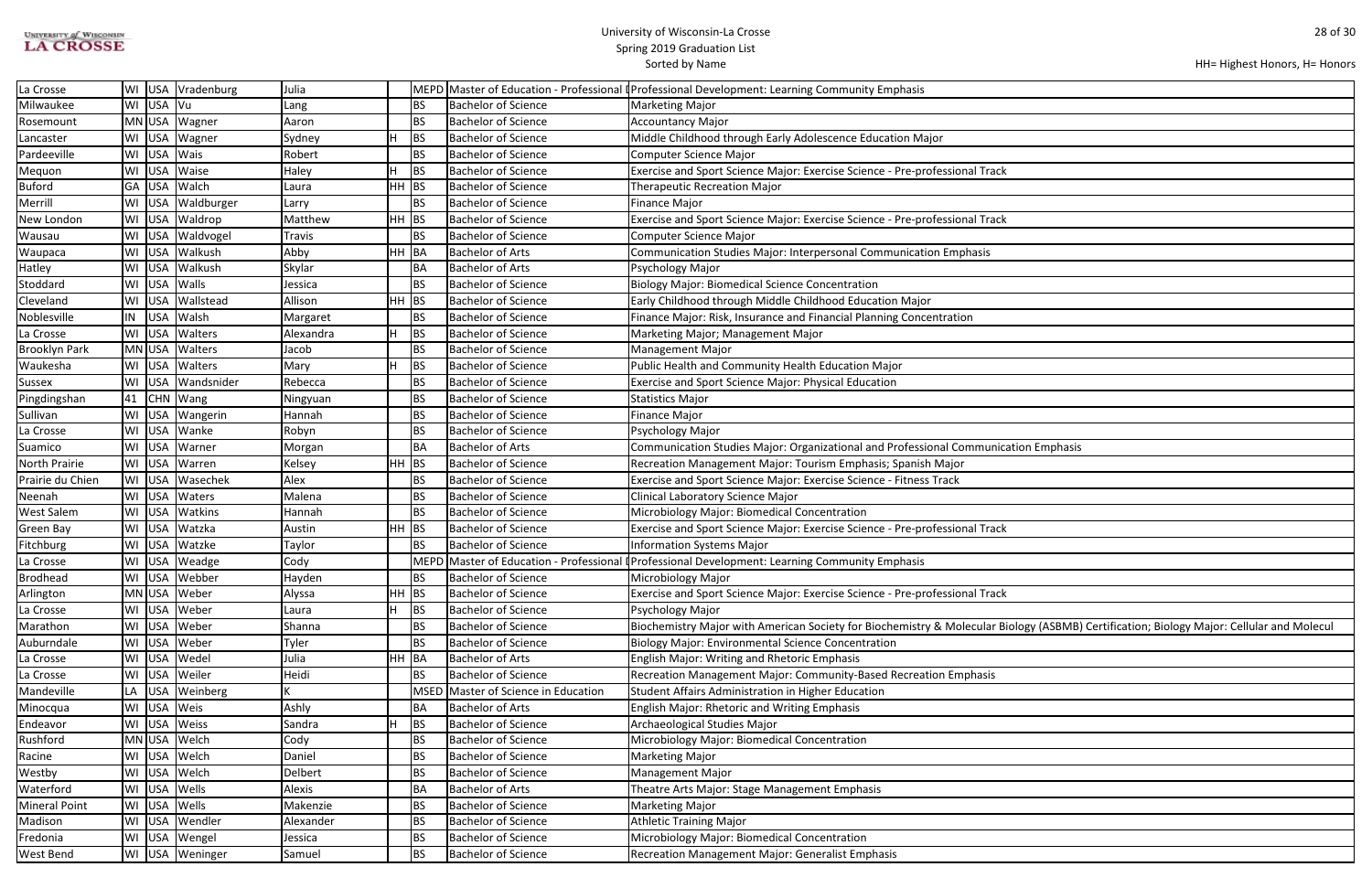| <b>UNIVERSITY of WISCONSIN</b> |
|--------------------------------|
| <b>LA CROSSE</b>               |

```
HH= Highest Honors, H= Honors
```

| <b>New Berlin</b>       | WI |             | USA   Wesling         | Thomas         |    | <b>BS</b>   | <b>Bachelor of Science</b>     | <b>Accountancy Major</b>                                                                       |
|-------------------------|----|-------------|-----------------------|----------------|----|-------------|--------------------------------|------------------------------------------------------------------------------------------------|
| Weyauwega               |    | WI USA      | Wetzel                | Trevor         |    | BS          | <b>Bachelor of Science</b>     | <b>Exercise and Sport Science Major: Sport Management</b>                                      |
| De Pere                 |    |             | WI USA Weyers         | Benjamin       |    | <b>BS</b>   | <b>Bachelor of Science</b>     | Management Major; Marketing Major                                                              |
| Cedarburg               | WI |             | USA Wheatley          | Michael        |    | <b>BS</b>   | <b>Bachelor of Science</b>     | <b>Finance Major</b>                                                                           |
| <b>Cross Plains</b>     | WI | <b>USA</b>  | Wheeler               | Eric           |    |             |                                | MEPD Master of Education - Professional (Professional Development: Learning Community Emphasis |
| Blanchardville          |    | WI USA      | Wheeler               | Jennifer       |    |             |                                | MEPD Master of Education - Professional (Professional Development: Learning Community Emphasis |
| Franklin                |    | WI USA      | Wheeler               | Sean           |    | <b>BS</b>   | <b>Bachelor of Science</b>     | Psychology Major; Spanish Major                                                                |
| Platteville             |    | WI USA      | White                 | Madelyn        |    | <b>BS</b>   | <b>Bachelor of Science</b>     | Psychology Major                                                                               |
| Waupun                  | WI | USA         | White                 | Taylor         |    | <b>BS</b>   | <b>Bachelor of Science</b>     | Exercise and Sport Science Major: Exercise Science - Pre-professional Track                    |
| Madison                 | WI | <b>USA</b>  | Whitmore              | <b>Brian</b>   |    | <b>MSED</b> | Master of Science in Education | Student Affairs Administration in Higher Education                                             |
| <b>Green Bay</b>        | WI | <b>USA</b>  | Whitstone             | Emily          |    | BS          | <b>Bachelor of Science</b>     | Therapeutic Recreation Major; Spanish Major                                                    |
| New London              | WI |             | USA Wickman           | Annika         | HH | BS          | <b>Bachelor of Science</b>     | Early Childhood through Middle Childhood Education Major                                       |
| La Crosse               |    | WI USA      | Wickman               | Kaylee         |    | <b>BS</b>   | <b>Bachelor of Science</b>     | Exercise and Sport Science Major: Exercise Science - Pre-professional Track                    |
| <b>Wisconsin Rapids</b> |    | WI USA      | Wiernik               | Jayson         |    | BS          | <b>Bachelor of Science</b>     | <b>Biology Major</b>                                                                           |
| Almond                  | WI | <b>USA</b>  | Wierzba               | Hailey         | HН | BS          | <b>Bachelor of Science</b>     | Psychology Major                                                                               |
| <b>Sussex</b>           | WI | USA         | Wieseckel             | Meghan         |    | <b>BS</b>   | <b>Bachelor of Science</b>     | <b>Marketing Major</b>                                                                         |
| Fort Atkinson           | WI | <b>USA</b>  | Wiesmann              | Ashley         |    | BS          | <b>Bachelor of Science</b>     | <b>Biology Major</b>                                                                           |
| <b>Hager City</b>       |    | WI USA      | Wilcziek              | Malia          | H  | BS          | <b>Bachelor of Science</b>     | Middle Childhood through Early Adolescence Education Major                                     |
| Mosinee                 |    |             | WI USA Wilke          | Allison        |    | AA          | Associate of Arts              | Liberal Arts                                                                                   |
| Luxemburg               | WI | <b>USA</b>  | Willems               | Caleb          |    | BS          | <b>Bachelor of Science</b>     | <b>Exercise and Sport Science Major: Sport Management</b>                                      |
| <b>Fox Point</b>        | WI | <b>USA</b>  | Williams              | Bennett        |    | BS          | <b>Bachelor of Science</b>     | <b>Marketing Major</b>                                                                         |
| <b>Bancroft</b>         | WI | <b>USA</b>  | Williams              | Haley          | HH | BS          | <b>Bachelor of Science</b>     | Middle Childhood through Early Adolescence Education Major                                     |
| <b>Green Bay</b>        | WI | <b>USA</b>  | Williams              | Nicholas       |    | <b>BS</b>   | <b>Bachelor of Science</b>     | <b>Computer Science Major</b>                                                                  |
| Onalaska                | WI | USA         | Williams              | Ryan           |    | BS          | <b>Bachelor of Science</b>     | Finance Major; Management Major                                                                |
| <b>Wind Lake</b>        | WI | <b>USA</b>  | Willms                | Ryan           |    | BS          | <b>Bachelor of Science</b>     | Physics Major                                                                                  |
| Elgin                   | IL | <b>USA</b>  | Wilson                | James          |    | MS          | Master of Science              | Data Science                                                                                   |
| <b>Camp Douglas</b>     | WI | <b>USA</b>  | Wilson                | Kendall        |    | <b>BS</b>   | <b>Bachelor of Science</b>     | <b>Mathematics Education Major</b>                                                             |
| Viroqua                 | WI | <b>USA</b>  | Wiltrout              | Madelyn        |    | <b>BS</b>   | <b>Bachelor of Science</b>     | Exercise and Sport Science Major: Exercise Science - Pre-professional Track                    |
| Milwaukee               | WI | <b>USA</b>  | Wimmer                | Andrew         |    | <b>BS</b>   | <b>Bachelor of Science</b>     | <b>Mathematics Major</b>                                                                       |
| Mc Farland              |    |             | WI USA Winer          | <b>Stevie</b>  |    | BS          | <b>Bachelor of Science</b>     | International Business Major; Marketing Major                                                  |
| Mundelein               | IL |             | USA   Wingender       | Elizabeth      | H. | BS          | <b>Bachelor of Science</b>     | Psychology Major                                                                               |
| Westfield               | WI |             | USA Winkelman         | Gregory        | н  | <b>BS</b>   | <b>Bachelor of Science</b>     | Exercise and Sport Science Major: Exercise Science - Pre-professional Track                    |
| Marathon                |    | WI USA      | Wirkus                | <b>Brianna</b> |    | BS          | <b>Bachelor of Science</b>     | Nuclear Medicine Technology Major                                                              |
| Menomonee Falls         |    | WI USA      | Wirth                 | Erin           |    | BS          | <b>Bachelor of Science</b>     | Early Childhood through Middle Childhood Education Major                                       |
| <b>River Falls</b>      |    | WI USA      | Witt                  | James          |    | <b>BS</b>   | <b>Bachelor of Science</b>     | <b>Exercise and Sport Science Major: Sport Management</b>                                      |
| Deerbrook               | WI | USA         | Wittmann              | Joseph         |    | BS          | <b>Bachelor of Science</b>     | <b>Athletic Training Major</b>                                                                 |
| Oregon                  |    | WI USA      | Witwen                | Samantha       | H  | BS          | <b>Bachelor of Science</b>     | <b>Biology Major: Biomedical Science Concentration</b>                                         |
| Eau Claire              |    |             | WI USA Wogahn         | Kyle           |    | BS          | <b>Bachelor of Science</b>     | <b>Marketing Major</b>                                                                         |
| Sherwood                |    | WI USA      | Wold                  | Rachael        |    | DPT         | Doctor of Physical Therapy     | <b>Physical Therapy</b>                                                                        |
| Pewaukee                |    | WI USA Wolf |                       | Tanner         | HH | BS          | <b>Bachelor of Science</b>     | Physics Major                                                                                  |
| Woodbury                |    | MN USA      | Woll                  | Collin         |    | <b>BS</b>   | <b>Bachelor of Science</b>     | <b>Athletic Training Major</b>                                                                 |
| Madison                 |    | WI USA      | Wood                  | Alexa          |    | <b>BS</b>   | <b>Bachelor of Science</b>     | Marketing Major                                                                                |
| Madison                 |    |             | WI USA Wood           | Michela        |    | <b>BS</b>   | <b>Bachelor of Science</b>     | <b>Marketing Major</b>                                                                         |
| Burnsville              |    | MN USA      | Woods                 | Lauren         | HH | BS          | <b>Bachelor of Science</b>     | Early Childhood through Middle Childhood Education Major                                       |
| Janesville              |    |             | WI USA Worachek       | Morgan         |    | <b>BS</b>   | <b>Bachelor of Science</b>     | Public Health and Community Health Education Major                                             |
| Waukesha                | WI | <b>USA</b>  | Woyahn                | Michael        |    | BS          | <b>Bachelor of Science</b>     | Physics Major                                                                                  |
| Lanzhou                 | 62 | CHN Wu      |                       | Hanqing        |    | BS          | <b>Bachelor of Science</b>     | Psychology Major                                                                               |
| Appleton                |    |             | WI   USA   Wulterkens | Louis          |    | BS          | <b>Bachelor of Science</b>     | Mathematics Major; Computer Science Major                                                      |
|                         |    |             |                       |                |    |             |                                |                                                                                                |